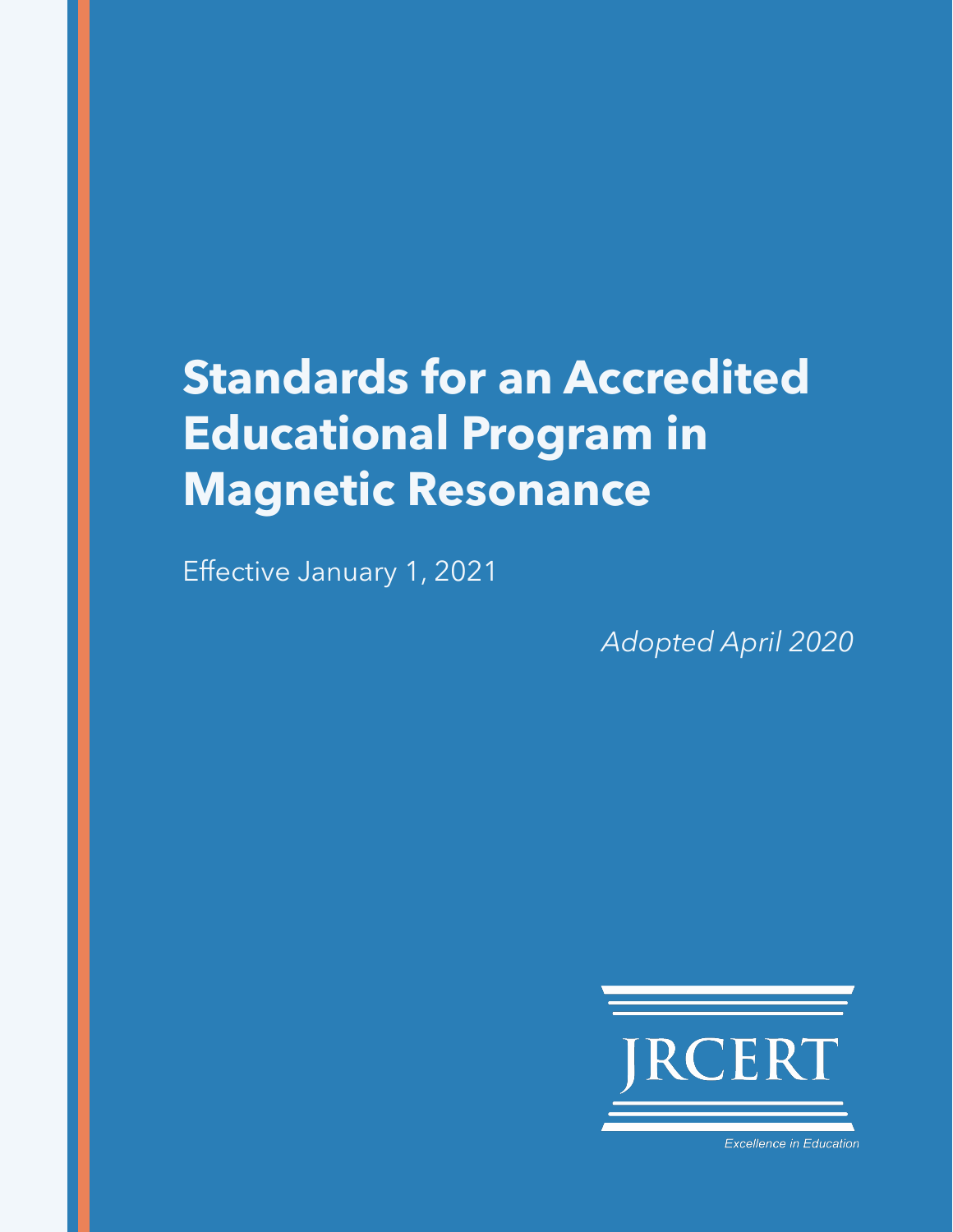#### **Introductory Statement**

The Joint Review Committee on Education in Radiologic Technology (JRCERT) **Standards for an Accredited Educational Program in Magnetic Resonance** are designed to promote academic excellence, patient safety, and quality healthcare. The **Standards** require a program to articulate its purposes; to demonstrate that it has adequate human, physical, and financial resources effectively organized for the accomplishment of its purposes; to document its effectiveness in accomplishing these purposes; and to provide assurance that it can continue to meet accreditation standards.

The JRCERT is recognized by both the United States Department of Education (USDE) and the Council for Higher Education Accreditation (CHEA). The JRCERT **Standards** incorporate many of the regulations required by the USDE for accrediting organizations to assure the quality of education offered by higher education programs. Accountability for performance and transparency are also reflected in the **Standards** as they are key factors for CHEA recognition.

The JRCERT accreditation process offers a means of providing assurance to the public that a program meets specific quality standards. The process not only helps to maintain program quality but stimulates program improvement through outcomes assessment.

There are six (6) standards. Each standard is titled and includes a narrative statement supported by specific objectives. Each objective, in turn, includes the following clarifying elements:

- **Explanation** provides clarification on the intent and key details of the objective.
- **Required Program Response**  requires the program to provide a brief narrative and/or documentation that demonstrates compliance with the objective.
- **Possible Site Visitor Evaluation Methods** identifies additional materials that may be examined and personnel who may be interviewed by the site visitors at the time of the on-site evaluation in determining compliance with the particular objective. Review of supplemental materials and/or interviews is at the discretion of the site visit team.

Regarding each standard, the program must:

- Identify strengths related to each standard
- Identify opportunities for improvement related to each standard
- Describe the program's plan for addressing each opportunity for improvement
- Describe any progress already achieved in addressing each opportunity for improvement
- Provide any additional comments in relation to each standard

**The self-study report, as well as the results of the on-site evaluation conducted by the site visit team, will determine the program's compliance with the Standards by the JRCERT Board of Directors.**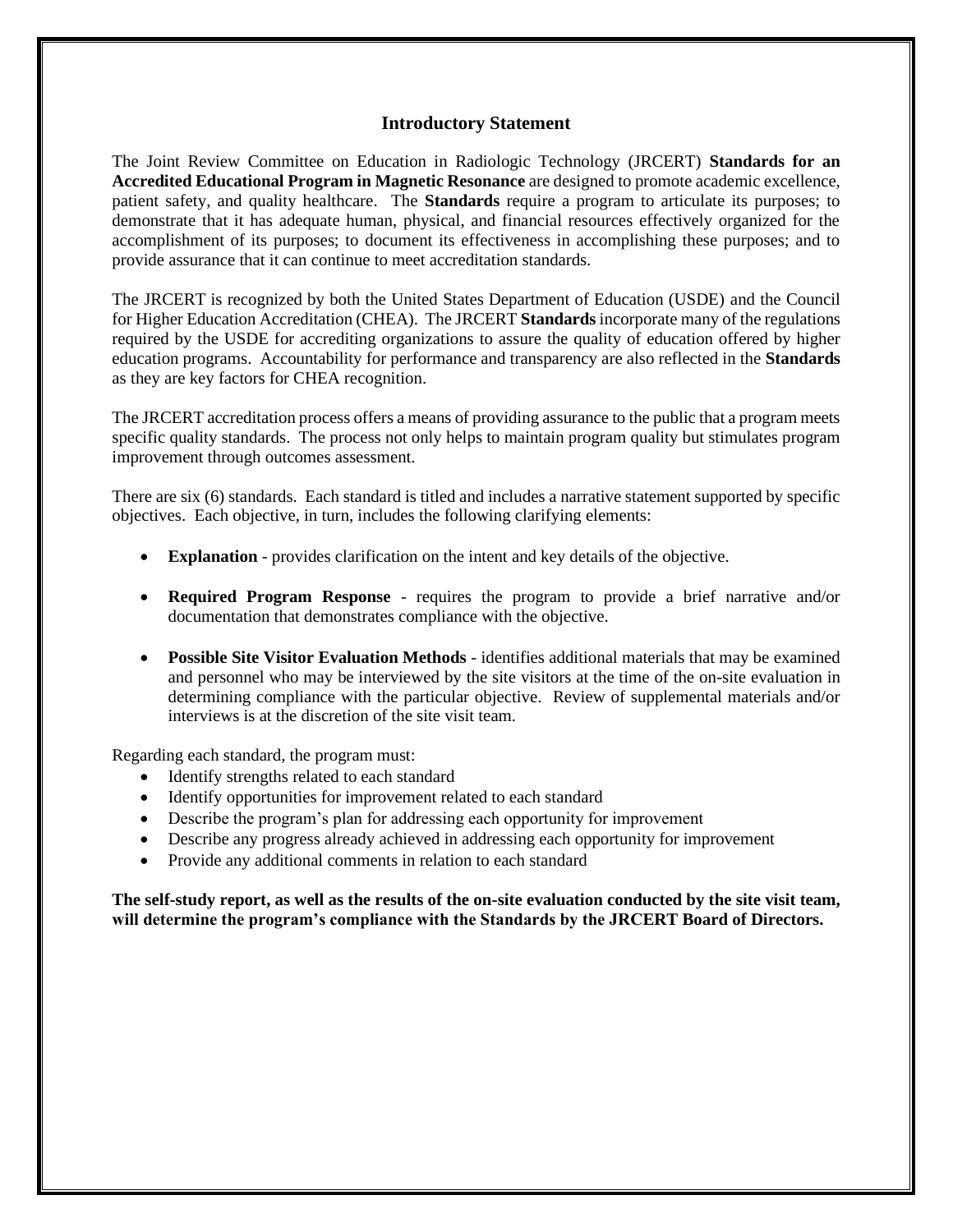# **Standards for an Accredited Educational Program in Magnetic Resonance**

# **Table of Contents**

| The sponsoring institution and program promote accountability and fair practices in relation to students,                                                                                                                                                                                                                                                                               |
|-----------------------------------------------------------------------------------------------------------------------------------------------------------------------------------------------------------------------------------------------------------------------------------------------------------------------------------------------------------------------------------------|
| faculty, and the public. Policies and procedures of the sponsoring institution and program must support<br>the rights of students and faculty, be well-defined, written, and readily available.                                                                                                                                                                                         |
| The sponsoring institution demonstrates a sound financial commitment to the program by assuring<br>sufficient academic, fiscal, personnel, and physical resources to achieve the program's mission.                                                                                                                                                                                     |
| The sponsoring institution provides the program adequate and qualified faculty that enable the program to<br>meet its mission and promote student learning.                                                                                                                                                                                                                             |
| The program's curriculum and academic practices prepare students for professional practice.                                                                                                                                                                                                                                                                                             |
| The sponsoring institution and program have policies and procedures that promote the health, safety, and<br>optimal use of magnetic fields for students, patients, and the public.                                                                                                                                                                                                      |
| <b>Standard Six: Programmatic Effectiveness and Assessment: Using Data for Sustained</b><br>The extent of a program's effectiveness is linked to the ability to meet its mission, goals, and student<br>learning outcomes. A systematic, ongoing assessment process provides credible evidence that enables<br>analysis and critical discussions to foster ongoing program improvement. |
|                                                                                                                                                                                                                                                                                                                                                                                         |
|                                                                                                                                                                                                                                                                                                                                                                                         |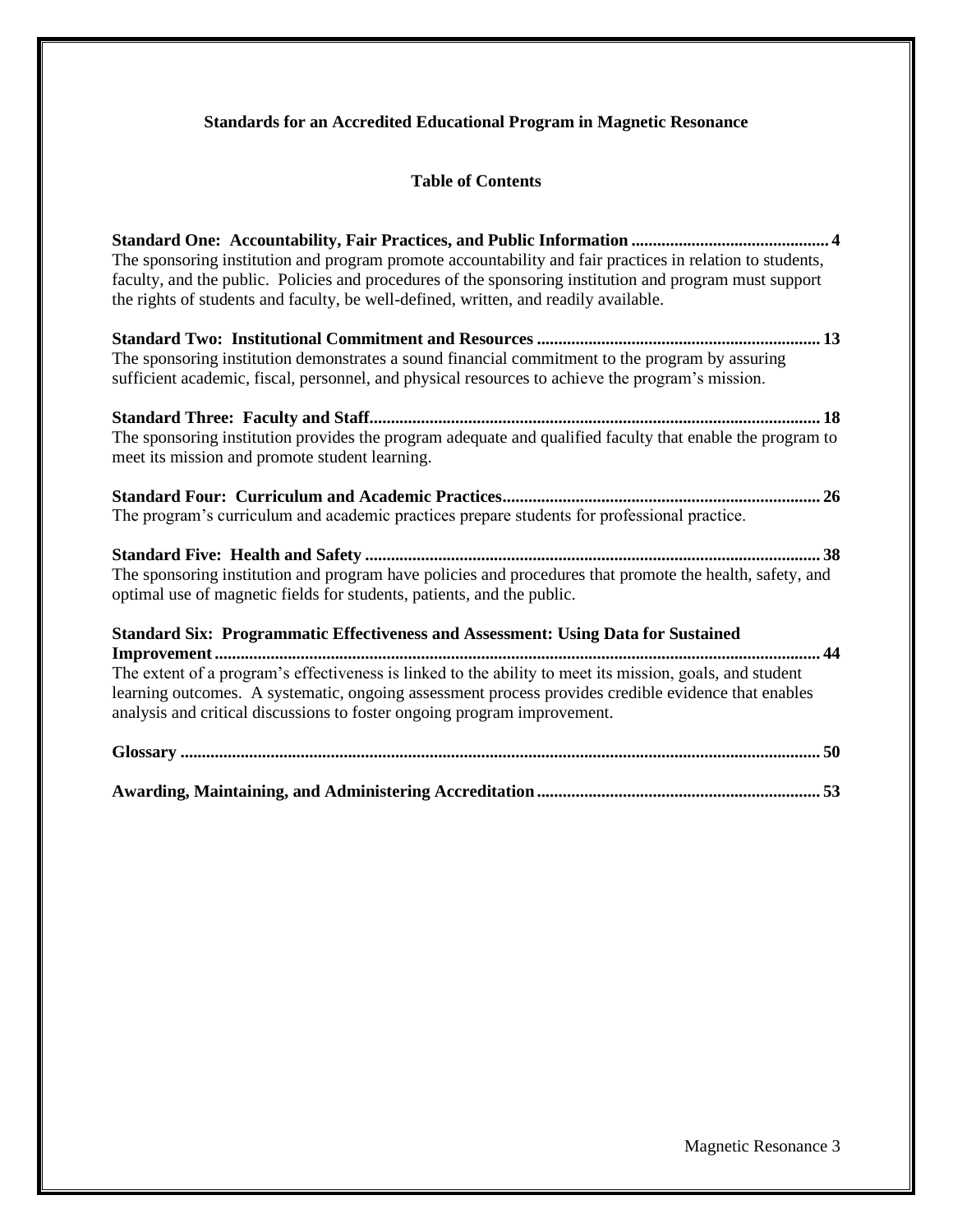#### **Standard One: Accountability, Fair Practices, and Public Information**

**The sponsoring institution and program promote accountability and fair practices in relation to students, faculty, and the public. Policies and procedures of the sponsoring institution and program must support the rights of students and faculty, be well-defined, written, and readily available.** 

#### **Objectives:**

- 1.1 The sponsoring institution and program provide students, faculty, and the public with policies, procedures, and relevant information. Policies and procedures must be fair, equitably applied, and readily available.
- 1.2 The sponsoring institution and program have faculty recruitment and employment practices that are nondiscriminatory.
- 1.3 The sponsoring institution and program have student recruitment and admission practices that are nondiscriminatory and consistent with published policies.
- 1.4 The program assures the confidentiality of student educational records.
- 1.5 The program assures that students and faculty are made aware of the JRCERT **Standards for an Accredited Educational Program in Magnetic Resonance** and the avenue to pursue allegations of noncompliance with the **Standards**.
- 1.6 The program publishes program effectiveness data (credentialing examination pass rate, job placement rate, and program completion rate) on an annual basis.
- 1.7 The sponsoring institution and program comply with the requirements to achieve and maintain JRCERT accreditation.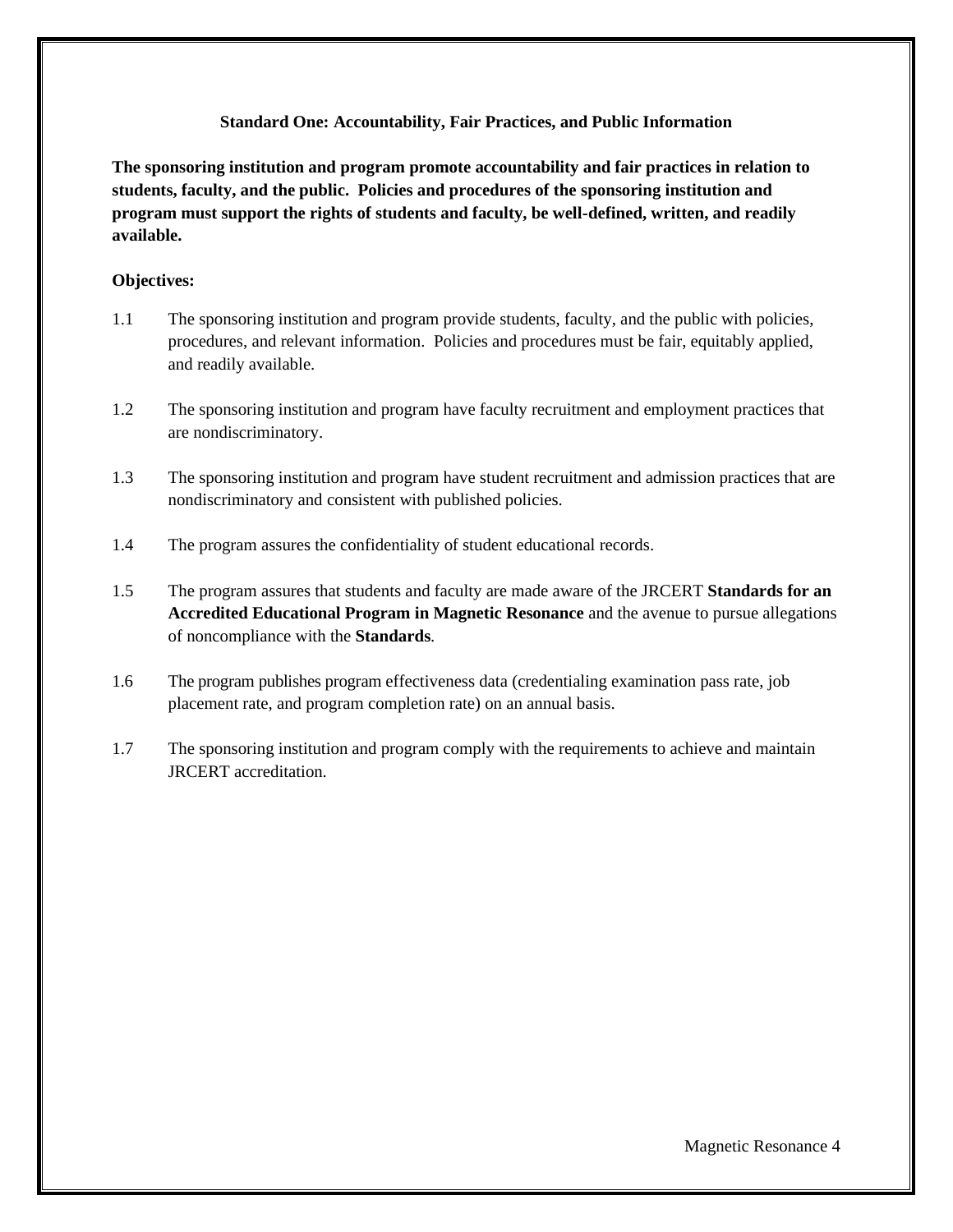**1.1 The sponsoring institution and program provide students, faculty, and the public with policies, procedures, and relevant information. Policies and procedures must be fair, equitably applied, and readily available.** 

# *Explanation:*

Institutional and program policies and procedures must be fair, equitably applied, and promote professionalism. Policies, procedures, and relevant information must be current, accurate, published, and made readily available to students, faculty, staff, and the public on the institution's or program's website to assure transparency and accountability of the educational program. For example, requiring the public to contact the institution or program to request program information is not fully transparent. Policy changes must be made known to students, faculty, and the public in a timely fashion. It is recommended that revision dates be identified on program publications.

At a minimum, the sponsoring institution and/or program must publish policies, procedures, and/or relevant information related to the following:

- □ magnetic resonance safety protocol;
- $\Box$  admission and transfer of credit policies;
- $\Box$  tuition, fees, and refunds:
- $\Box$  graduation requirements;
- $\Box$  grading system;
- $\Box$  program mission statement, goals, and student learning outcomes;
- □ accreditation status;
- $\Box$  articulation agreement(s);
- □ academic calendar;
- $\Box$  clinical obligations;
- $\Box$  grievance policy and/or procedures.

Any policy changes to the above must be made known to students, faculty, and the public in a timely fashion.

In addition, programs must develop a contingency plan that addresses any type of catastrophic event that could affect student learning and program operations. Although the contingency plan does not need to be made readily available to the public, program faculty must be made aware of the contingency plan.

# *Required Program Response:*

- Describe how institutional and program policies, procedures, and relevant information are made known to students, faculty, staff, and the public.
- Describe how policies and procedures are fair, equitably applied, and promote professionalism.
- Describe the nature of any formal grievance(s) and/or complaints(s) and their resolution.
- Provide publications that include the aforementioned policies, procedures, and relevant information, including the hyperlink for each.
- Provide a copy of the resolution of any formal grievance(s).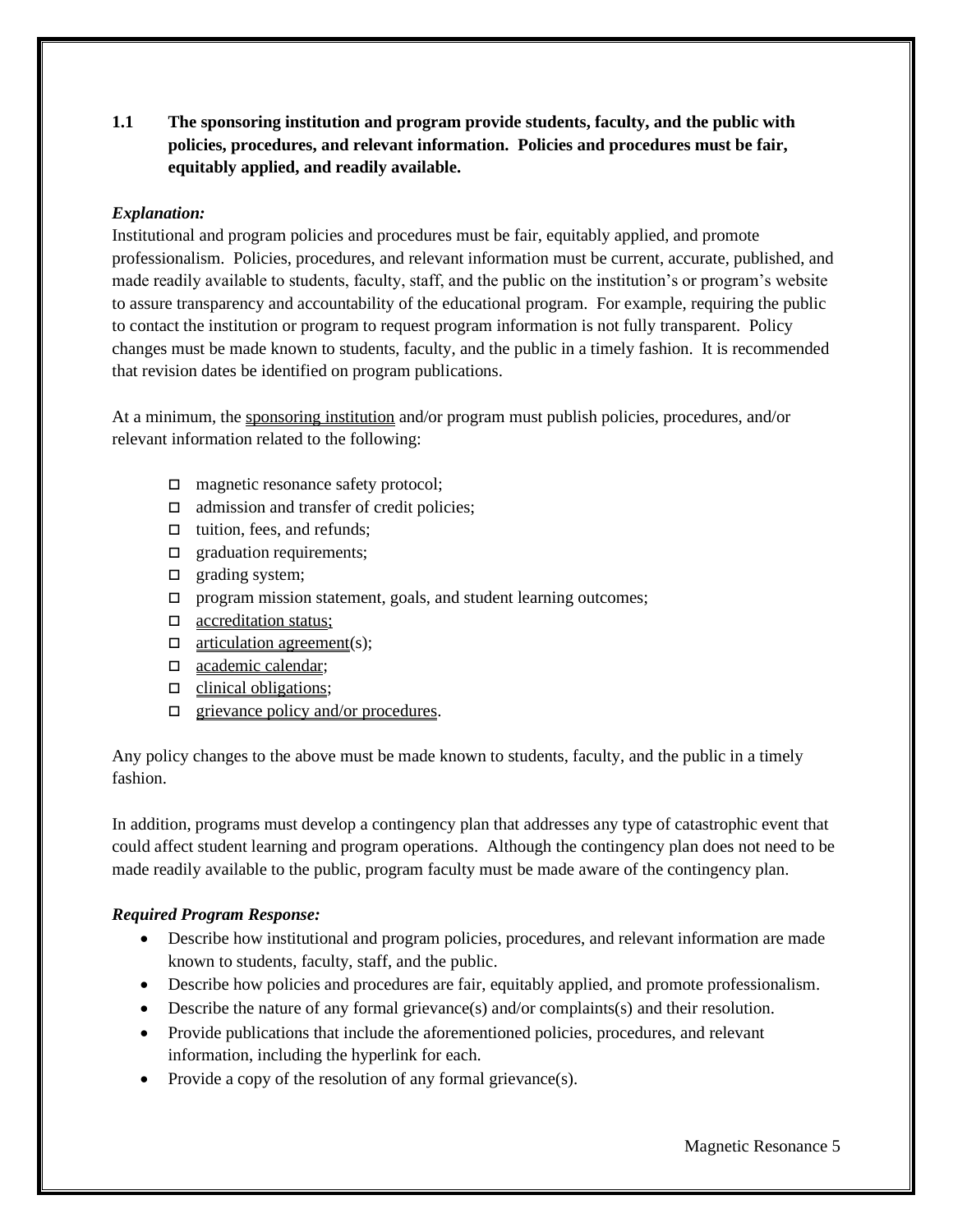#### *Possible Site Visitor Evaluation Methods:*

- Review of institutional and program website
- Review of institutional and program materials
- Review of student handbook
- Review of student records
- Review of formal grievance(s) record(s), if applicable
- Interviews with institutional administration
- Interviews with faculty
- Interviews with staff
- Interviews with students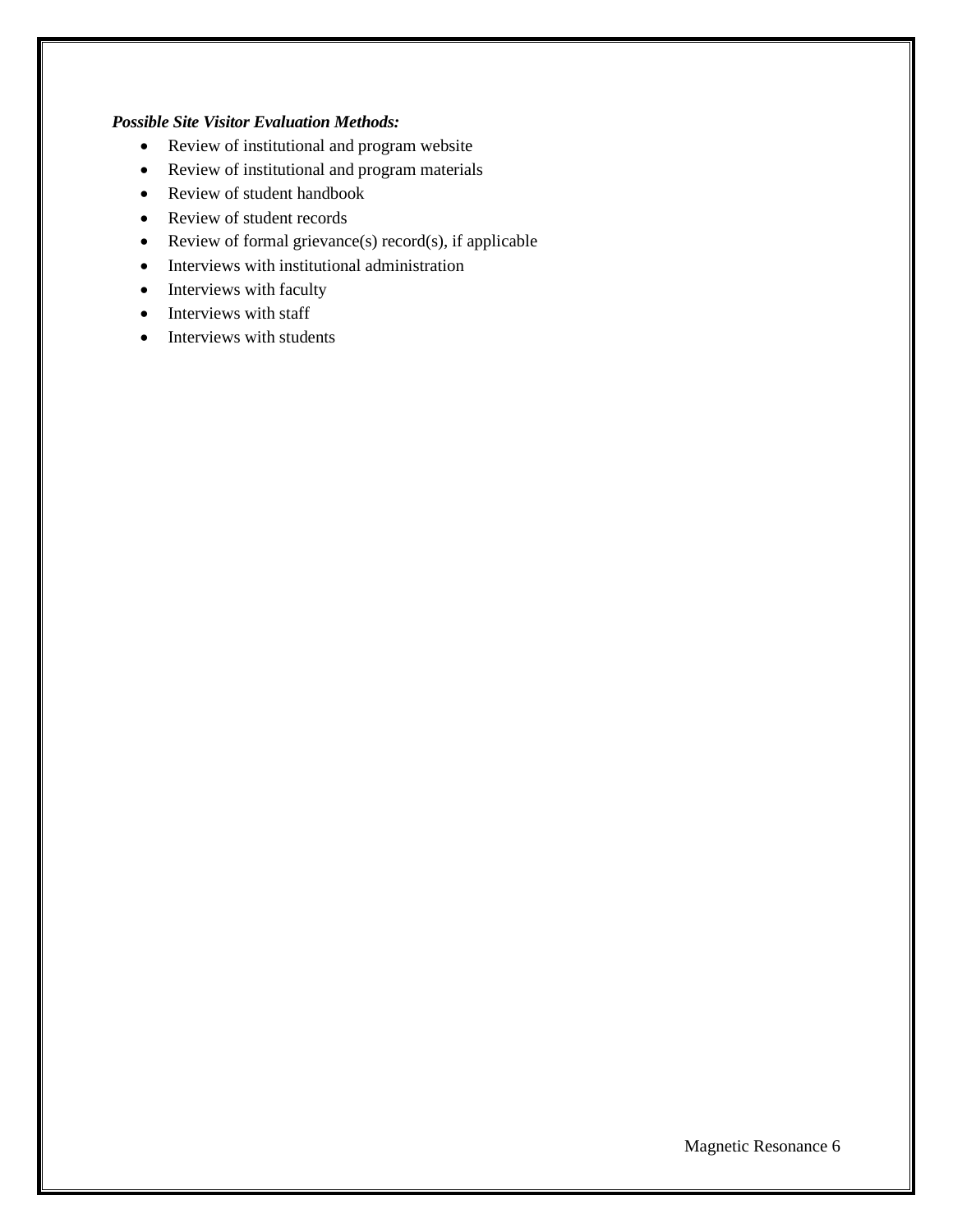# **1.2 The sponsoring institution and program have faculty recruitment and employment practices that are nondiscriminatory.**

## *Explanation:*

Nondiscriminatory recruitment and employment practices assure fairness and integrity. Equal opportunity for employment must be offered to each applicant with respect to any legally protected status such as race, color, gender, age, disability, national origin, or any other protected class. Employment practices must be equitably applied.

# *Required Program Response:*

- Describe how nondiscriminatory recruitment and employment practices are assured.
- Provide copies of employment policies and procedures that assure nondiscriminatory practices.

- Review of employee/faculty handbook
- Review of employee/faculty application form
- Review of institutional catalog
- Interviews with faculty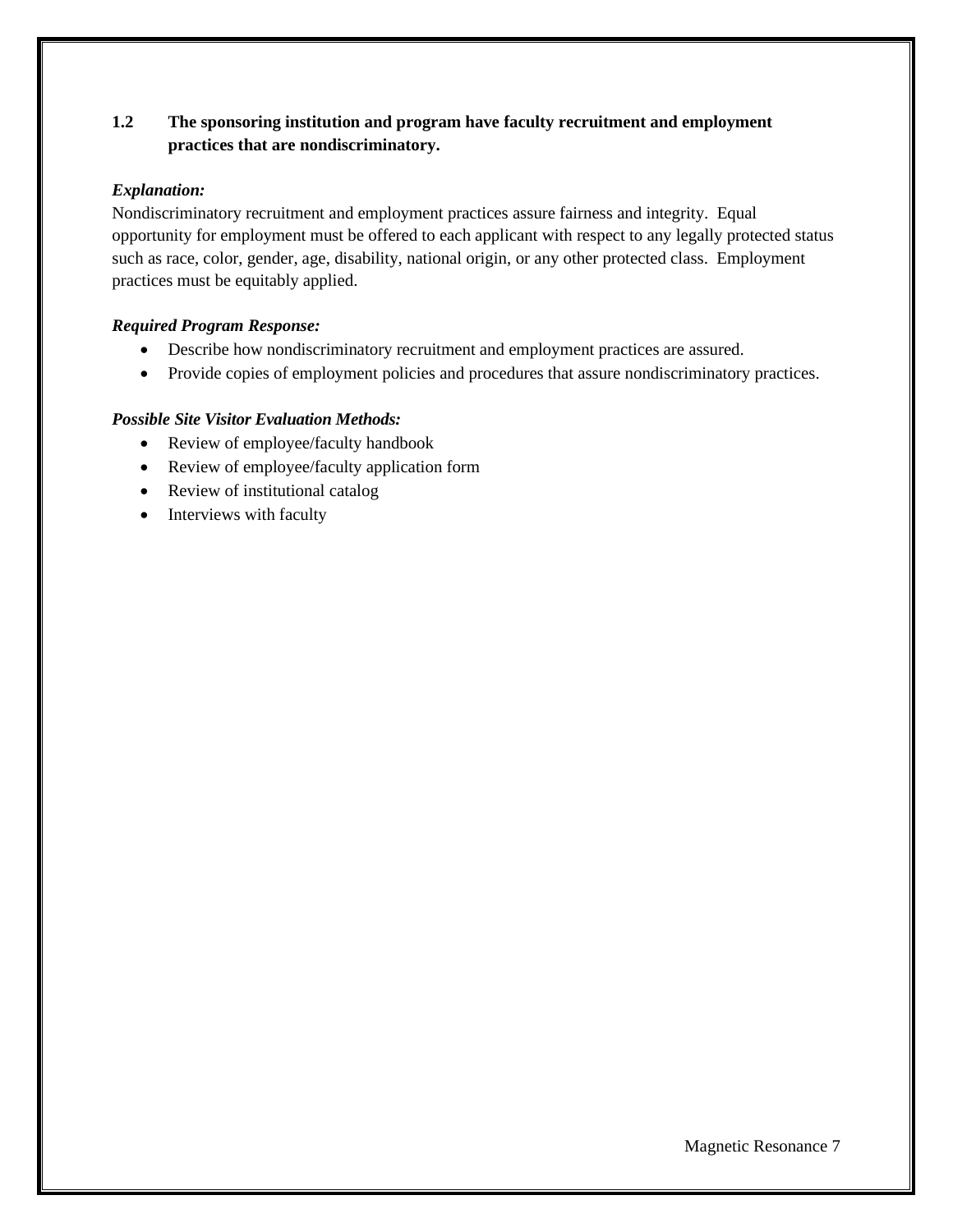# **1.3 The sponsoring institution and program have student recruitment and admission practices that are nondiscriminatory and consistent with published policies.**

#### *Explanation:*

Nondiscriminatory recruitment practices assure applicants have equal opportunity for admission. Defined admission practices facilitate objective student selection. In considering applicants for admission, the program must follow published policies and procedures. Statistical information such as race, color, religion, gender, age, disability, national origin, or any other protected class may be collected; however, the student must voluntarily provide this information. Use of this information in the student selection process is discriminatory.

#### *Required Program Response:*

- Describe how institutional and program admission policies are implemented.
- Describe how admission practices are nondiscriminatory.
- Provide institutional and program admission policies.

- Review of published program materials
- Review of student records
- Interviews with faculty
- Interviews with admissions personnel, as appropriate
- Interviews with students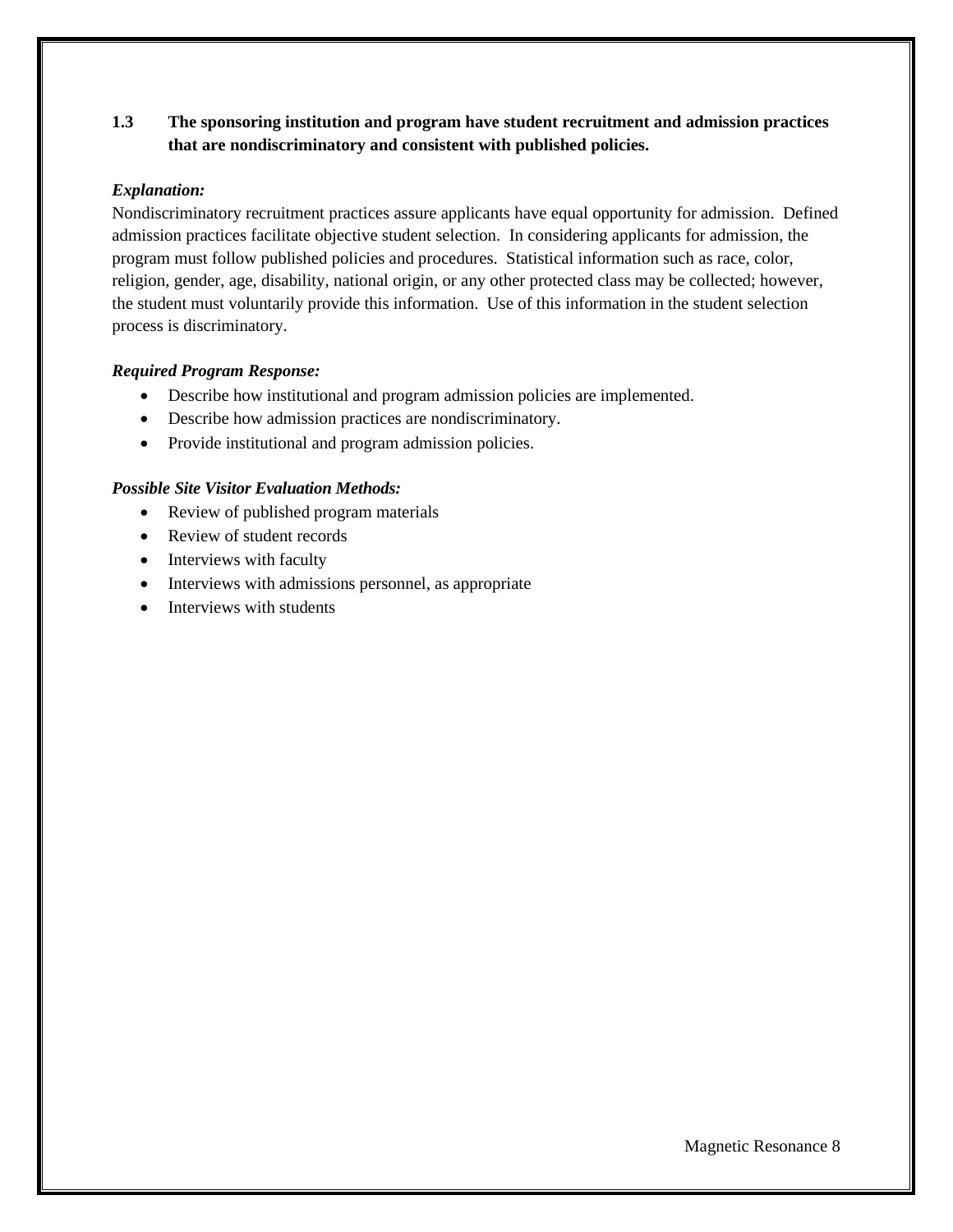## **1.4 The program assures the confidentiality of student educational records.**

#### *Explanation:*

Maintaining the confidentiality of educational records protects students' right to privacy. Educational records must be maintained in accordance with the Family Educational Rights and Privacy Act (FERPA). If educational records contain students' social security numbers, this information must be maintained in a secure and confidential manner. Space should be made available for the secure storage of files and records.

#### *Required Program Response:*

Describe how the program maintains the confidentiality of students' educational records.

- Review of institution's/program's published policies/procedures
- Review of student academic and clinical records
- Tour of program offices
- Tour of clinical setting(s)
- Interviews with faculty
- Interviews with clerical staff, if applicable
- Interviews with clinical preceptor(s)
- Interviews with clinical staff
- Interviews with students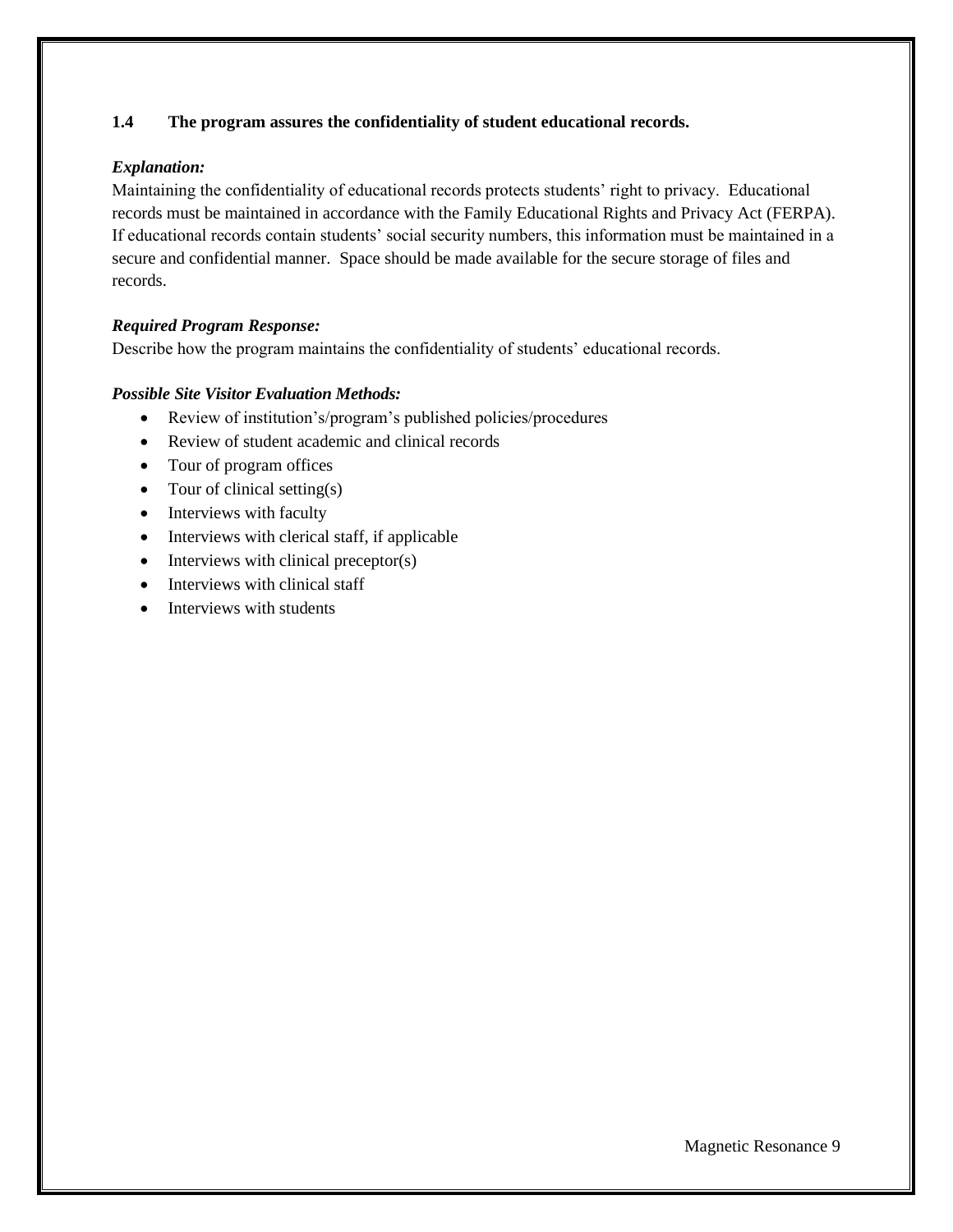**1.5** The program assures that students and faculty are made aware of the JRCERT **Standards for an Accredited Educational Program in Magnetic Resonance** and the avenue to pursue allegations of noncompliance with the **Standards**.

#### *Explanation:*

The program must assure students and faculty are cognizant of the **Standards** and must provide contact information for the JRCERT.

Any individual associated with the program has the right to submit allegations against a JRCERTaccredited program if there is reason to believe that the program has acted contrary to JRCERT accreditation standards and/or JRCERT policies. Additionally, an individual has the right to submit allegations against the program if the student believes that conditions at the program appear to jeopardize the quality of instruction or the general welfare of its students.

Contacting the JRCERT must not be a step in the formal institutional or program grievance policy/procedure. The individual must first attempt to resolve the complaint directly with institutional/program officials by following the grievance policy/procedures provided by the institution/program. If the individual is unable to resolve the complaint with institutional/program officials or believes that the concerns have not been properly addressed, the individual may submit allegations of noncompliance directly to the JRCERT.

#### *Required Program Response:*

- Describe how students and faculty are made aware of the **Standards**.
- Provide documentation that the **Standards** and JRCERT contact information are made known to students and faculty.

- Review of program publications
- Review of program website
- Interviews with faculty
- Interviews with students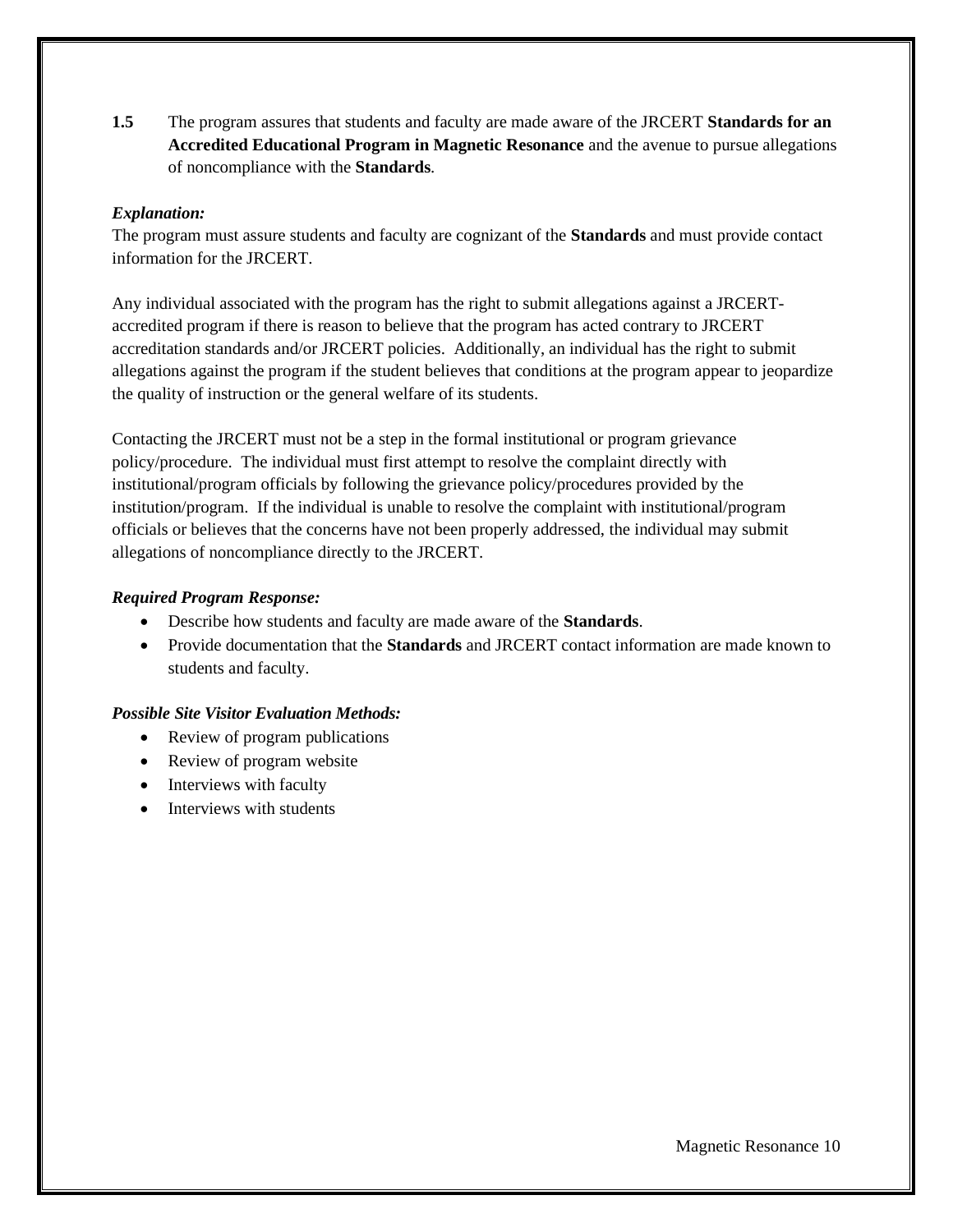# **1.6 The program publishes program effectiveness data (credentialing examination pass rate, job placement rate, and program completion rate) on an annual basis.**

## *Explanation:*

Program accountability is enhanced, in part, by making its program effectiveness data available to the program's communities of interest, including the public. In an effort to increase accountability and transparency, the program must publish, at a minimum, its most recent five-year average credentialing examination pass rate data, five-year average job placement rate data, and annual program completion rate data on its website to allow the public access to this information. If the program cannot document five years of program effectiveness data, it must publish its available effectiveness data.

The program effectiveness data must clearly identify the sample size associated with each measure (i.e., number of first-time test takers, number of graduates actively seeking employment, and number of graduates).

Program effectiveness data is published on the JRCERT website. Programs must publish a hyperlink to the JRCERT website to allow students and the public access to this information.

#### *Required Program Response:*

- Provide the hyperlink for the program's effectiveness data webpage.
- Provide samples of publications that document the availability of program effectiveness data via the JRCERT URL address from the program's website.

- Review of program website
- Review of program publications
- Interviews with faculty
- Interviews with students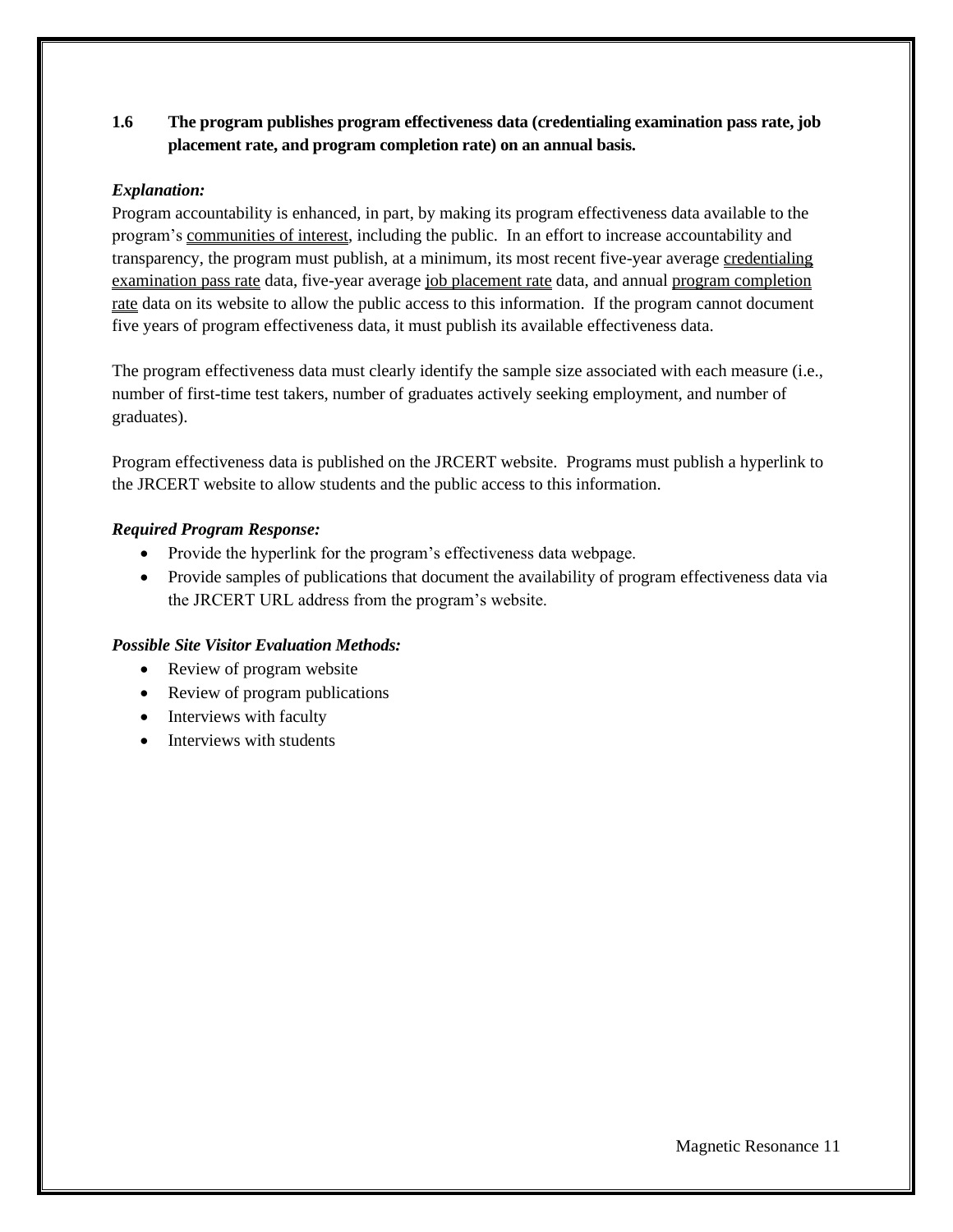# **1.7 The sponsoring institution and program comply with requirements to achieve and maintain JRCERT accreditation.**

#### *Explanation:*

Programs must comply with all JRCERT policies and procedures to maintain accreditation. JRCERT policies are located at [www.jrcert.org.](http://www.jrcert.org/) In addition, substantive changes must be reviewed and approved by the JRCERT prior to implementation, with the exception of a change of ownership.

JRCERT accreditation requires that the sponsoring institution has the primary responsibility for the educational program and grants the terminal award. Sponsoring institutions may include educational programs established in colleges, universities, vocational/technical schools, hospitals, or military facilities. The JRCERT does not recognize a healthcare system as the program sponsor. A healthcare system consists of multiple institutions operating under a common governing body or parent corporation. A specific facility within the healthcare system must be identified as the sponsor. The JRCERT requires each program to have a separate accreditation award and does not recognize branch campuses. The JRCERT recognizes a consortium as an appropriate sponsor of an educational program.

The JRCERT requires programs to maintain a current and accurate database. The program must maintain documentation of all program official qualifications, including updated curricula vitae and current ARRT certification and registration, or equivalent documentation. This documentation is not required to be entered into the Accreditation Management System (AMS). Newly appointed institutional administrators, program officials, and clinical preceptors must be updated through the AMS within thirty (30) days of appointment.

# *No Required Program Response*

# *Possible Site Visitor Evaluation Method:*

Review of a representative sample of program official qualifications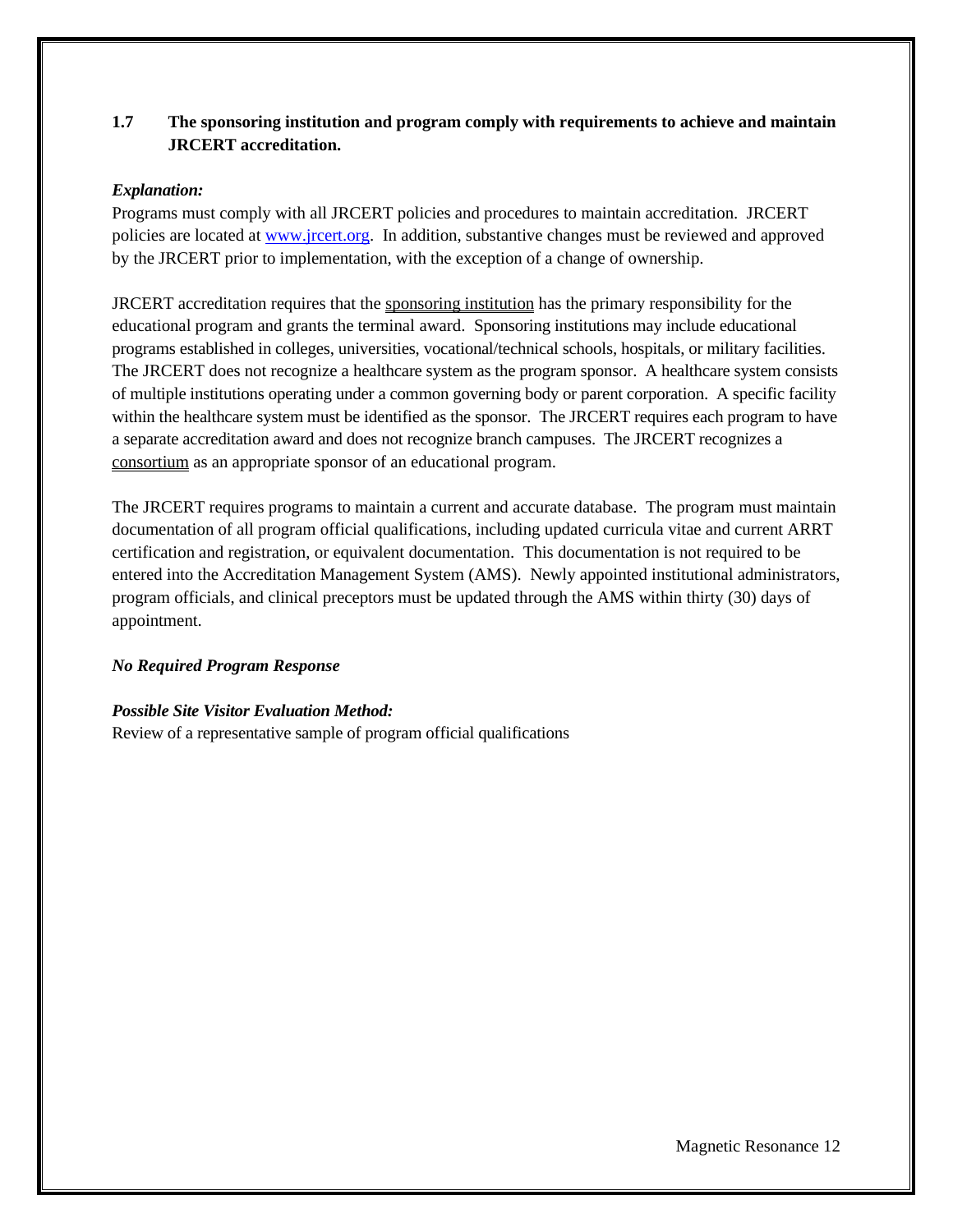#### **Standard Two: Institutional Commitment and Resources**

**The sponsoring institution demonstrates a sound financial commitment to the program by assuring sufficient academic, fiscal, personnel, and physical resources to achieve the program's mission.**

#### **Objectives:**

- 2.1 The sponsoring institution provides appropriate administrative support and demonstrates a sound financial commitment to the program.
- 2.2 The sponsoring institution provides the program with the physical resources needed to support the achievement of the program's mission.
- 2.3 The sponsoring institution provides student resources.
- 2.4 The sponsoring institution and program maintain compliance with United States Department of Education (USDE) Title IV financial aid policies and procedures, if the JRCERT serves as gatekeeper.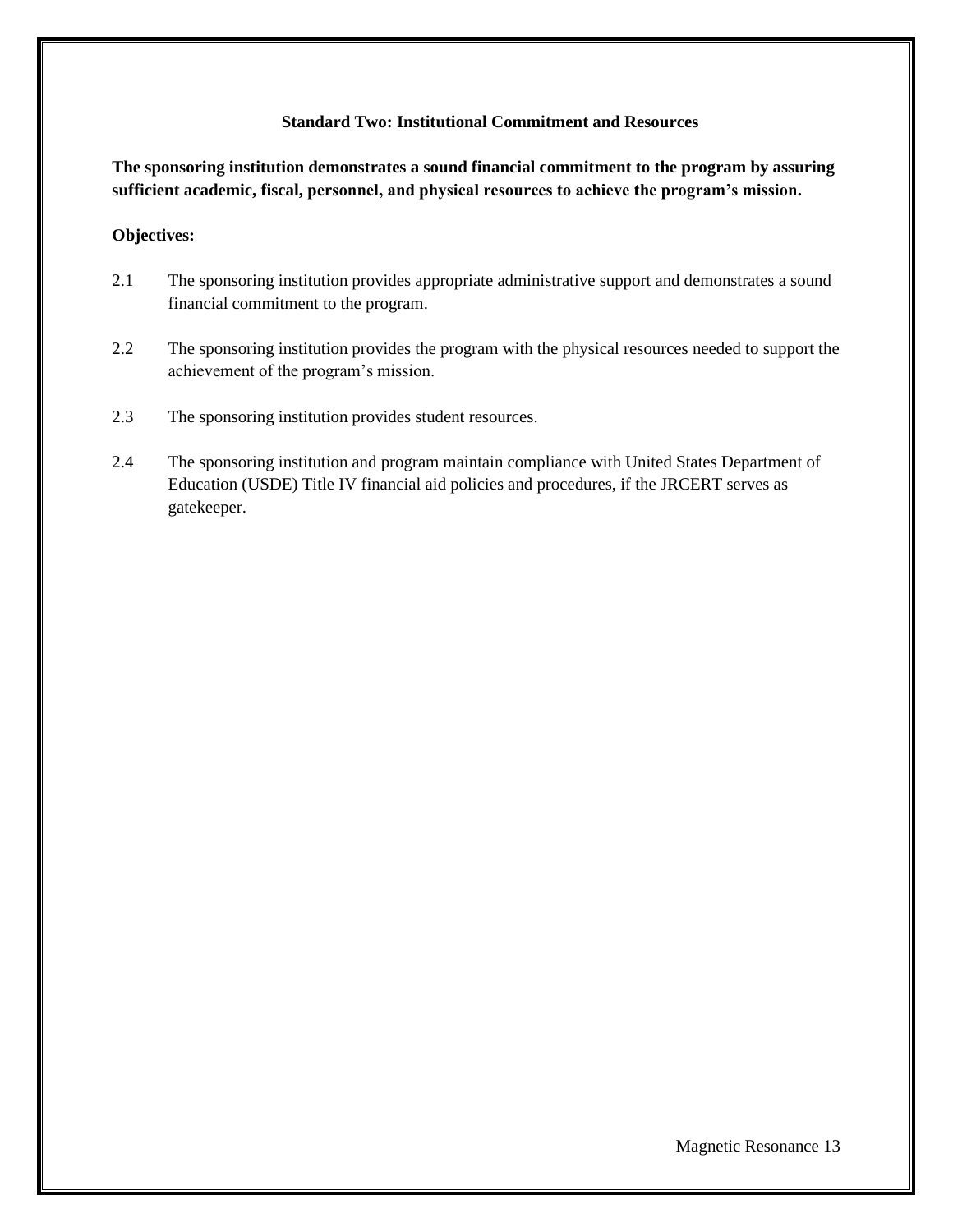# **2.1 The sponsoring institution provides appropriate administrative support and demonstrates a sound financial commitment to the program.**

#### *Explanation:*

The program must have sufficient institutional support and ongoing funding to operate effectively. The program's relative position in the organizational structure helps facilitate appropriate resources and enables the program to meet its mission.

The sponsoring institution should provide the program with administrative/clerical services as needed to assist in the achievement of its mission.

#### *Required Program Response:*

- Describe the sponsoring institution's level of commitment to the program.
- Describe the program's position within the sponsoring institution's organizational structure and how this supports the program's mission.
- Describe the adequacy of financial resources.
- Describe the availability and functions of administrative/clerical services, if applicable.
- Provide institutional and program organizational charts.

- Review of organizational charts of institution and program
- Review of published program materials
- Review of meeting minutes
- Interviews with institutional administration
- Interviews with faculty
- Interviews with clerical staff, if applicable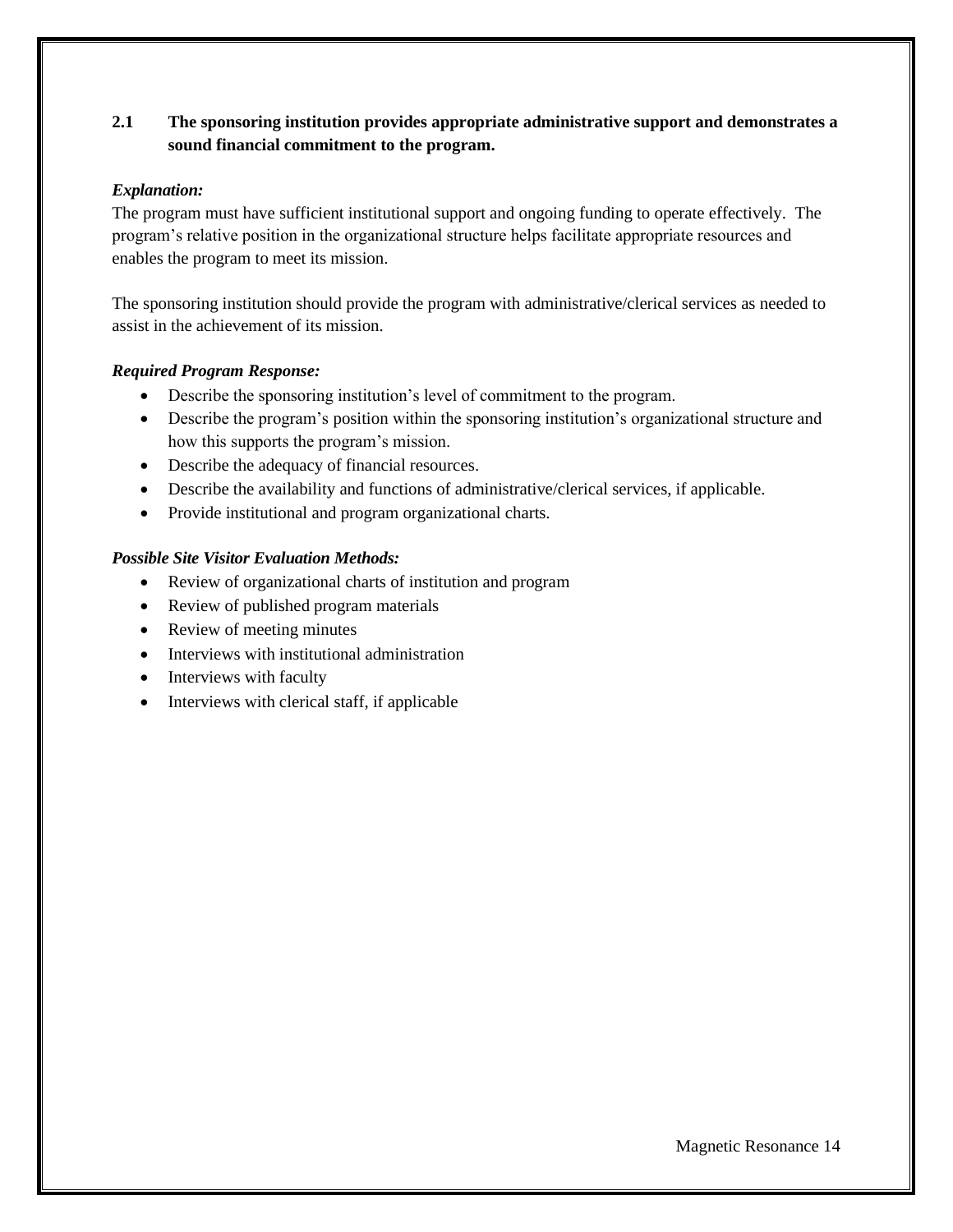# **2.2 The sponsoring institution provides the program with the physical resources needed to support the achievement of the program's mission.**

#### *Explanation:*

Physical resources include learning environments necessary to conduct teaching and facilitate learning. The sponsoring institution must provide faculty with adequate office and classroom space needed to fulfill their responsibilities. Faculty office space should be conducive to course development and scholarly activities. Space must be made available for private student advisement and program meetings. Classrooms must be appropriately designed to meet the needs of the program's curriculum delivery methods.

Resources include, but are not limited to, access to computers, reliable and secure Internet service, instructional materials (computer hardware and/or software, technology-equipped classrooms, simulation devices, and other instructional aides), and library resources.

Laboratories must be conducive to student learning and sufficient in size. The sponsoring institution must provide the program with scheduled accessibility to a magnetic resonance environment. The program may utilize laboratory space that is also used for patient care. In the event patient flow disallows the use of the laboratory space, the program must assure that laboratory courses are made up in a timely manner.

The JRCERT does not endorse any specific physical resources.

## *Required Program Response:*

Describe how the program's physical resources, such as offices, classrooms, and laboratories, facilitate the achievement of the program's mission.

- Tour of the classroom, laboratories, and faculty offices
- Review of learning resources
- Interviews with faculty
- Interviews with students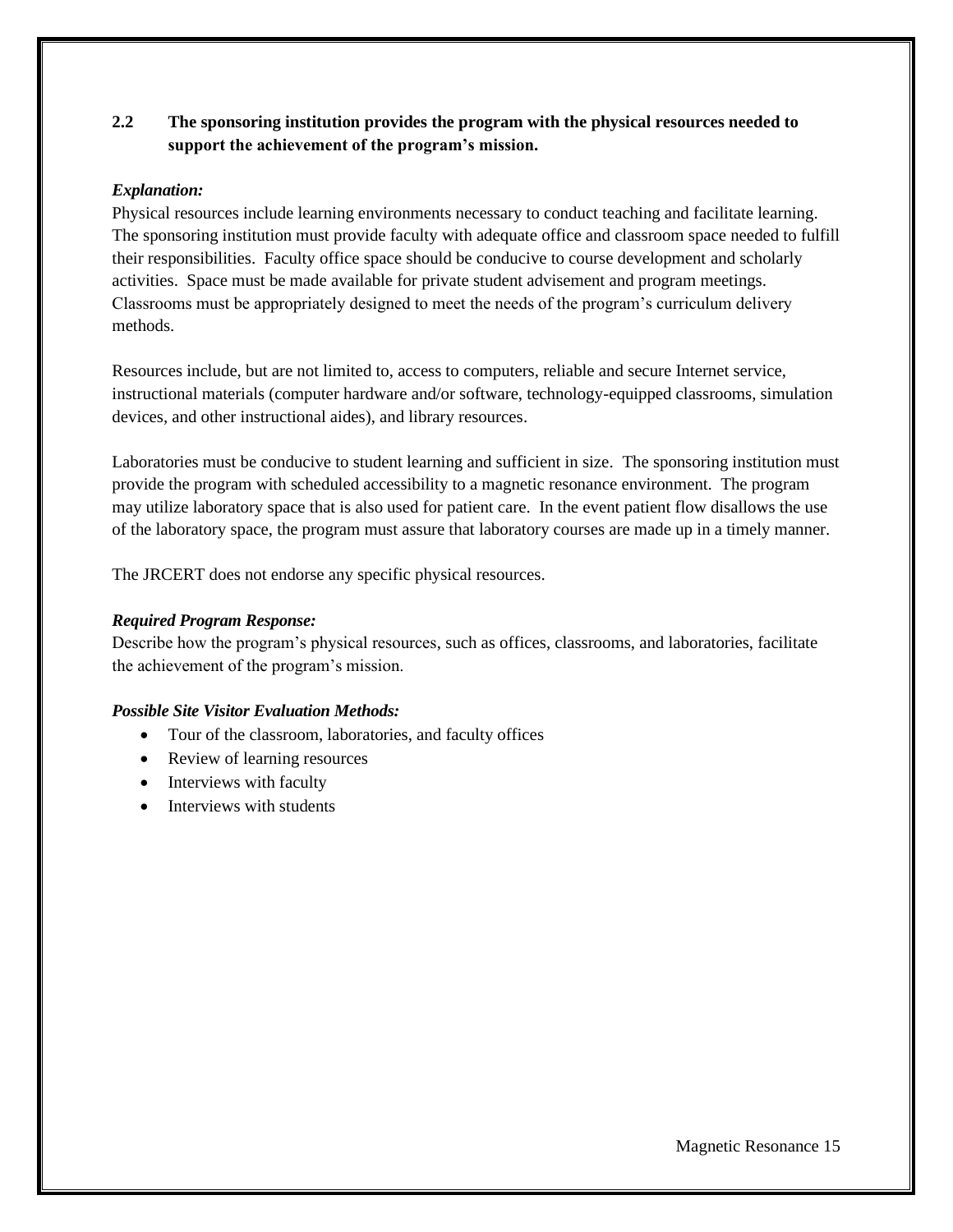# **2.3 The sponsoring institution provides student resources.**

## *Explanation:*

Student resources refer to the variety of services and programs offered to promote academic success. The institution and/or program must provide access to information for personal counseling, requesting accommodations for disabilities, and financial aid.

The JRCERT does not endorse any specific student resources.

#### *Required Program Response:*

- Describe how students are provided with access to information on personal counseling, disability services, and financial aid.
- Describe how the program utilizes other student resources to promote student success.

- Tour of facilities
- Review of published program materials
- Review of surveys
- Interviews with faculty
- Interviews with students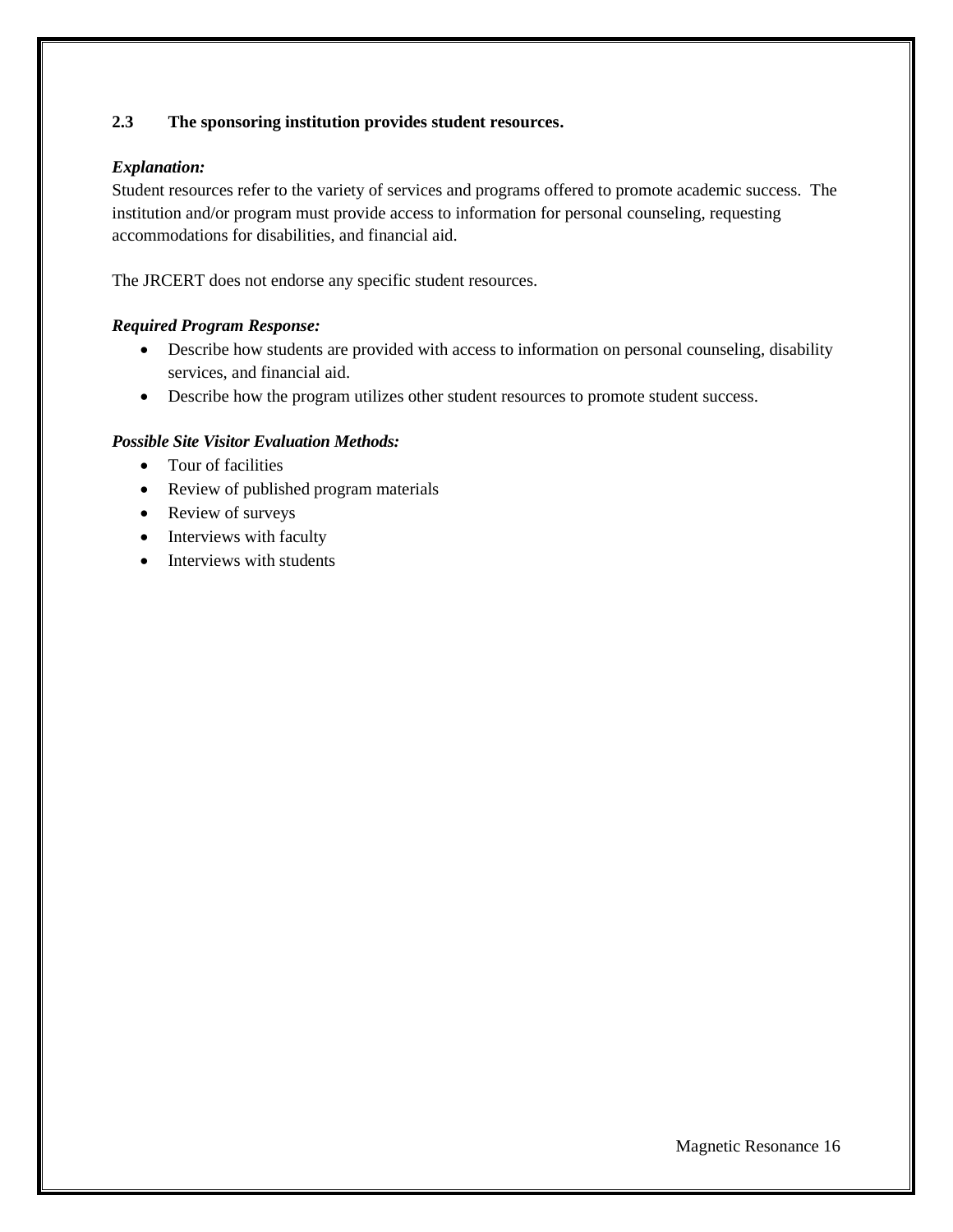# **2.4 The sponsoring institution and program maintain compliance with United States Department of Education (USDE) Title IV financial aid policies and procedures, if the JRCERT serves as gatekeeper.**

# *Explanation:*

If the program has elected to participate in Title IV financial aid and the JRCERT is identified as the gatekeeper, the program must:

- maintain financial documents including audit and budget processes confirming appropriate allocation and use of financial resources;
- have a monitoring process for student loan default rates;
- have an appropriate accounting system providing documentation for management of Title IV financial aid and expenditures; and
- inform students of responsibility for timely repayment of Title IV financial aid.

The program must comply with all USDE requirements to participate in Title IV financial aid.

#### *Required Program Response:*

- Describe how the program informs students of their responsibility for timely repayment of financial aid.
- Provide evidence that Title IV financial aid is managed and distributed according to the USDE regulations to include:
	- o recent student loan default data and
	- o results of financial or compliance audits.

- Review of records
- Interviews with administrative personnel
- Interviews with faculty
- Interviews with students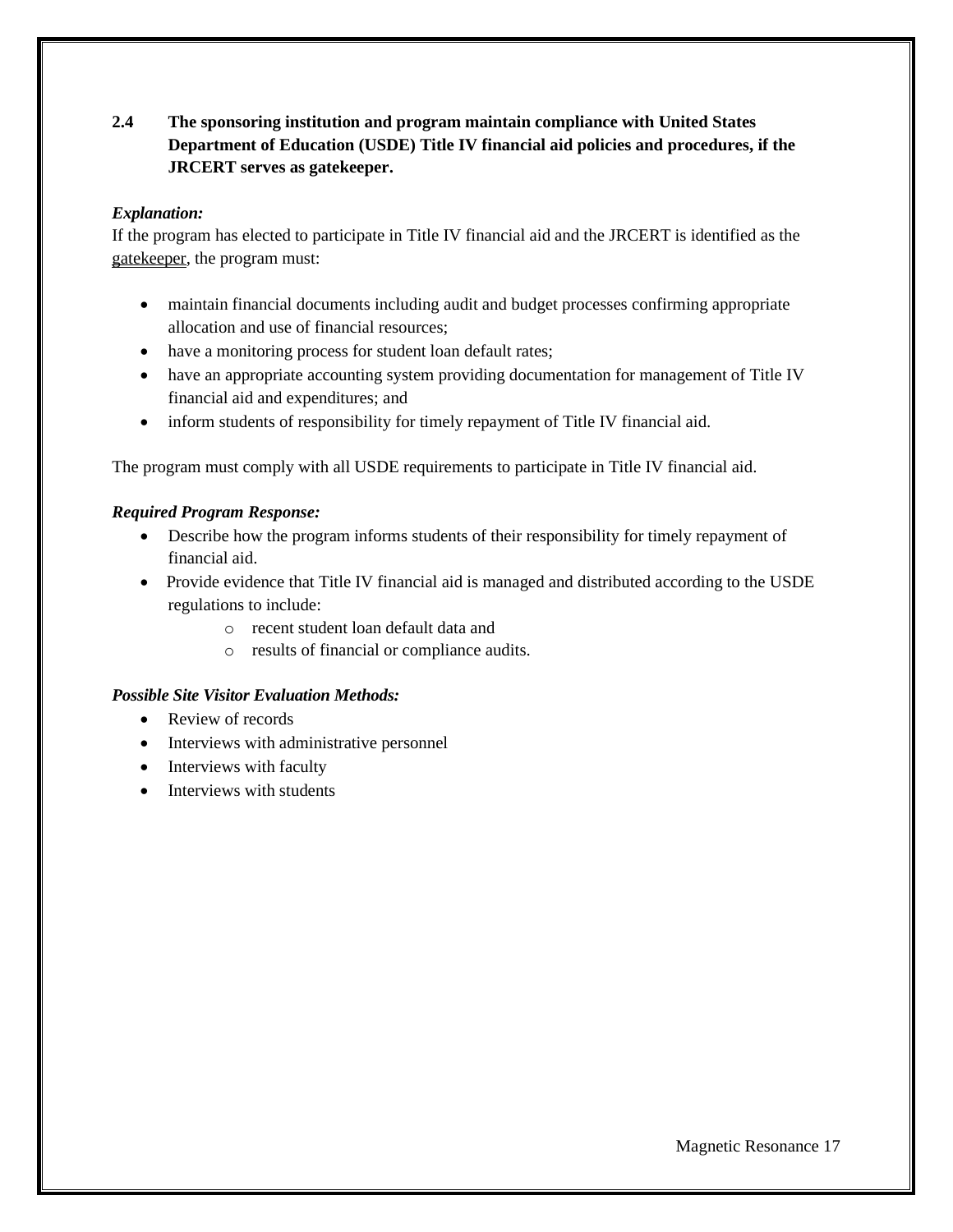#### **Standard Three: Faculty and Staff**

**The sponsoring institution provides the program adequate and qualified faculty that enable the program to meet its mission and promote student learning.**

#### **Objectives:**

- 3.1 The sponsoring institution provides an adequate number of faculty to meet all educational, accreditation, and administrative requirements.
- 3.2 The sponsoring institution and program assure that all faculty and staff possess the academic and professional qualifications appropriate for their assignments.
- 3.3 The sponsoring institution and program assure the responsibilities of faculty and clinical staff are delineated and performed.
- 3.4 The sponsoring institution and program assure program faculty performance is evaluated and results are shared regularly to assure responsibilities are performed.
- 3.5 The sponsoring institution and/or program provide faculty with opportunities for continued professional development.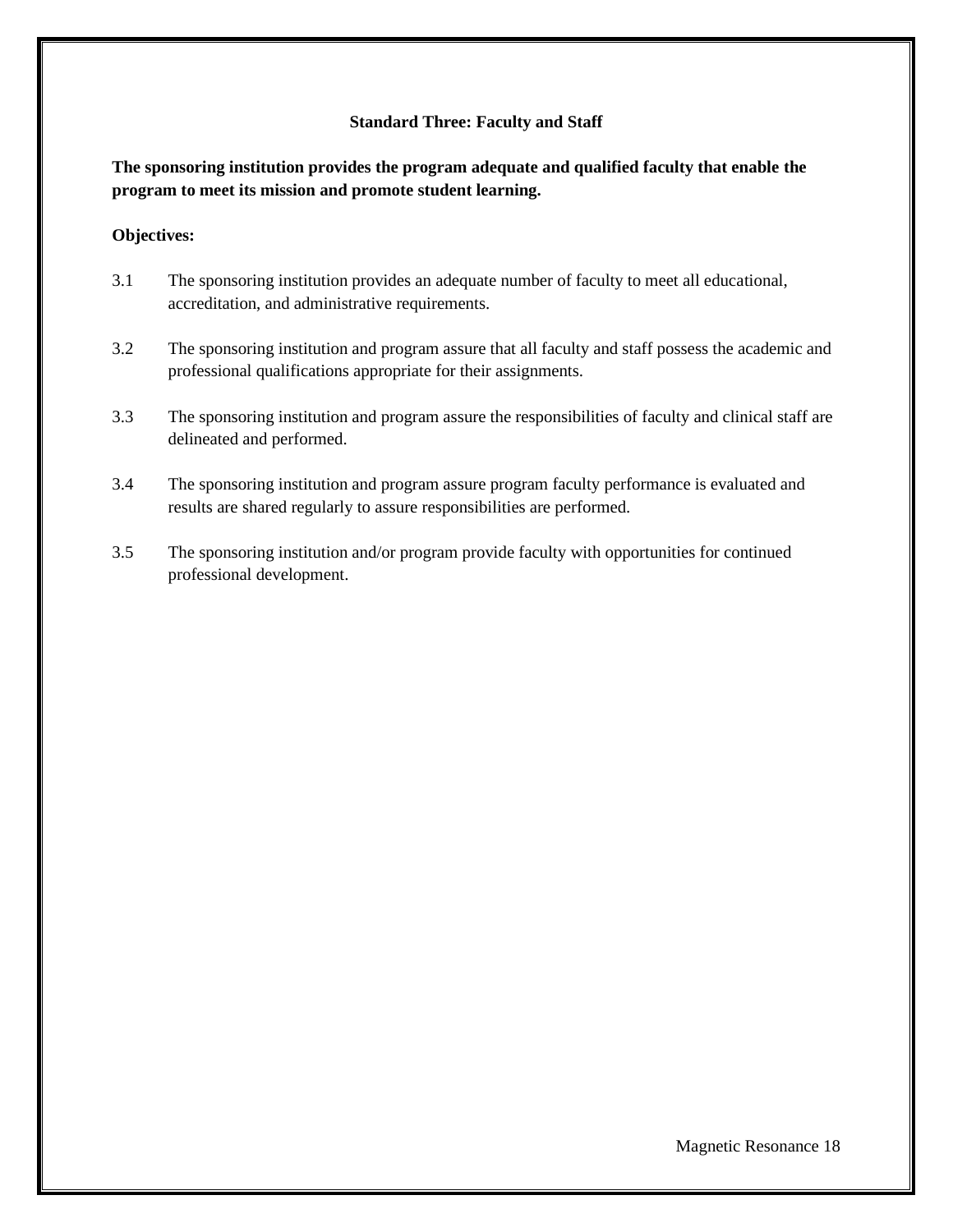#### **3.1 The sponsoring institution provides an adequate number of faculty to meet all educational, accreditation, and administrative requirements.**

#### *Explanation:*

An adequate number of faculty promotes sound educational practices. Full- and part-time status is determined by, and consistent with, the sponsoring institution's definition. Institutional policies and practices for faculty workload and release time must be consistent with faculty in other comparable health sciences programs in the same institution. Faculty workload and release time practices must include allocating time and/or reducing teaching load for educational, accreditation, and administrative requirements expected of the program director and clinical coordinator.

A full-time program director is required. The program director may also be identified as the radiography program director. A full-time equivalent clinical coordinator is required if the program has more than fifteen (15) students enrolled in the clinical component of the program (e.g., the total number of students simultaneously enrolled in all clinical courses during a term). The clinical coordinator may also be identified as the radiography clinical coordinator. The clinical coordinator position may be shared by no more than four (4) appointees. If a clinical coordinator is required, the program director may not be identified as the clinical coordinator. The clinical coordinator may not be identified as the program director.

A minimum of one clinical preceptor must be designated at each recognized clinical setting. The same clinical preceptor may be identified at more than one site as long as a ratio of one full-time equivalent clinical preceptor for every ten (10) students is maintained. The program director and clinical coordinator may perform clinical instruction; however, they may not be identified as clinical preceptors.

#### *Required Program Response:*

- Describe faculty workload and release time in relation to institutional policies/practices and comparable health sciences programs within the sponsoring institution.
- Describe the adequacy of the number of faculty and clinical preceptors to meet identified accreditation requirements and program needs.
- Provide institutional policies for faculty workload and release time.

- Review institutional policies for faculty workload and release time
- Review of faculty position descriptions, if applicable
- Review of clinical settings
- Interviews with faculty
- Interviews with clinical preceptor(s)
- Interviews with students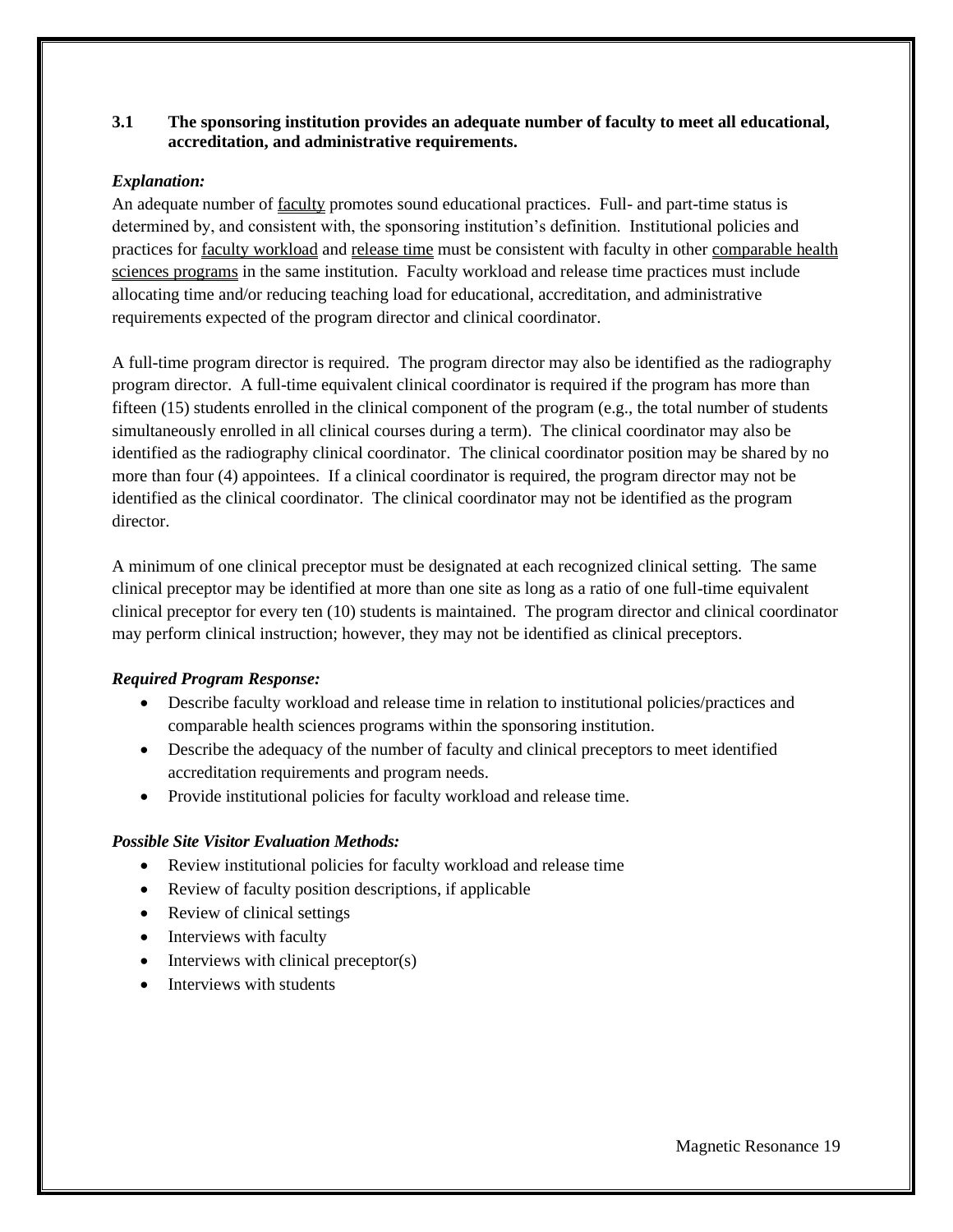**3.2 The sponsoring institution and program assure that all faculty and staff possess the academic and professional qualifications appropriate for their assignments.** 

| <b>Position</b>                   | <b>Qualifications</b>                                                                 |
|-----------------------------------|---------------------------------------------------------------------------------------|
|                                   | Holds, at a minimum, a master's degree;                                               |
|                                   | For master's degree programs, a doctoral degree is preferred;                         |
|                                   | Proficient in curriculum design, evaluation, instruction, program                     |
|                                   | administration, and academic advising;                                                |
|                                   | Documents three years' clinical experience in the professional                        |
|                                   | discipline;                                                                           |
|                                   | Documents two years' experience as an instructor in a JRCERT-                         |
| Program Director                  | accredited program;                                                                   |
|                                   | A current American Registry of Radiologic Technologists (ARRT)                        |
|                                   | certification and registration, or equivalent <sup>1</sup> , in magnetic resonance is |
|                                   | preferred.                                                                            |
|                                   | If the program director does not meet this qualification, a clinical                  |
|                                   | coordinator that is certified and registered in magnetic resonance is                 |
|                                   | required regardless of the total number of students enrolled in the                   |
|                                   | program.                                                                              |
|                                   | Holds, at a minimum, a bachelor's degree;                                             |
|                                   | For master's degree programs, holds, at a minimum, a master's degree;                 |
|                                   | Proficient in curriculum development, supervision, instruction,                       |
|                                   | evaluation, and academic advising;                                                    |
| <b>Clinical Coordinator</b>       | Documents two years' clinical experience in the professional discipline;              |
|                                   | Documents one year's experience as an instructor in a JRCERT-                         |
|                                   | accredited program;                                                                   |
|                                   | Holds current American Registry of Radiologic Technologists (ARRT)                    |
|                                   | certification and registration, or equivalent <sup>1</sup> , in magnetic resonance.   |
|                                   |                                                                                       |
|                                   | Holds, at a minimum, a bachelor's degree;                                             |
|                                   | Is qualified to teach the subject;                                                    |
|                                   | Proficient in course development, instruction, evaluation, and academic               |
| <b>Full-time Didactic Faculty</b> | advising;                                                                             |
|                                   | Documents two years' clinical experience in the professional discipline;              |
|                                   | Holds current American Registry of Radiologic Technologists (ARRT)                    |
|                                   | certification and registration, or equivalent <sup>1</sup> , in magnetic resonance.   |
|                                   | Holds academic and/or professional credentials appropriate to the                     |
|                                   | subject content area taught;                                                          |
| <b>Adjunct Faculty</b>            | Is knowledgeable of course development, instruction, evaluation, and                  |
|                                   | academic advising.                                                                    |
|                                   |                                                                                       |
|                                   | Is proficient in supervision, instruction, and evaluation;                            |
| <b>Clinical Preceptor</b>         | Documents two years' clinical experience in the professional discipline;              |
|                                   | Holds current American Registry of Radiologic Technologists (ARRT)                    |
|                                   | certification and registration, or equivalent <sup>2</sup> , in magnetic resonance.   |
|                                   |                                                                                       |
| <b>Clinical Staff</b>             | Holds current American Registry of Radiologic Technologists (ARRT)                    |
|                                   | certification and registration, or equivalent <sup>2</sup> , in magnetic resonance.   |
|                                   |                                                                                       |

<sup>1</sup> Equivalent: an unrestricted state license for the state in which the program is located.

<sup>2</sup> Equivalent: an unrestricted state license for the state in which the clinical setting is located.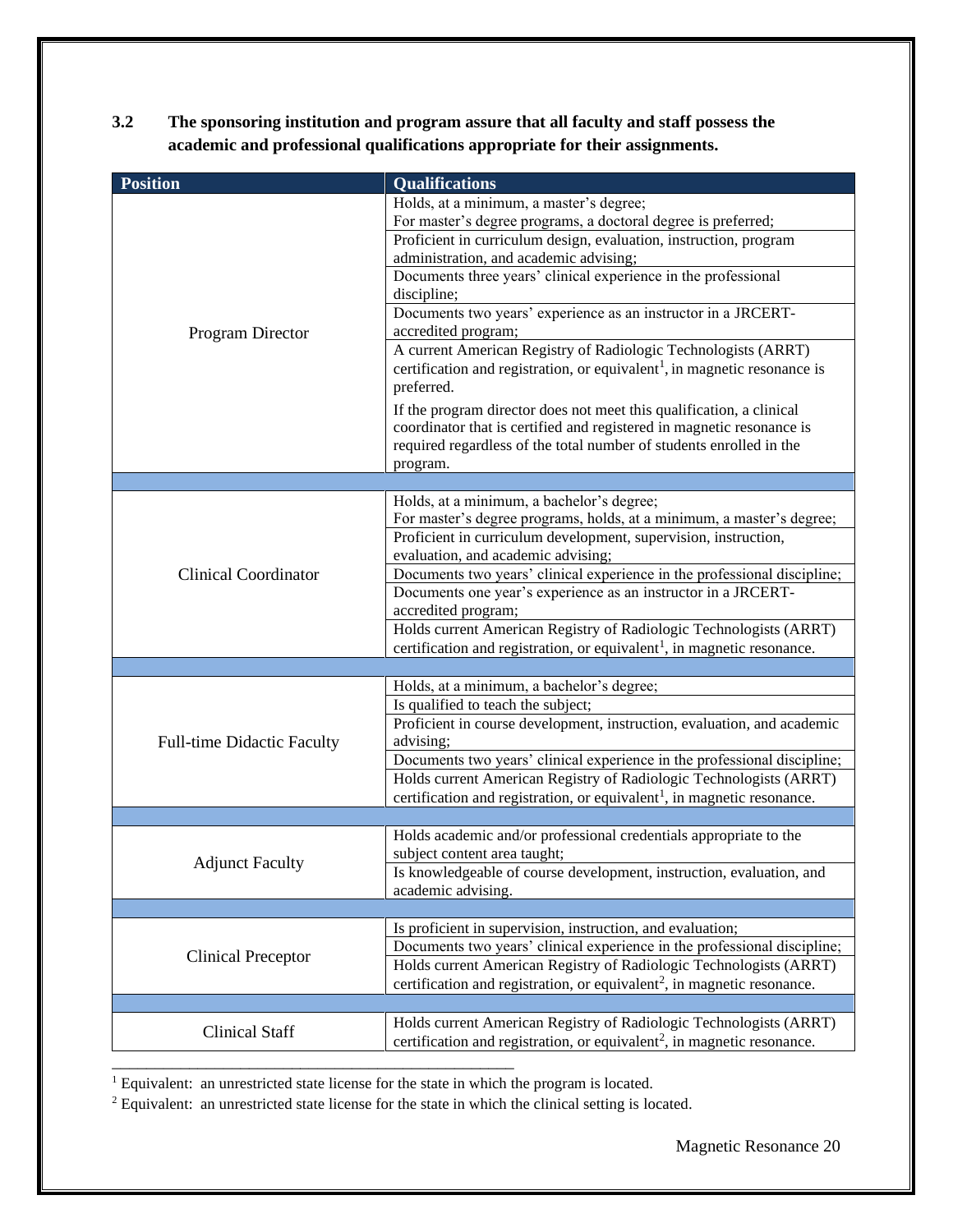#### *Explanation:*

Faculty and clinical staff must possess academic and professional qualifications appropriate for their assignment. Clinical preceptors and clinical staff supervising students' performance in the clinical component of the program must document American Registry of Radiologic Technologists (ARRT) certification and registration (or equivalent) or other appropriate credentials. Health care professionals with credentials other than ARRT certification and registration (or equivalent) may supervise students in specialty areas (e.g., Registered Nurse supervising students performing patient care skills, phlebotomist supervising students performing venipuncture, etc.).

#### *No Required Program Response.*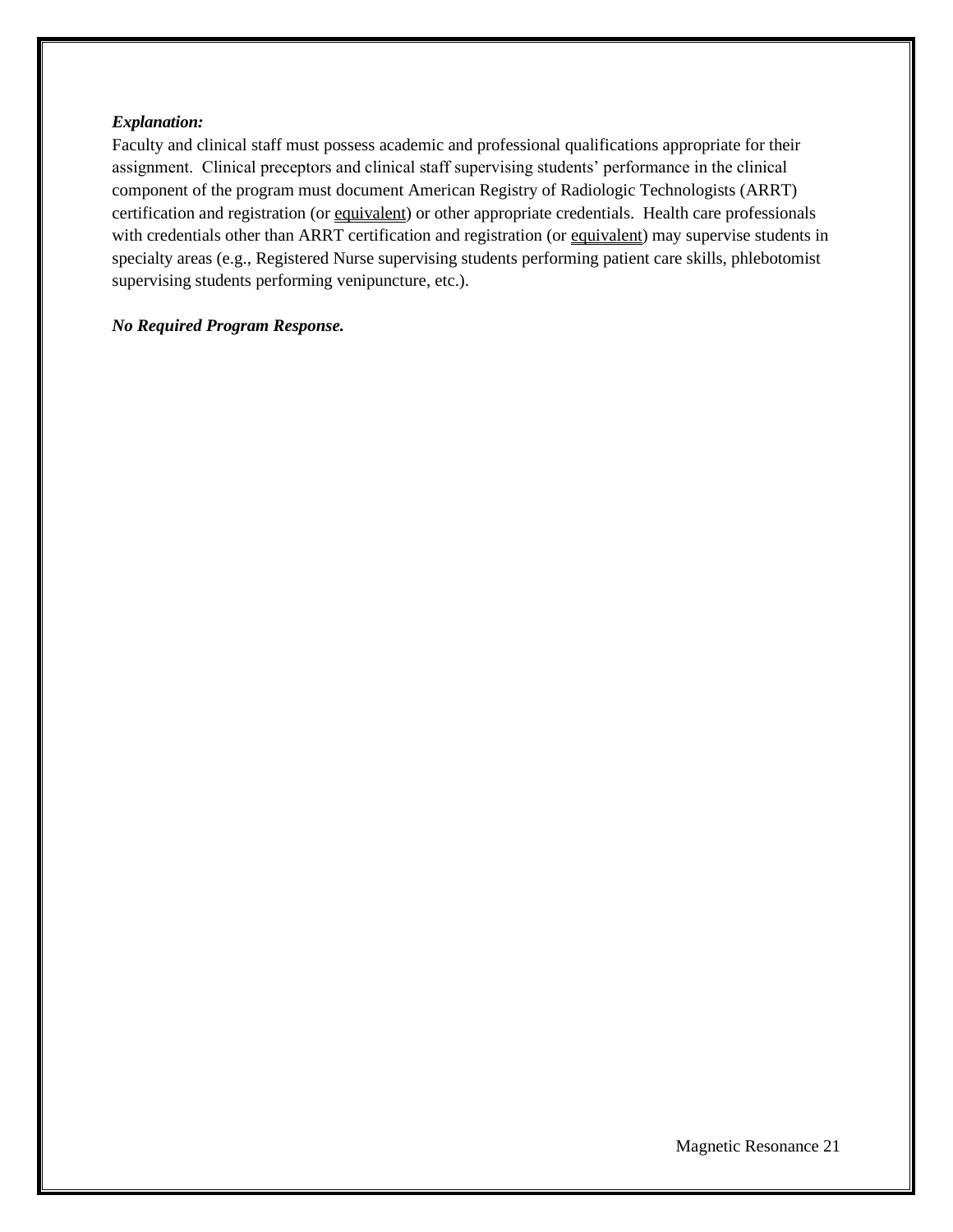| 3.3 | The sponsoring institution and program assure the responsibilities of faculty and clinical |
|-----|--------------------------------------------------------------------------------------------|
|     | staff are delineated and performed.                                                        |

| <b>Position</b>                   | Responsibilities must, at a minimum, include:                                                                  |
|-----------------------------------|----------------------------------------------------------------------------------------------------------------|
|                                   | Assuring effective program operations;                                                                         |
|                                   | Overseeing ongoing program accreditation and                                                                   |
|                                   | assessment processes;                                                                                          |
|                                   | Participating in budget planning;                                                                              |
| Program Director                  | Participating in didactic and/or clinical instruction, as                                                      |
|                                   | appropriate;                                                                                                   |
|                                   | Maintaining current knowledge of the professional                                                              |
|                                   | discipline and educational methodologies through                                                               |
|                                   | continuing professional development;                                                                           |
|                                   | Assuming the leadership role in the continued                                                                  |
|                                   | development of the program.                                                                                    |
|                                   |                                                                                                                |
|                                   | Correlating and coordinating clinical education with                                                           |
|                                   | didactic education and evaluating its effectiveness;                                                           |
|                                   | Participating in didactic and/or clinical instruction;                                                         |
|                                   | Supporting the program director to assure effective                                                            |
|                                   | program operations;                                                                                            |
| <b>Clinical Coordinator</b>       | Participating in the accreditation and assessment                                                              |
|                                   | processes;                                                                                                     |
|                                   | Maintaining current knowledge of the professional                                                              |
|                                   | discipline and educational methodologies through                                                               |
|                                   | continuing professional development;                                                                           |
|                                   | Maintaining current knowledge of program policies,                                                             |
|                                   | procedures, and student progress.                                                                              |
|                                   |                                                                                                                |
|                                   | Preparing and maintaining course outlines and                                                                  |
|                                   | objectives, instructing, and evaluating student progress;<br>Participating in the accreditation and assessment |
|                                   | process;                                                                                                       |
|                                   | Supporting the program director to assure effective                                                            |
|                                   | program operations;                                                                                            |
| <b>Full-Time Didactic Faculty</b> | Participating in periodic review and revision of course                                                        |
|                                   | materials;                                                                                                     |
|                                   | Maintaining current knowledge of professional                                                                  |
|                                   | discipline;                                                                                                    |
|                                   | Maintaining appropriate expertise and competence                                                               |
|                                   | through continuing professional development.                                                                   |
|                                   |                                                                                                                |
|                                   | Preparing and maintaining course outlines and                                                                  |
|                                   | objectives, instructing and evaluating students, and                                                           |
|                                   | reporting progress;                                                                                            |
|                                   | Participating in the assessment process, as appropriate;                                                       |
| <b>Adjunct Faculty</b>            | Participating in periodic review and revision of course                                                        |
|                                   | materials;                                                                                                     |
|                                   | Maintaining current knowledge of the professional                                                              |
|                                   | discipline, as appropriate;                                                                                    |
|                                   | Maintaining appropriate expertise and competence                                                               |
|                                   | through continuing professional development.                                                                   |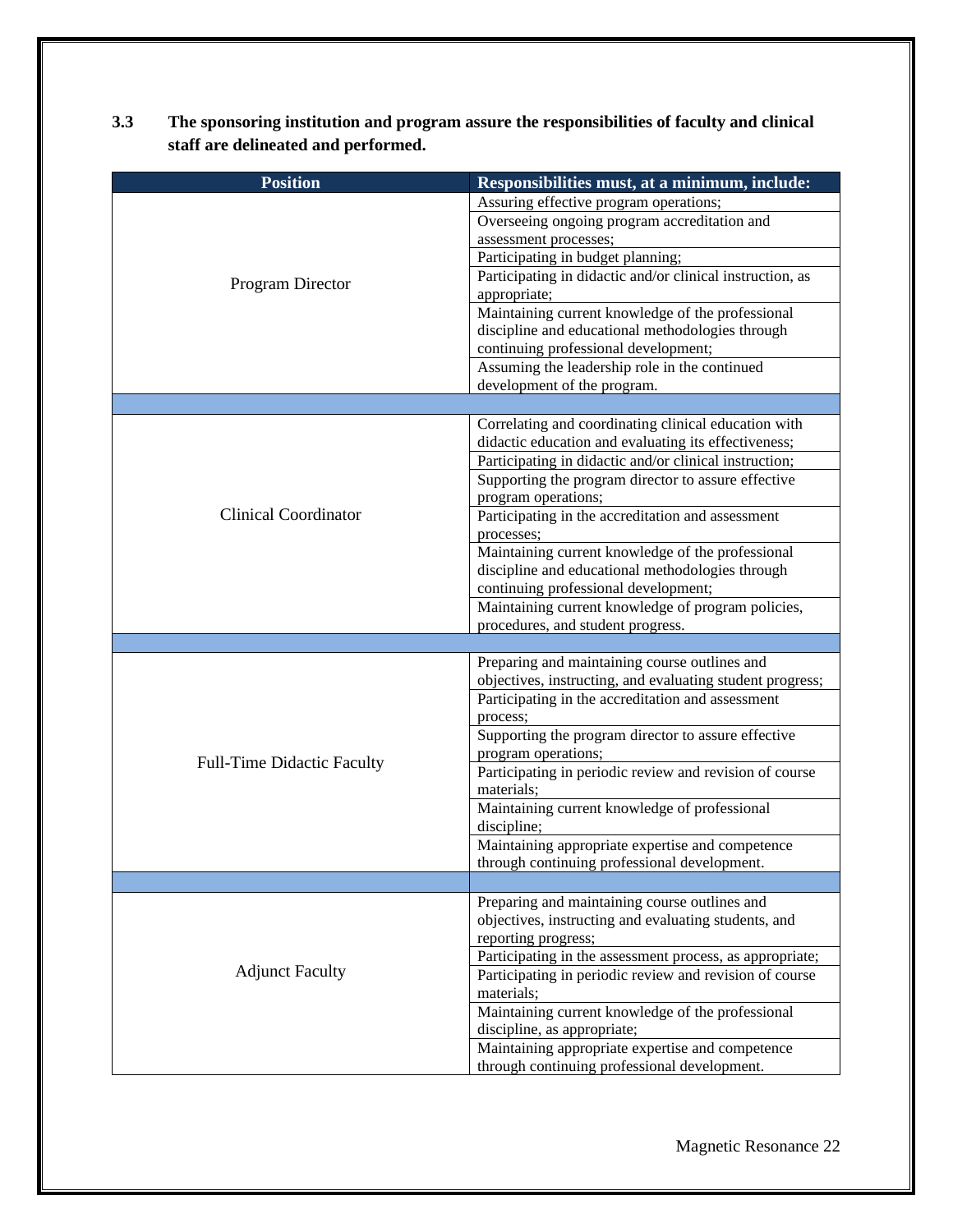| <b>Position</b>           | Responsibilities must, at a minimum, include:            |
|---------------------------|----------------------------------------------------------|
| <b>Clinical Preceptor</b> | Maintaining knowledge of program mission and goals;      |
|                           | Understanding the clinical objectives and clinical       |
|                           | evaluation system and evaluating students' clinical      |
|                           | competence;                                              |
|                           | Providing students with clinical instruction and         |
|                           | supervision;                                             |
|                           | Participating in the assessment process, as appropriate; |
|                           | Maintaining current knowledge of program policies,       |
|                           | procedures, and student progress and monitoring and      |
|                           | enforcing program policies and procedures.               |
|                           |                                                          |
|                           | Understanding the clinical competency system;            |
| Clinical Staff            | Understanding requirements for student supervision;      |
|                           | Evaluating students' clinical competence, as             |
|                           | appropriate;                                             |
|                           | Supporting the educational process;                      |
|                           | Maintaining current knowledge of program clinical        |
|                           | policies, procedures, and student progress.              |

#### *Explanation:*

Faculty and clinical staff responsibilities must be clearly delineated and support the program's mission. The program director and clinical coordinator may have other responsibilities as defined by the sponsoring institution; however, these added responsibilities must not compromise the ability, or the time allocated, to perform the responsibilities identified in this objective. For all circumstances when a program director's and/or clinical coordinator's appointment is less than 12 months and students are enrolled in didactic and/or clinical courses, the program director and/or clinical coordinator must assure that all program responsibilities are fulfilled.

# *Required Program Response:*

- Describe how faculty and clinical staff responsibilities are delineated.
- Describe how the delegation of responsibilities occurs to assure continuous coverage of program responsibilities, if appropriate.
- Provide documentation that faculty and clinical staff positions are clearly delineated.
- Provide assurance that faculty responsibilities are fulfilled throughout the year.

- Review of position descriptions
- Review of handbooks
- Interviews with institutional administration
- Interviews with faculty
- Interviews with clinical preceptors
- Interviews with clinical staff
- Interviews with students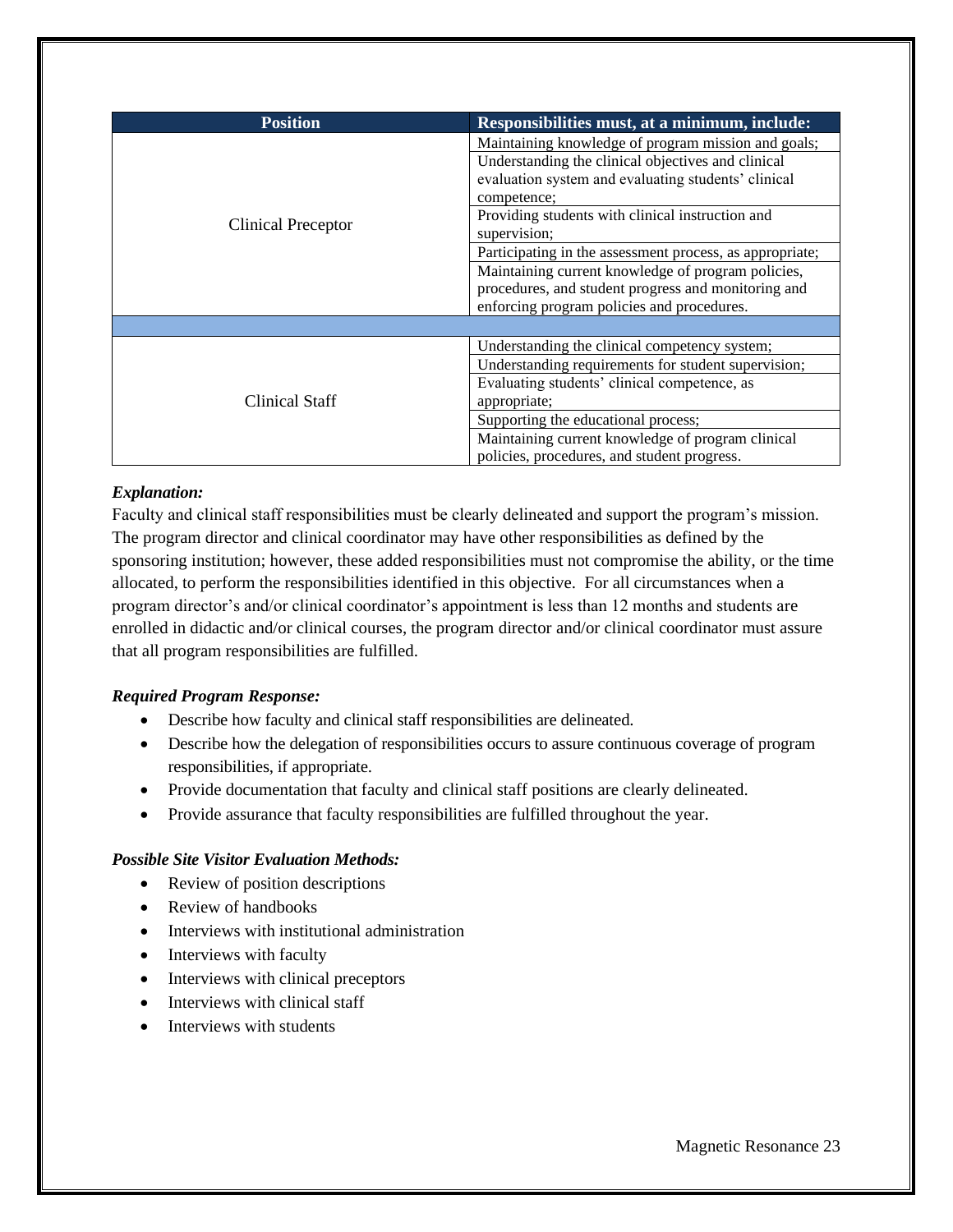# **3.4 The sponsoring institution and program assure program faculty performance is evaluated and results are shared regularly to assure responsibilities are performed.**

#### *Explanation:*

Evaluating program faculty, including but not limited to program directors and clinical coordinators, assures that responsibilities are performed, promotes proper teaching methodology, and increases program effectiveness. The performance of program faculty must be evaluated and shared minimally once per year. Any evaluation results that identify concerns must be discussed with the respective individual(s) as soon as possible.

It is the prerogative of the program to evaluate the performance of clinical preceptors who are employees of clinical settings. If the program elects to evaluate the clinical preceptors, a description of the evaluation process should be provided to the clinical preceptors, along with the mechanism to incorporate feedback into professional growth and development.

#### *Required Program Response:*

- Describe the evaluation process.
- Describe how evaluation results are shared with program faculty.
- Describe how evaluation results are shared with clinical preceptors, if applicable.
- Provide samples of evaluations of program faculty.
- Provide samples of evaluations of clinical preceptors, if applicable.

- Review of program evaluation materials
- Review of faculty evaluation(s)
- Review of clinical preceptor evaluation(s), if applicable
- Interviews with institutional administration
- Interviews with faculty
- $\bullet$  Interviews with clinical preceptor(s), if applicable
- Interviews with students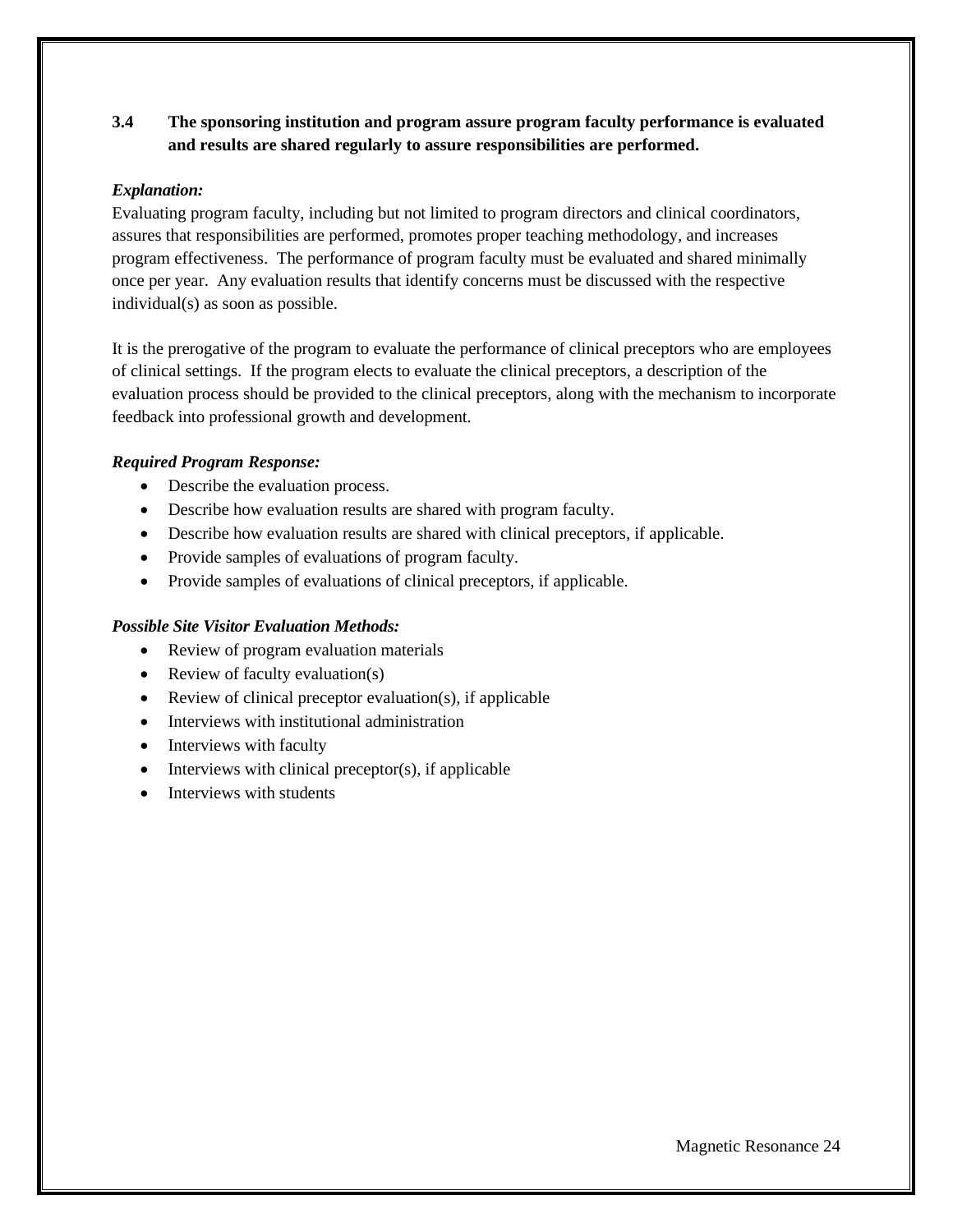# **3.5 The sponsoring institution and/or program provides faculty with opportunities for continued professional development.**

# *Explanation:*

Opportunities that enhance and advance educational, technical, and professional knowledge must be available to program faculty. Faculty should take advantage of the available resources provided on an institutional campus. Program faculty should not be expected to use personal leave time in order to attend professional development activities external to the sponsoring institution.

# *Required Program Response:*

- Describe how professional development opportunities are made available to faculty.
- Describe how professional development opportunities have enhanced teaching methodologies.

- Review of institutional and/or program policies for professional development
- Interviews with institutional administration
- Interviews with faculty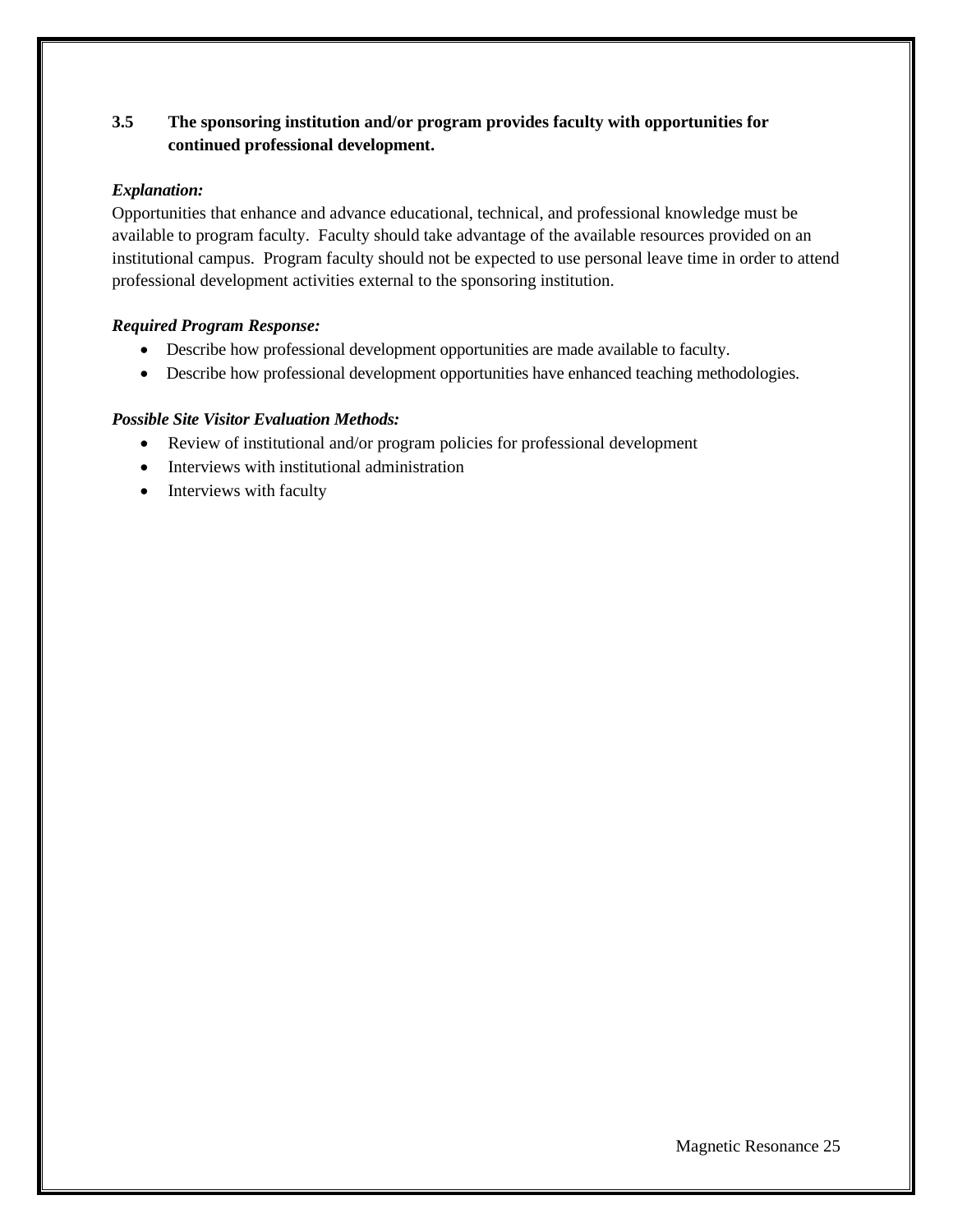#### **Standard Four: Curriculum and Academic Practices**

#### **The program's curriculum and academic practices prepare students for professional practice.**

#### **Objectives:**

- 4.1 The program has a mission statement that defines its purpose.
- 4.2 The program provides a well-structured curriculum that prepares students to practice in the professional discipline.
- 4.3 All clinical settings must be recognized by the JRCERT.
- 4.4 The program provides timely, equitable, and educationally valid clinical experiences for all students.
- 4.5 The program provides learning opportunities in advanced imaging and/or therapeutic technologies.
- 4.6 The program assures an appropriate relationship between program length and the subject matter taught for the terminal award offered.
- 4.7 The program measures didactic, laboratory, and clinical courses in clock hours and/or credit hours through the use of a consistent formula.
- 4.8 The program provides timely and supportive academic and clinical advisement to students enrolled in the program.
- 4.9 The program has procedures for maintaining the integrity of distance education courses.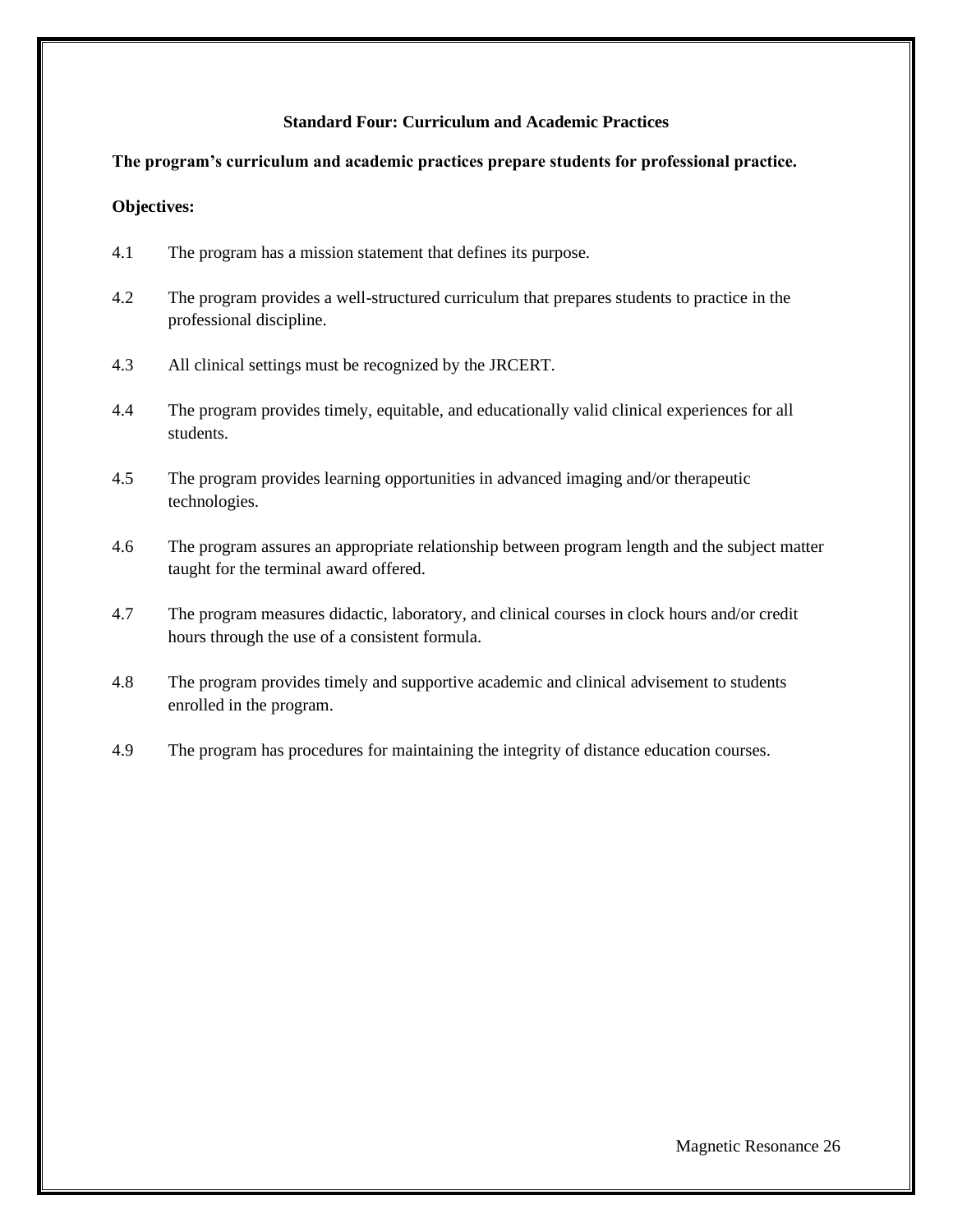# **4.1 The program has a mission statement that defines its purpose.**

#### *Explanation:*

The program's mission statement should clearly define the purpose or intent toward which the program's efforts are directed. The mission statement should support the mission of the sponsoring institution. The program must evaluate the mission statement, at a minimum every three years, to assure it is effective. The program should engage faculty and other communities of interest in the reevaluation of its mission statement.

# *Required Program Response:*

- Describe how the program's mission supports the mission of the sponsoring institution.
- Describe how the program reevaluates its mission statement.
- Provide documentation of the reevaluation of the mission statement.

- Review of published program materials
- Review of meeting minutes
- Interviews with institutional administration
- Interviews with faculty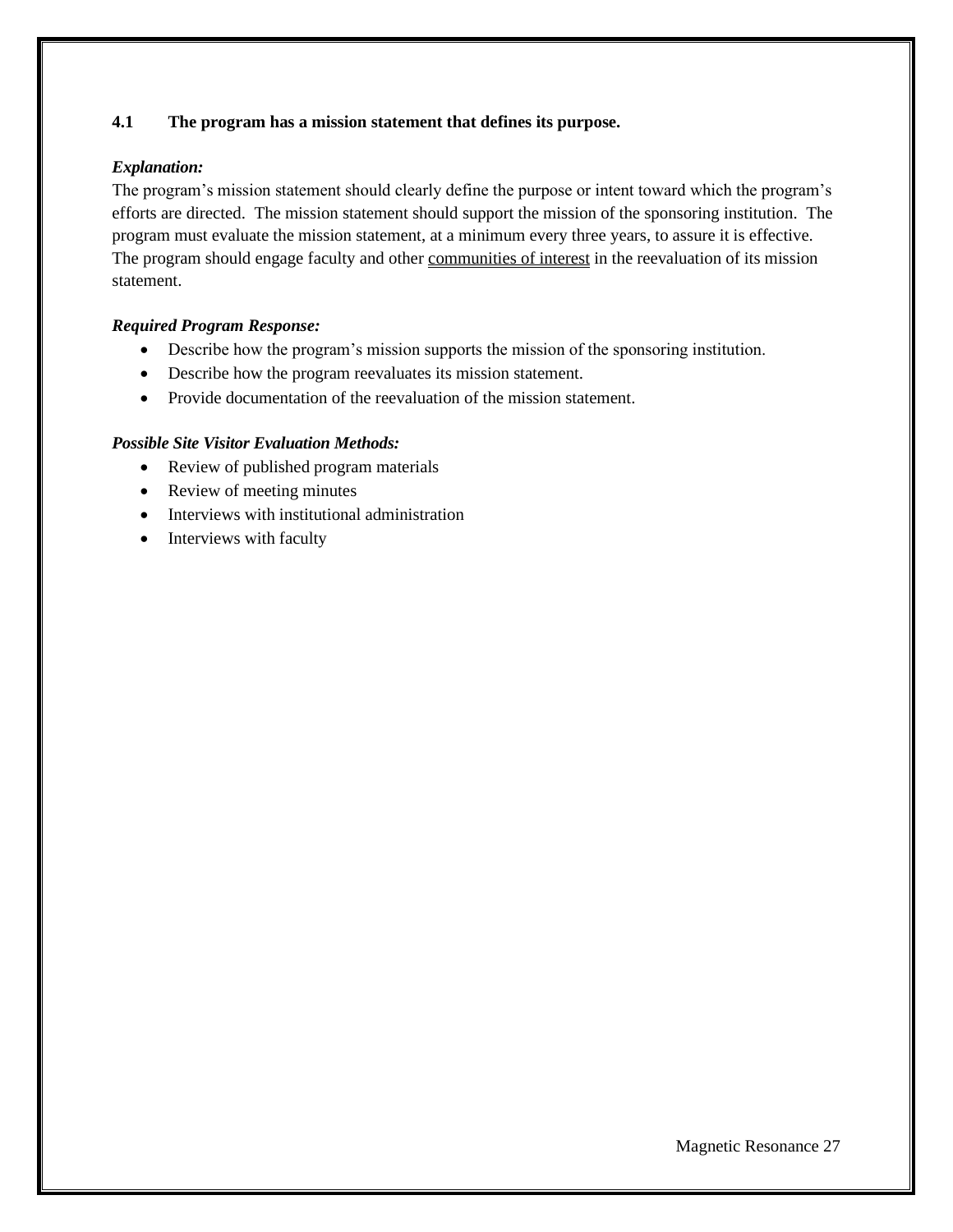# **4.2 The program provides a well-structured curriculum that prepares students to practice in the professional discipline.**

# *Explanation:*

A well-structured curriculum must be comprehensive, current, appropriately sequenced, and provide for evaluation of student achievement. This allows for effective student learning by providing a knowledge foundation in didactic and laboratory courses prior to competency achievement. Continual refinement of the competencies achieved is necessary so that students can demonstrate enhanced performance in a variety of situations and patient conditions. The well-structured curriculum is guided by a master plan of education.

At a minimum, the curriculum should promote qualities that are necessary for students/graduates to practice competently, make ethical decisions, assess situations, provide appropriate patient care, communicate effectively, and keep abreast of current advancements within the profession. Expansion of the curricular content beyond the minimum is required of programs at the bachelor's degree or higher levels.

Use of a standard curriculum promotes consistency in magnetic resonance education and prepares the student to practice in the professional discipline. All programs must follow a JRCERT-adopted curriculum. An adopted curriculum is defined as:

- the most recent American Society of Radiologic Technologists (ASRT) Magnetic Resonance curriculum and/or
- another professional curriculum adopted by the JRCERT Board of Directors.

The JRCERT encourages innovative approaches to curriculum delivery methods that provide students with flexible and creative learning opportunities. These methods may include, but are not limited to, distance education courses, part-time/evening curricular tracks, service learning, and/or interprofessional development.

#### *Required Program Response:*

- Describe how the program's curriculum is structured.
- Describe the program's clinical competency-based system.
- Describe how the program's curriculum is delivered, including the method of delivery for distance education courses. Identify which courses, if any, are offered via distance education.
- Describe alternative learning options, if applicable (e.g., part-time, evening and/or weekend curricular track(s)).
- Describe any innovative approaches to curriculum delivery methods.
- Provide the Table of Contents from the master plan of education.
- Provide current curriculum analysis grid.
- Provide samples of course syllabi.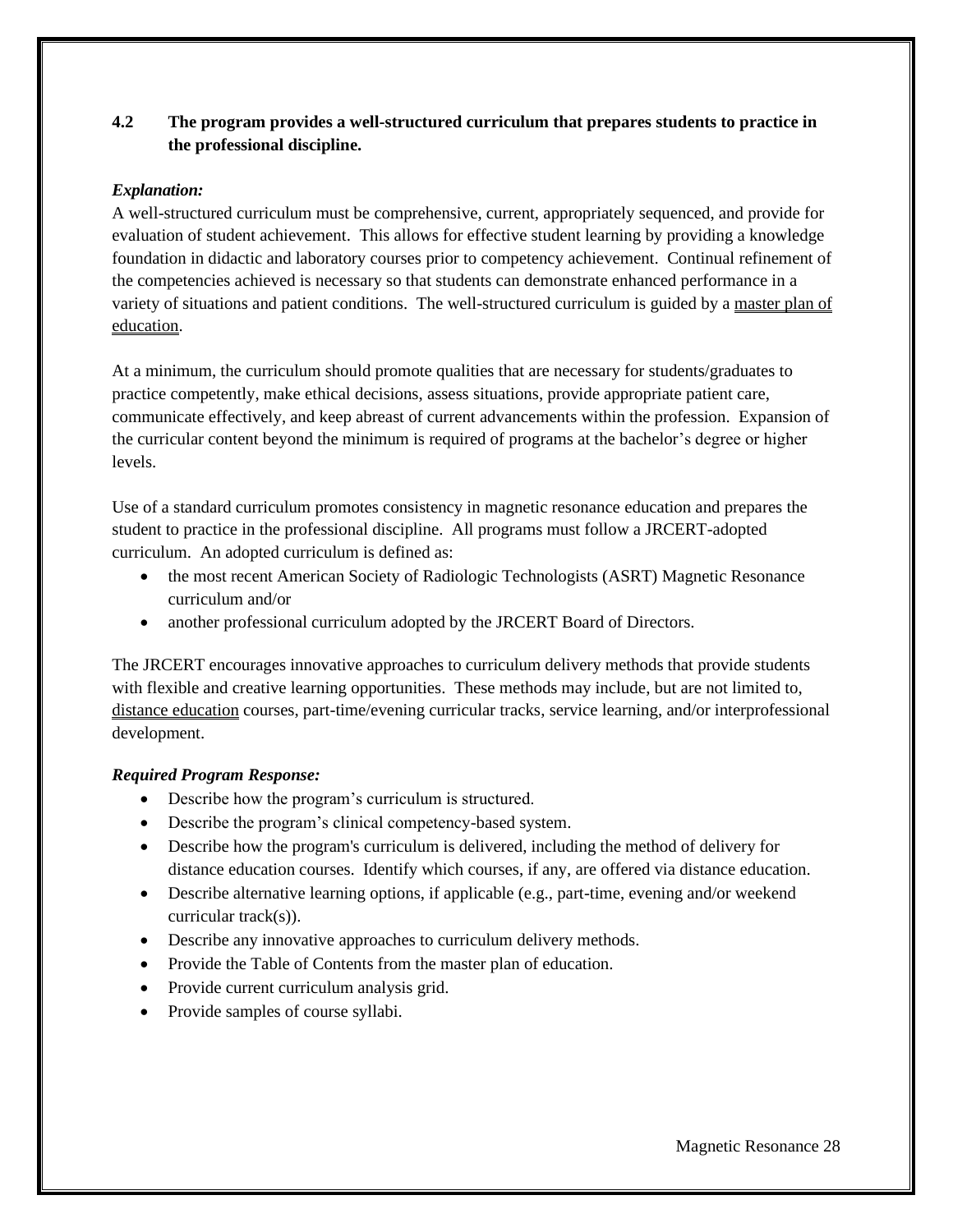- Review of the master plan of education
- Review of didactic and clinical curriculum sequence
- Review of input from communities of interest
- Review of part-time, evening and/or weekend curricular track(s), if applicable
- Review of course syllabi
- Observation of a portion of any course offered via distance delivery
- Interviews with faculty
- Interviews with students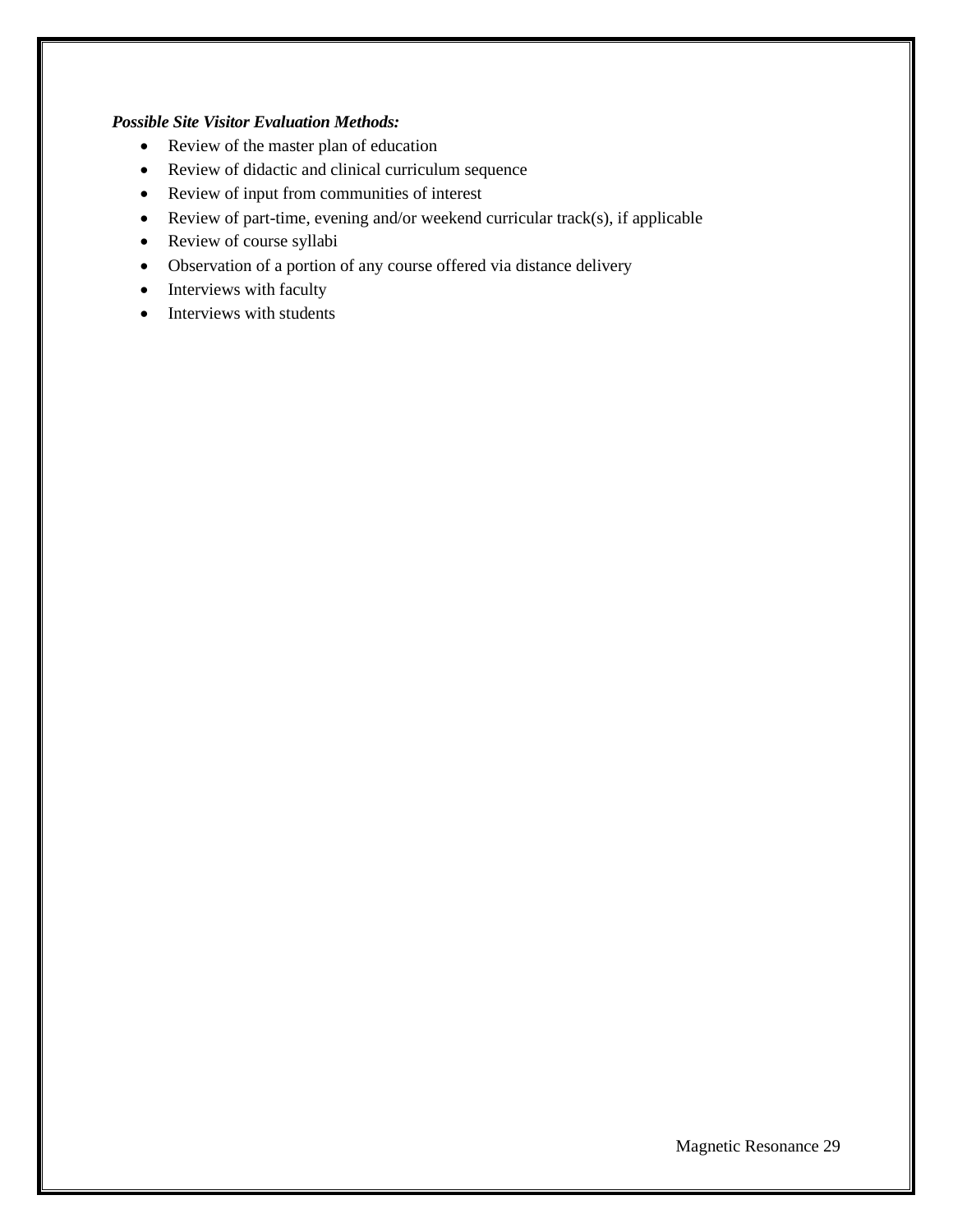#### **4.3 All clinical settings must be recognized by the JRCERT.**

## *Explanation:*

All clinical settings must be recognized by the JRCERT. Clinical settings must be recognized prior to student assignment. Ancillary medical facilities and imaging centers that are owned, operated, and on the same campus of a recognized setting do not require JRCERT recognition. A minimum of one (1) clinical preceptor must be identified for each recognized clinical setting.

If a facility is used as an observation site, JRCERT recognition is not required. An observation site is used for student observation of equipment operation and/or procedures that may not be available at recognized clinical settings. Students may not assist in, or perform, any aspects of patient care during observational assignments. Facilities where students participate in community-based learning do not require recognition.

#### *Required Program Response:*

- Assure all clinical settings are recognized by the JRCERT.
- Provide a listing of ancillary facilities under one clinical setting recognition.
- Describe how observation sites, if used, enhance student clinical education.

- Review of JRCERT database
- Review of clinical records
- Interviews with faculty
- Interviews with clinical preceptors
- Interviews with clinical staff
- Interviews with students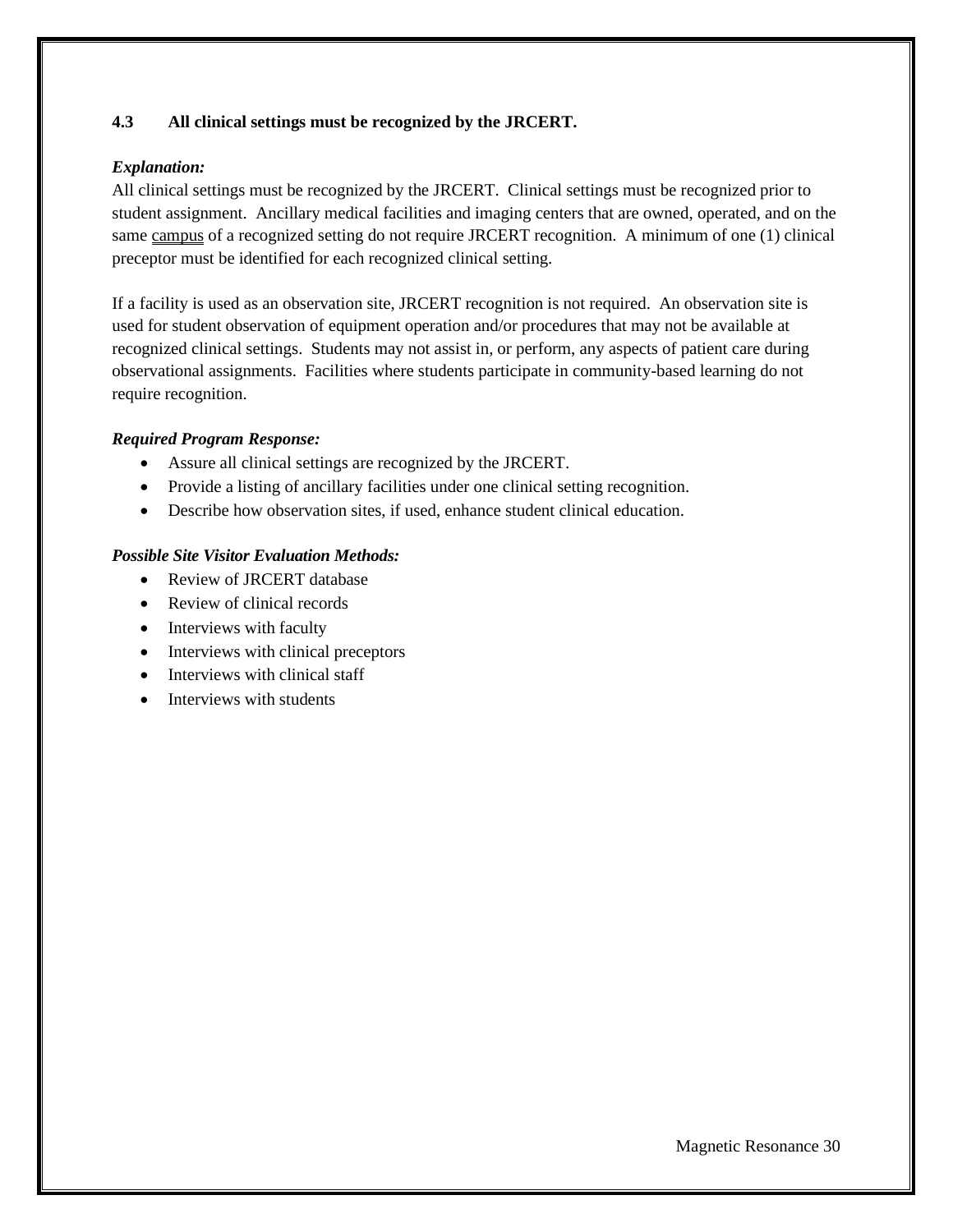# **4.4 The program provides timely, equitable, and educationally valid clinical experiences for all students.**

#### *Explanation:*

Programs must have a process in place to assure timely, appropriate, and educationally valid clinical experiences to all admitted students. A meaningful clinical education plan assures that activities are equitable, as well as prevents the use of students as replacements for employees. Students must have sufficient access to clinical settings that provide a wide range of procedures for competency achievement, including diffusion-weighted imaging, perfusion imaging, and spectroscopy examinations. The maximum number of students assigned to a clinical setting must be supported by sufficient human and physical resources. The number of students assigned to the clinical setting must not exceed the number of assigned clinical staff. The student to magnet ratio must be 1:1; however, it is acceptable that more than one student may be temporarily assigned to one magnet during infrequently performed procedures.

Clinical placement must be nondiscriminatory in nature and solely determined by the program. Students must be cognizant of clinical policies and procedures including emergency preparedness and medical emergencies.

Programs must assure that clinical involvement for students is limited to not more than ten (10) hours per day. If the program utilizes evening and/or weekend assignments, these assignments must be equitable, and program total capacity must not be increased based on these assignments. Students may not be assigned to clinical settings on holidays that are observed by the sponsoring institution. Programs may permit students to make up clinical time during the term or scheduled breaks; however, appropriate supervision must be maintained. Program faculty need not be physically present; however, students must be able to contact program faculty during makeup assignments. The program must also assure that its liability insurance covers students during these makeup assignments.

#### *Required Program Response:*

- Describe the process for student clinical placement including, but not limited to:
	- o assuring equitable learning opportunities,
	- o assuring access to a sufficient variety and volume of procedures to achieve program competencies, and
	- o orienting students to clinical settings.
- Describe how the program assures a 1:1 student to magnet ratio at all clinical settings.
- Provide current clinical student assignment schedules in relation to student enrollment.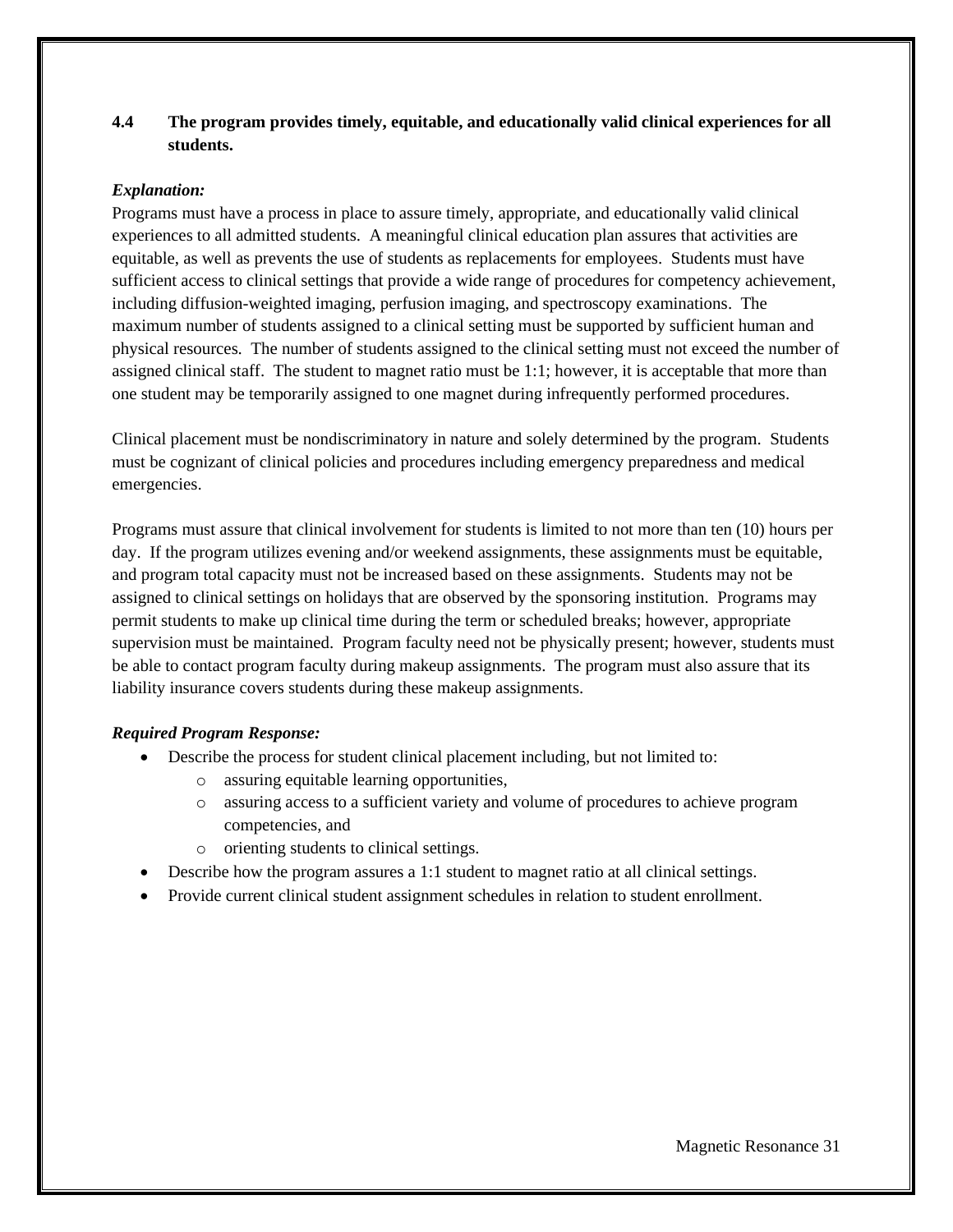- Review of published program materials
- Review of clinical placement process
- Review of course objectives
- Review of student clinical assignment schedules
- Review of clinical orientation process/records
- Review of student records
- Interviews with faculty
- Interviews with clinical preceptors
- Interviews with clinical staff
- Interviews with students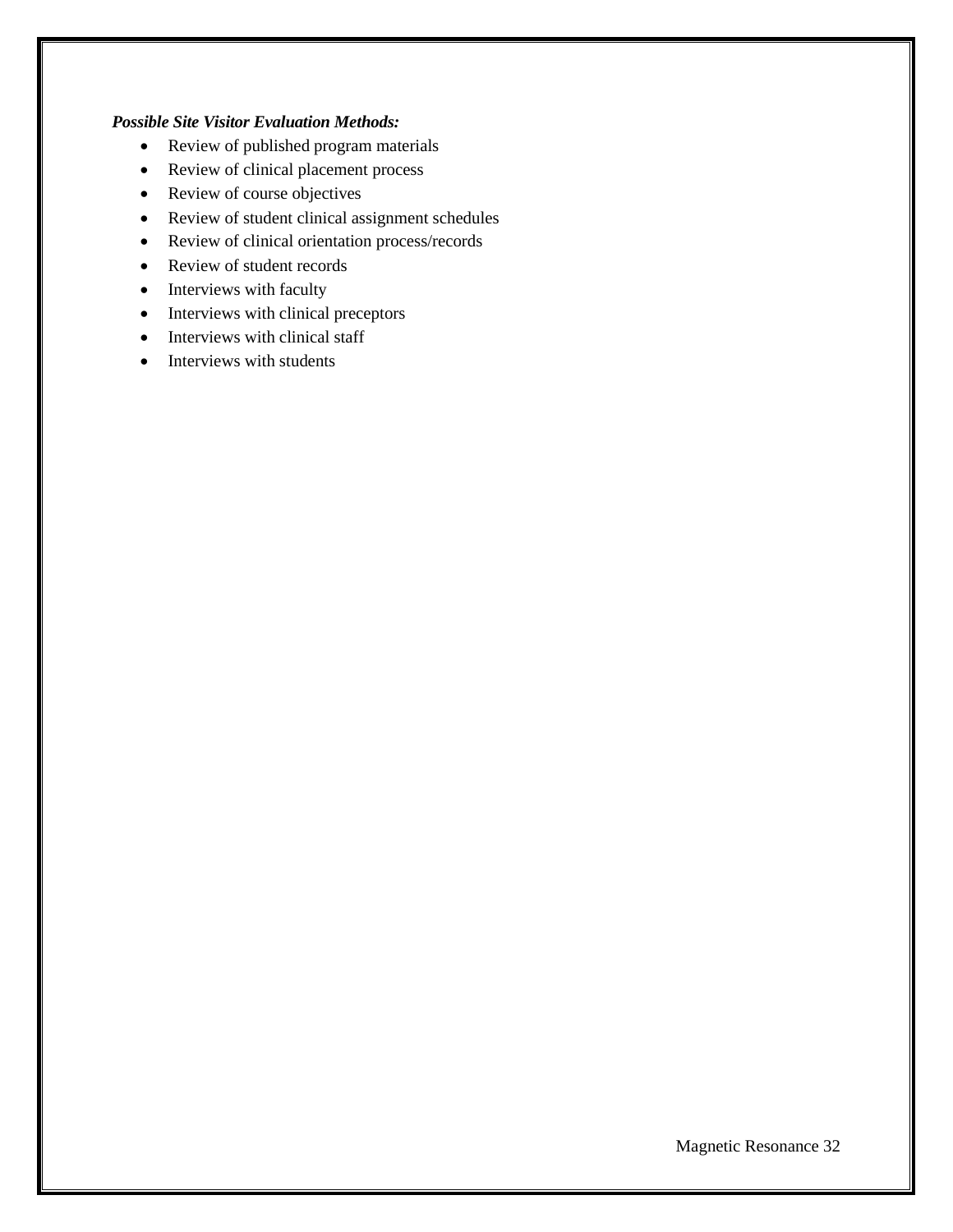# **4.5 The program provides learning opportunities in advanced imaging and/or therapeutic technologies.**

#### *Explanation:*

The program must provide learning opportunities in advanced imaging and/or therapeutic technologies. It is the program's prerogative to decide which advanced imaging and/or therapeutic technologies should be included in the didactic and/or clinical curriculum.

Programs are not required to offer clinical rotations in advanced imaging and/or therapeutic technologies; however, these clinical rotations are strongly encouraged to enhance student learning.

Students assigned to imaging modalities such as positron emission tomography, interoperative-MRI (iMRI), and MR-Linac, are not included in the calculation of the approved clinical capacity unless the clinical setting is recognized exclusively for advanced imaging modality rotations. Once the students have completed the imaging assignments, the program must assure that there are sufficient physical and human resources to support the students upon reassignment to the magnetic resonance department.

#### *Required Program Response:*

Describe how the program provides opportunities in advanced technologies in the didactic and/or clinical curriculum.

- Review of clinical rotation schedules, if applicable
- Interviews with faculty
- Interviews with students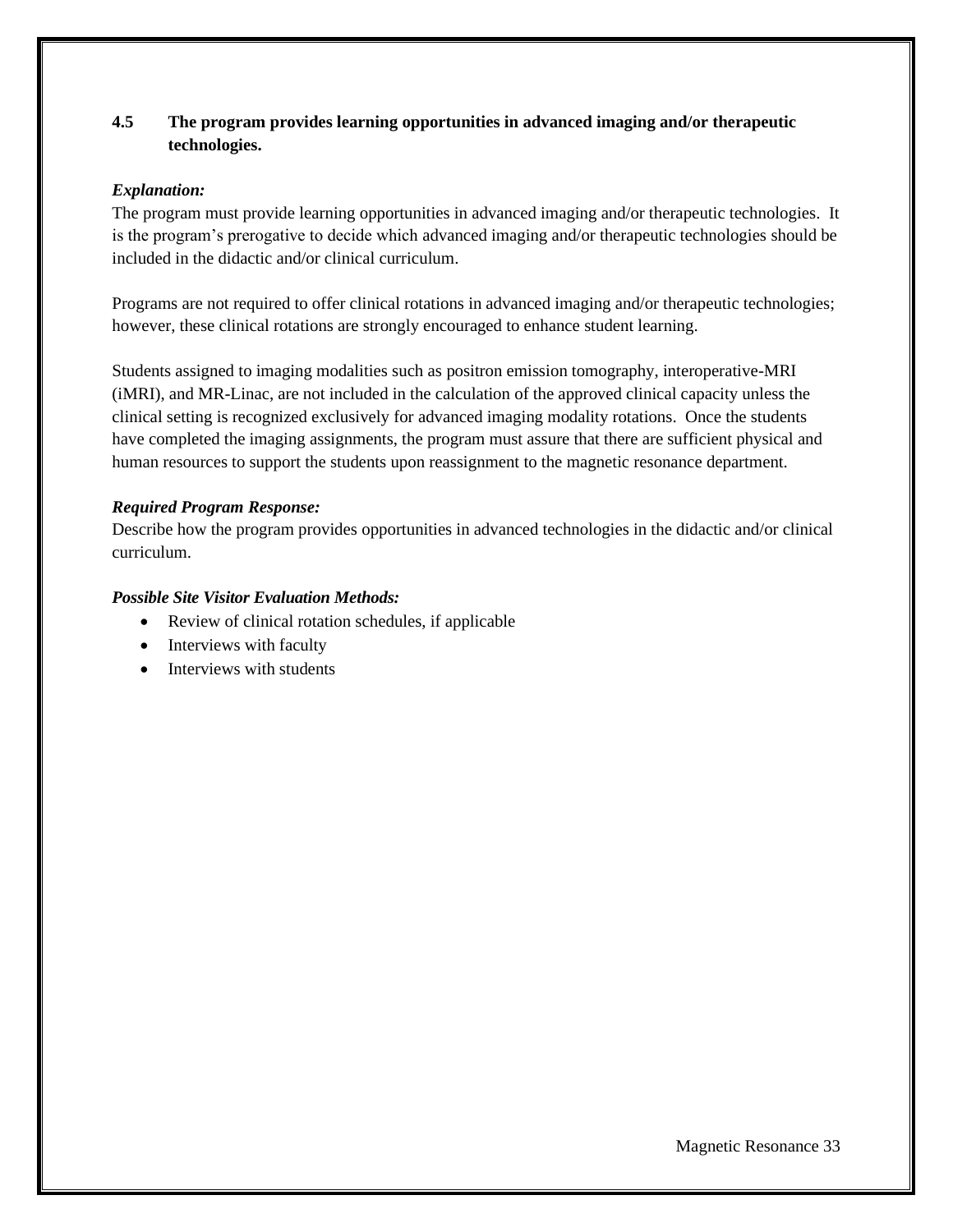# **4.6 The program assures an appropriate relationship between program length and the subject matter taught for the terminal award offered.**

#### *Explanation:*

Program length must be consistent with the terminal award. The JRCERT defines program length as the duration of the program, which may be stated as total academic or calendar year(s), total semesters, trimesters, or quarters.

## *Required Program Response:*

Describe the relationship between the program length and the terminal award offered.

- Review of course catalog
- Review of published program materials
- Review of class schedules
- Interviews with faculty
- Interviews with students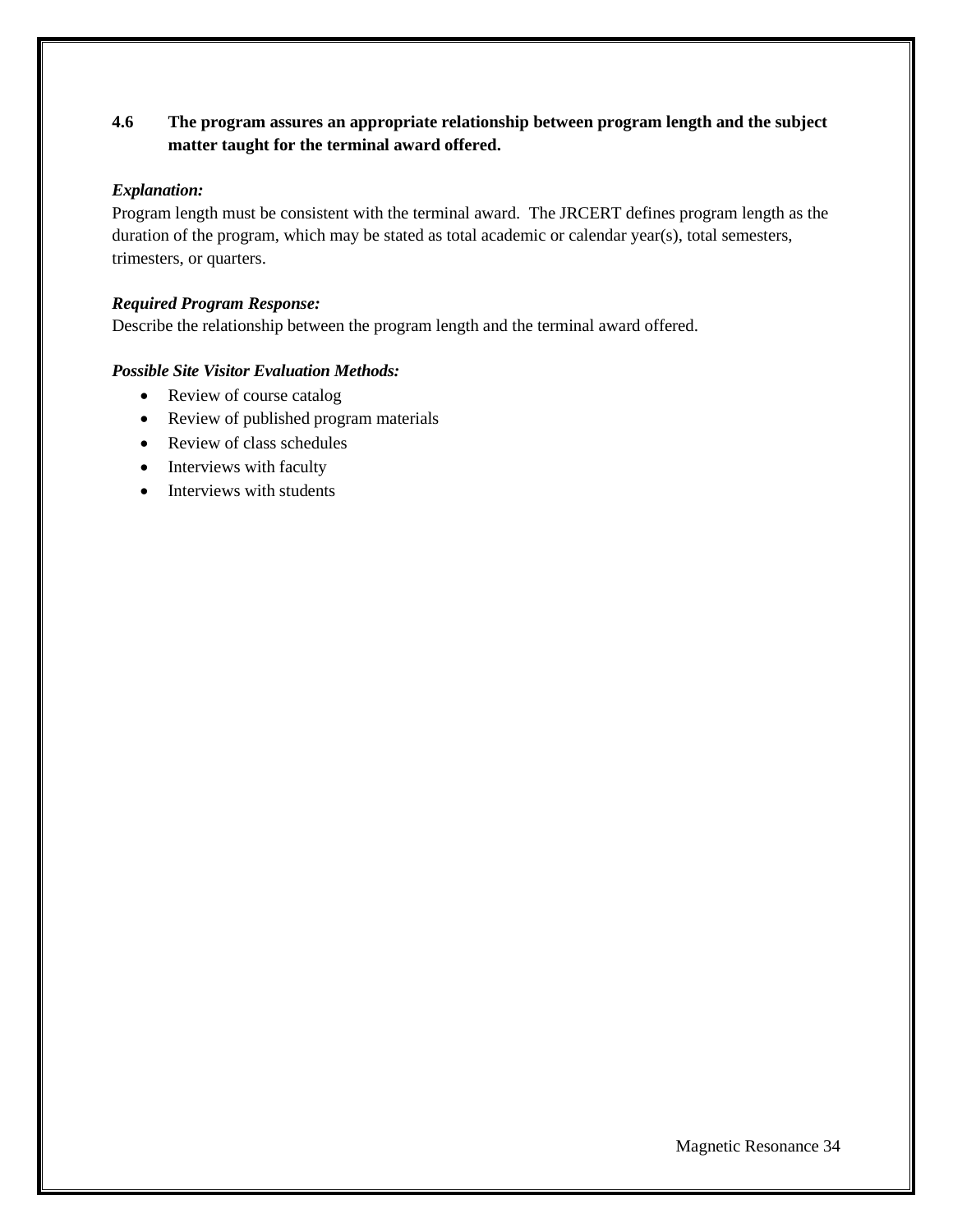# **4.7 The program measures didactic, laboratory, and clinical courses in clock hours and/or credit hours through the use of a consistent formula.**

## *Explanation:*

Defining the length of didactic, laboratory, and clinical courses facilitates the transfer of credit and the awarding of financial aid. The formula for calculating assigned clock/credit hours must be consistently applied for all didactic, laboratory, and clinical courses, respectively.

## *Required Program Response:*

- Describe the method used to award credit hours for didactic, laboratory, and clinical courses.
- Provide a copy of the program's policies and procedures for determining credit hours and an example of how such policies and procedures have been applied to the program's coursework.
- Provide a list of all didactic, laboratory, and clinical courses with corresponding clock or credit hours.

- Review of published program materials
- Review of class schedules
- Interviews with institutional administration
- Interviews with faculty
- Interviews with students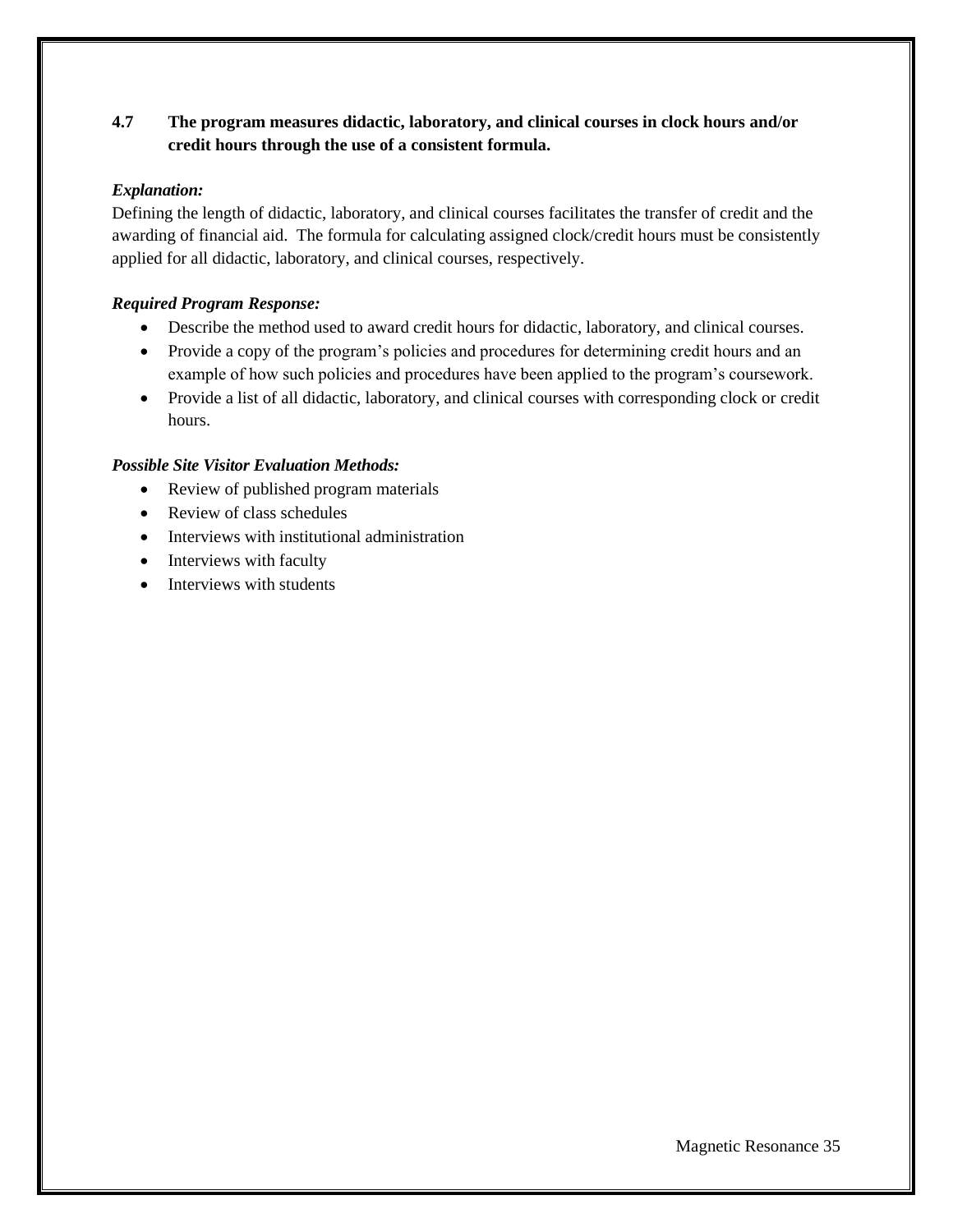# **4.8 The program provides timely and supportive academic and clinical advisement to students enrolled in the program.**

#### *Explanation:*

Appropriate academic and clinical advisement promotes student achievement and professionalism. Student advisement should be both formative and summative and must be shared with students in a timely manner. Programs are encouraged to develop written advisement procedures.

# *Required Program Response:*

- Describe procedures for student advisement.
- Provide sample records of student advisement.

- Review of students' records
- Interviews with faculty
- Interviews with clinical preceptor(s)
- Interviews with students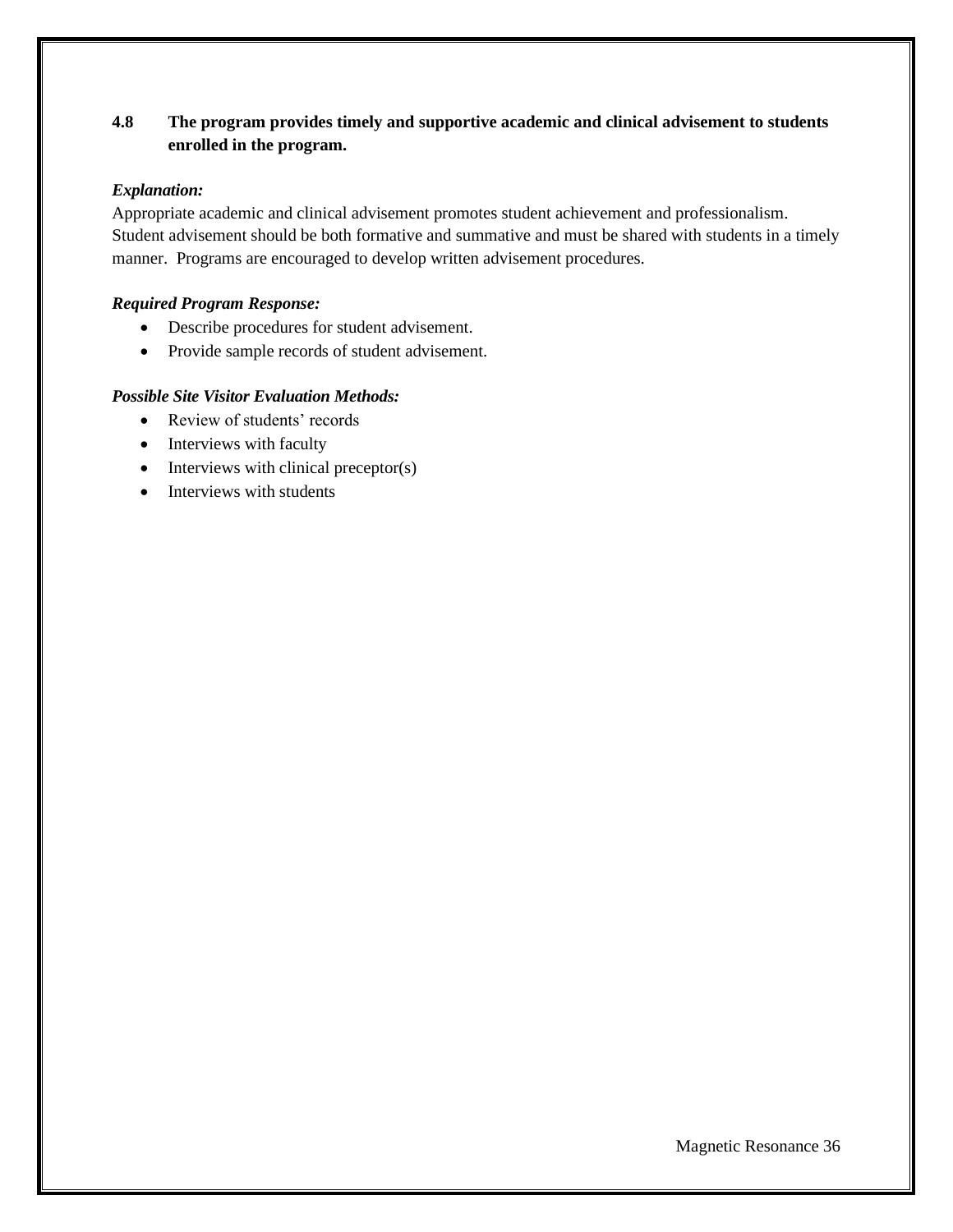# **4.9 The program has procedures for maintaining the integrity of distance education courses.**

#### *Explanation:*

Programs that offer distance education courses must have processes in place that assure that the students who register in the distance education courses are the same students that participate in, complete, and receive the credit. Programs must verify the identity of students by using methods such as, but not limited to, secure logins, passcodes, proctored exams, and/or video monitoring.These processes must protect the student's privacy.

# *Required Program Response:*

- Describe the process for assuring the integrity of distance education courses.
- Provide published institutional/program materials that outline procedures for maintaining the integrity of distance education courses.

- Review of published institutional/program materials
- Review the process of student identification
- Review of student records
- Interviews with institutional administration
- Interviews with faculty
- Interviews with students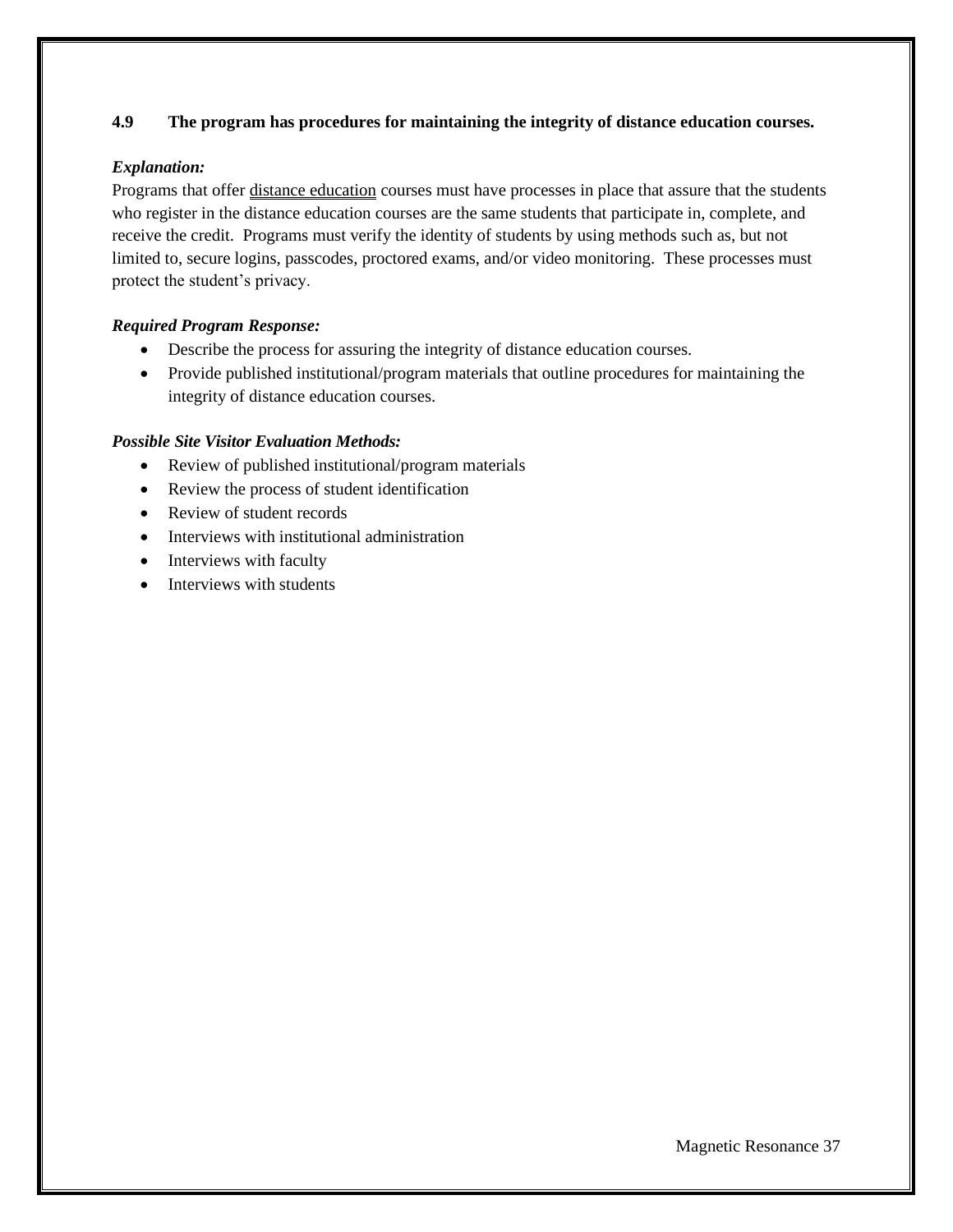#### **Standard Five: Health and Safety**

**The sponsoring institution and program have policies and procedures that promote the health, safety, and optimal use of magnetic fields for students, patients, and the public.** 

#### **Objectives:**

- 5.1 The program makes available to the students and the public accurate information about potential workplace hazards associated with magnetic fields.
- 5.2 The program has a published pregnancy policy that is made known to accepted and enrolled female students.
- 5.3 The program assures that students employ proper magnetic resonance safety practices.
- 5.4 The program assures that magnetic resonance procedures are performed under the appropriate supervision of a qualified magnetic resonance technologist.
- 5.5 The sponsoring institution and/or program have policies and procedures that safeguard the health and safety of students.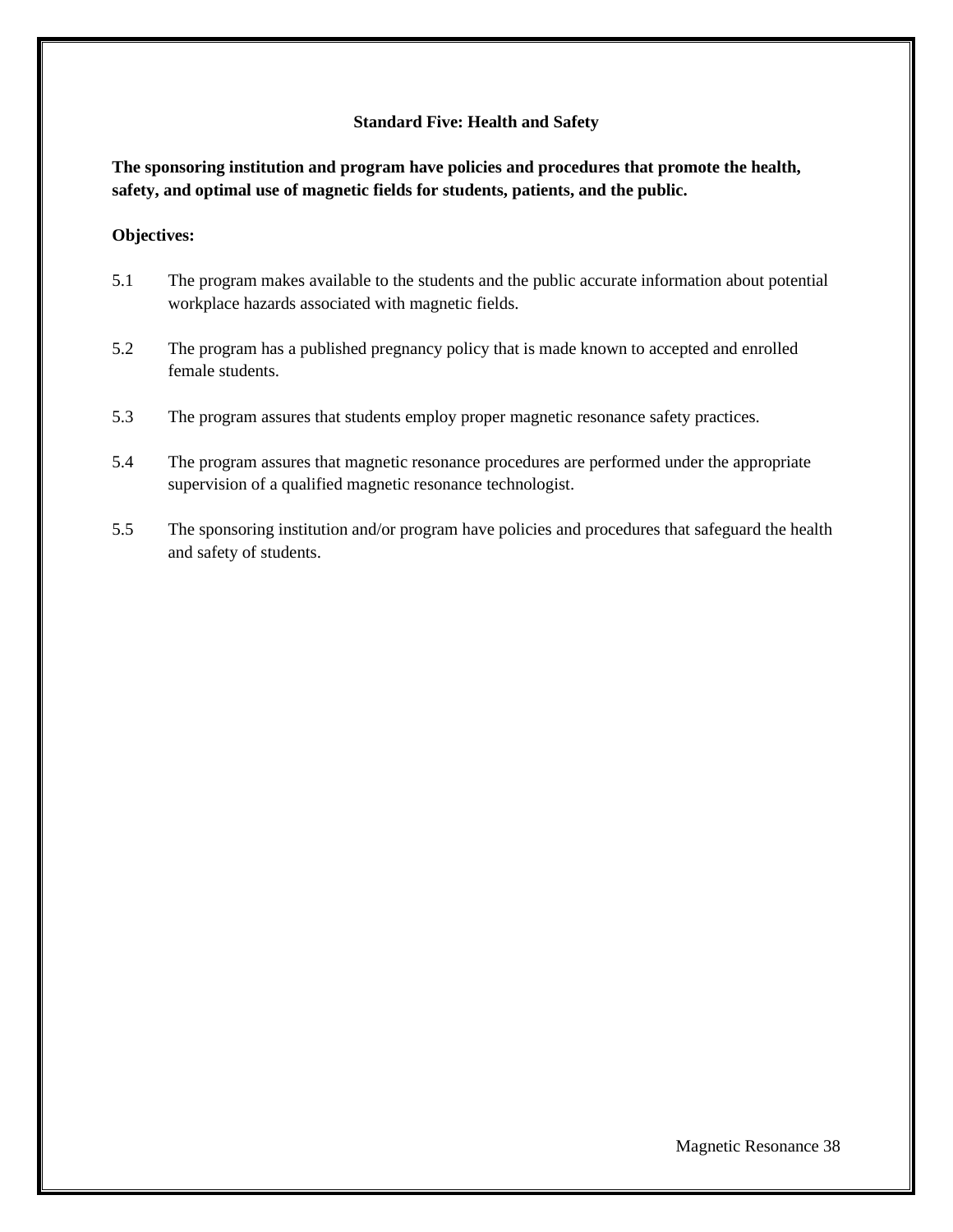# **5.1 The program makes available to students and the public accurate information about potential workplace hazards associated with magnetic fields.**

#### *Explanation:*

Information regarding the potential dangers of implants or foreign bodies in students must be published and provided to students and the public. Programs must establish a safety screening protocol which reflects current American College of Radiology (ACR) MR safety guidelines for all students that assures they are appropriately screened for magnetic field or radiofrequency hazards. Policies should reflect that students are mandated to notify the program should their status change.

#### *Required Program Response:*

- Describe how this information is made available to students and the public.
- Provide magnetic resonance safety screening protocol and screening tool.
- Provide a copy of published materials.

- Review of program website
- Review of published program materials
- Review of magnetic resonance safety screening protocol
- Review of student records
- Interviews with faculty
- Interviews with clinical preceptor(s)
- Interviews with students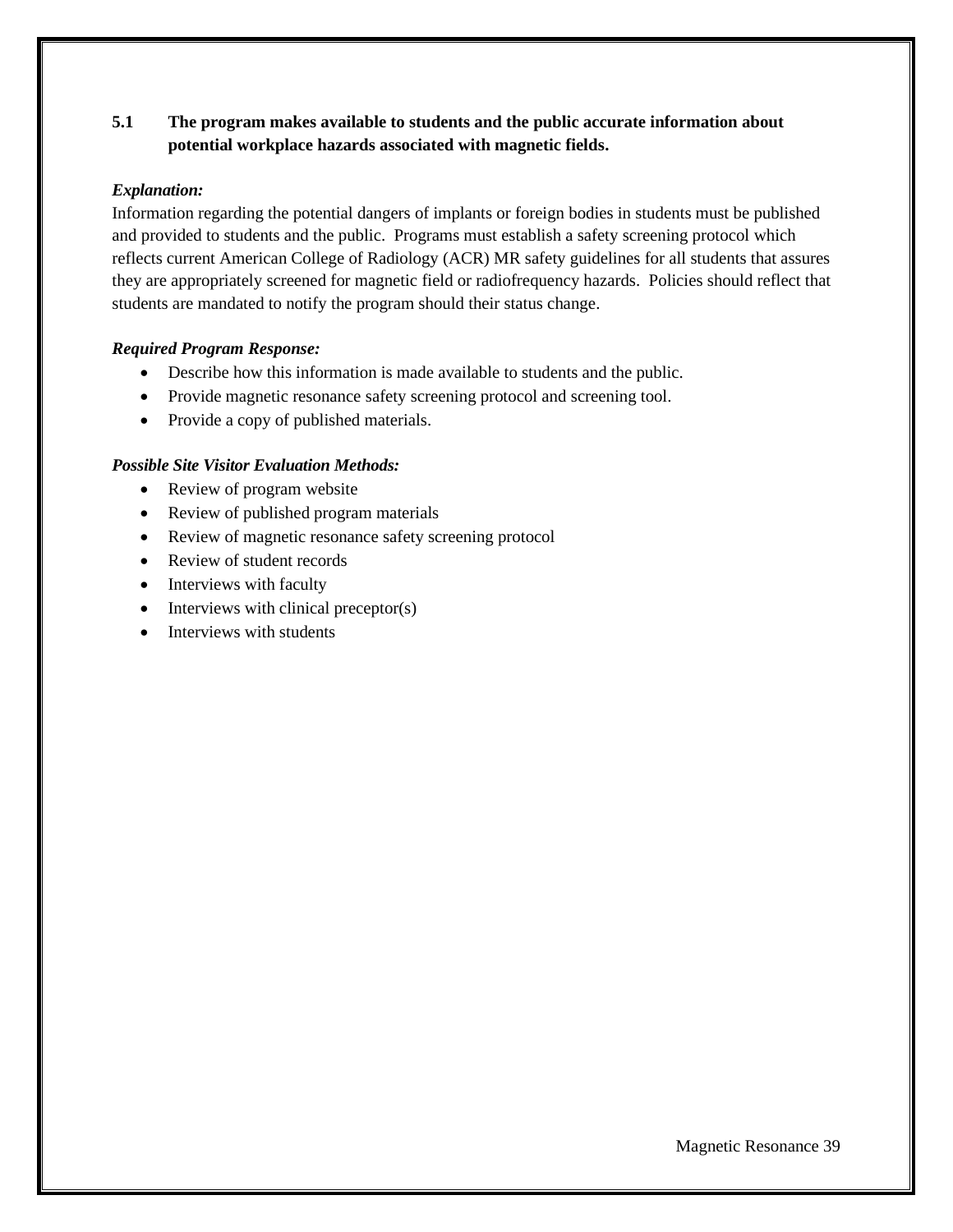# **5.2 The program has a published pregnancy policy that is made known to accepted and enrolled female students.**

## *Explanation:*

The program must develop a pregnancy policy that includes provisions for the declared pregnant student to work in a safe environment. Appropriate safe practices help assure that magnetic fields and/or radiofrequency hazards to the student and fetus are kept to a minimum. The pregnancy policy must reflect currently accepted safety practices regarding magnetic fields and applied radiofrequencies.

The pregnancy policy must be made known to accepted and enrolled female students, and include:

- a written notice of voluntary declaration,
- an option for written withdrawal of declaration, and
- an option for student continuance in the program without modification.

The program may offer clinical component options such as clinical reassignments and/or leave of absence. Pregnancy policies should also be in compliance with Title IX regulations. The program should work with the Title IX coordinator and/or legal counsel to discuss and resolve any specific circumstances.

The declared pregnant student who continues to work in and around the MR environment should not remain within the MR scanner room or Zone IV during actual data acquisition or scanning.

#### *Required Program Response:*

- Describe how the pregnancy policy is made known to accepted and enrolled female students.
- Describe how the program assures that the declared pregnant student does not perform any duties within the MR scanner room or Zone IV during actual data acquisition or scanning.
- Provide a copy of the program's pregnancy policy.

- Review of published program materials
- Review of student records
- Interviews with faculty
- Interviews with clinical preceptor(s)
- Interviews with students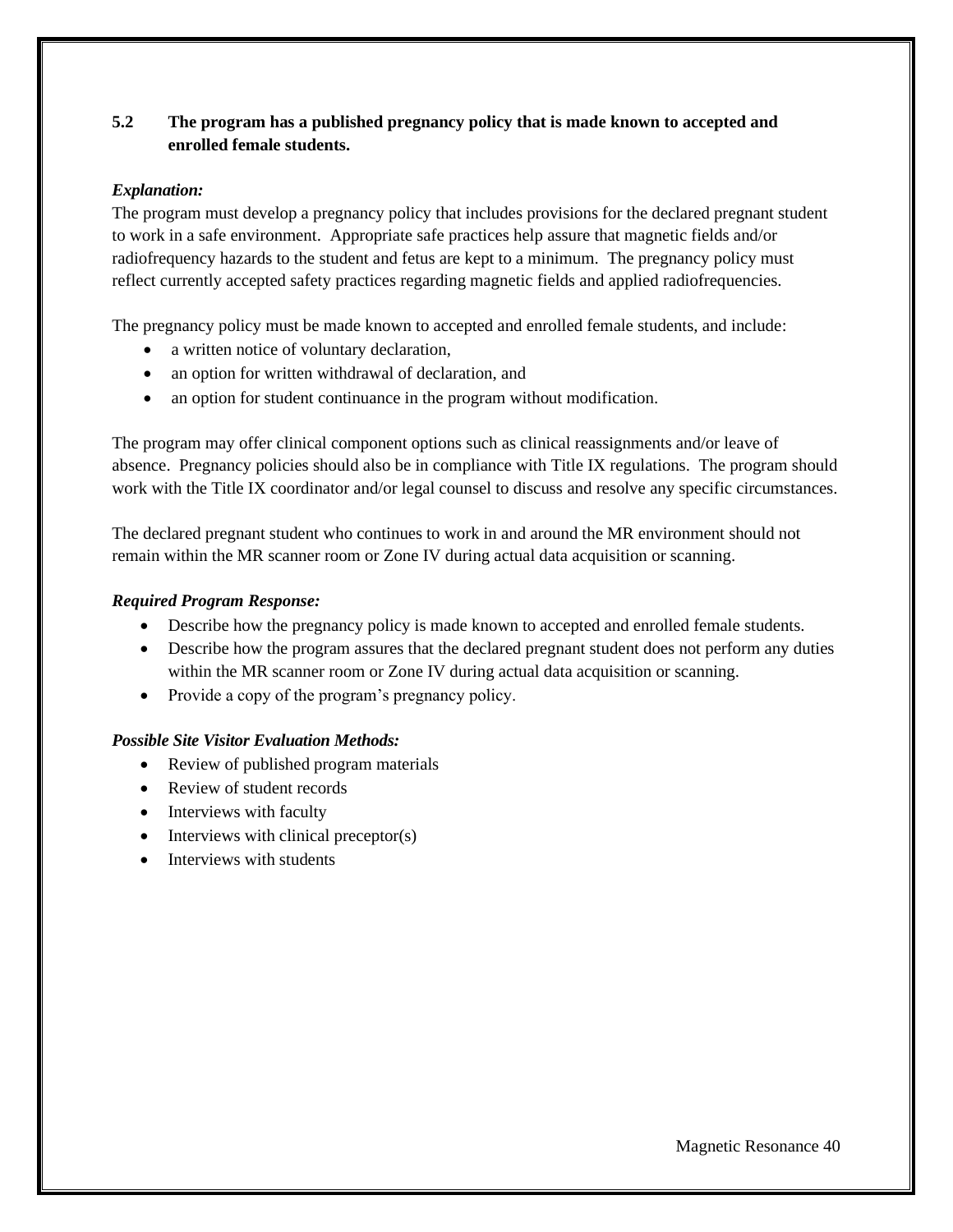#### **5.3 The program assures that students employ proper magnetic resonance safety practices.**

#### *Explanation:*

The program must assure that students are instructed in the utilization of imaging equipment, accessories, optimal imaging parameters, and proper patient screening and positioning to minimize the risk of hazards associated with magnetic fields and radiofrequencies. These practices assure the safety of patients, students, and others. Students must understand basic magnetic resonance safety practices prior to assignment to clinical settings. As students progress in the program, they must become increasingly proficient in the application of magnetic resonance safety practices.

The program must also assure magnetic resonance safety in Zone IV of the magnetic resonance imaging environment. Student utilization of an operational laboratory must be under the direct supervision of a qualified magnetic resonance technologist who is available should students need assistance. Programs must develop policies regarding the safe and appropriate use of operational laboratories by students including, but not limited to, scanning volunteers. For programs that scan volunteers, informed consent must be obtained from the volunteer and a protocol must be established for incidental findings.

#### *Required Program Response:*

- Describe how the curriculum sequence and content prepares students for safe magnetic resonance practices.
- Describe the use of MR operational laboratories, if applicable.
- Describe the policies and/or procedures associated with the use of operational laboratories, including the use of volunteers, if applicable.
- Provide the curriculum sequence.
- Provide policies/procedures regarding magnetic resonance safety.

- Review of program curriculum
- Review of magnetic resonance safety policies/procedures
- Review of student handbook
- Review of student records
- Interviews with faculty
- Interviews with clinical preceptor(s)
- Interviews with clinical staff
- Interviews with students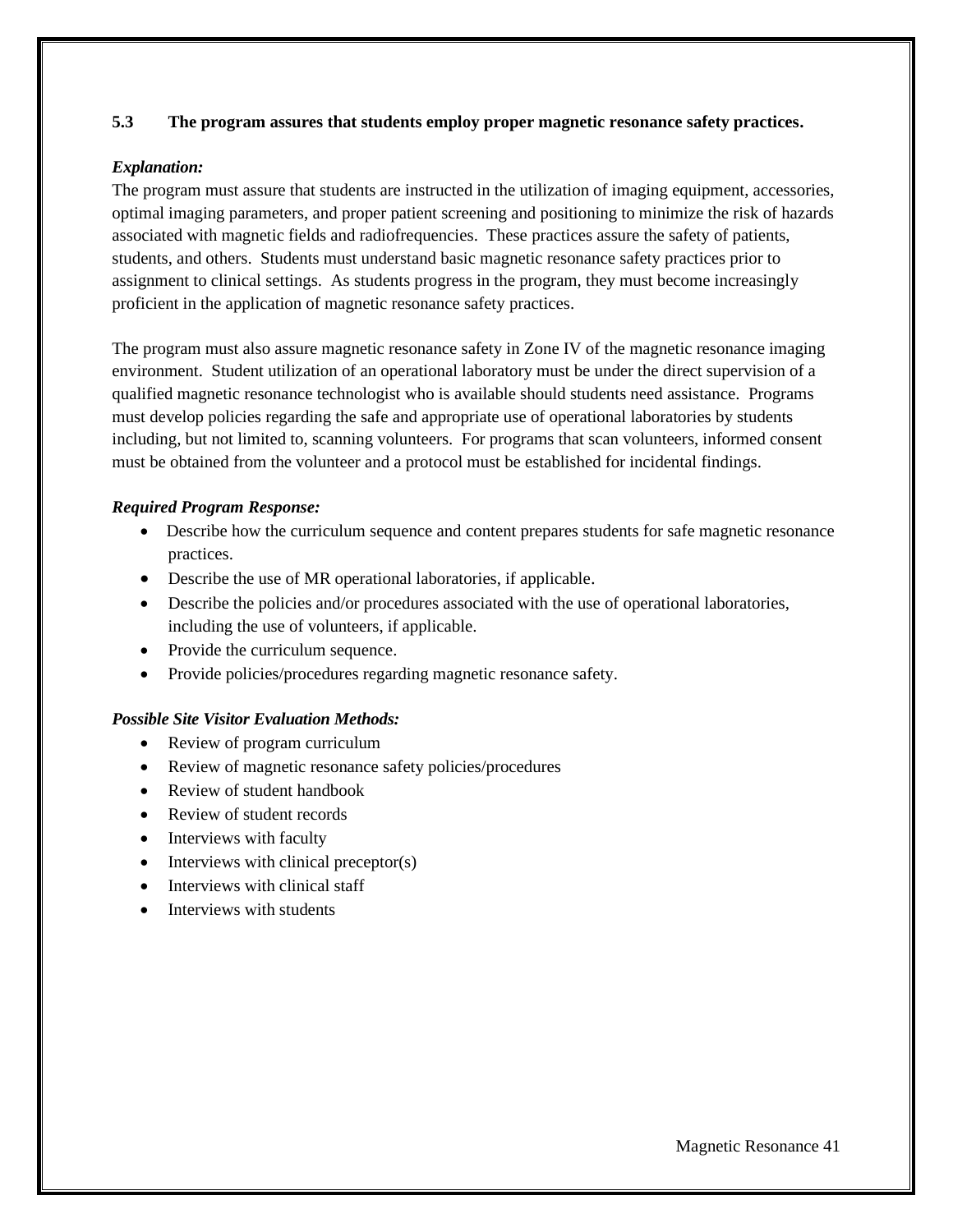# **5.4 The program assures that magnetic resonance procedures are performed under the appropriate supervision of a qualified magnetic resonance technologist.**

## *Explanation:*

Appropriate supervision assures patient safety and proper educational practices. The program must develop and publish supervision policies that clearly delineate its expectations of students, clinical preceptors, and clinical staff.

The JRCERT defines direct supervision as student supervision by a qualified magnetic resonance technologist who:

- reviews the procedure in relation to the student's achievement,
- evaluates the condition of the patient in relation to the student's knowledge,
- is physically present during the conduct of the procedure, and
- reviews and approves the procedure and/or image.

Students must be directly supervised until competency is achieved. Once students have achieved competency, they may work under indirect supervision. The JRCERT defines indirect supervision as student supervision provided by a qualified magnetic resonance technologist who is immediately available to assist students regardless of the level of student achievement.

#### *Required Program Response:*

- Describe how the supervision policies are made known to students, clinical preceptors, and clinical staff.
- Describe how supervision policies are enforced and monitored in the clinical setting.
- Provide policies/procedures related to supervision.
- Provide documentation that the program's supervision policies are made known to students, clinical preceptors, and clinical staff.

- Review of published program materials
- Review of student records
- Review of meeting minutes
- Interviews with faculty
- Interviews with clinical preceptor(s)
- Interviews with clinical staff
- Interviews with students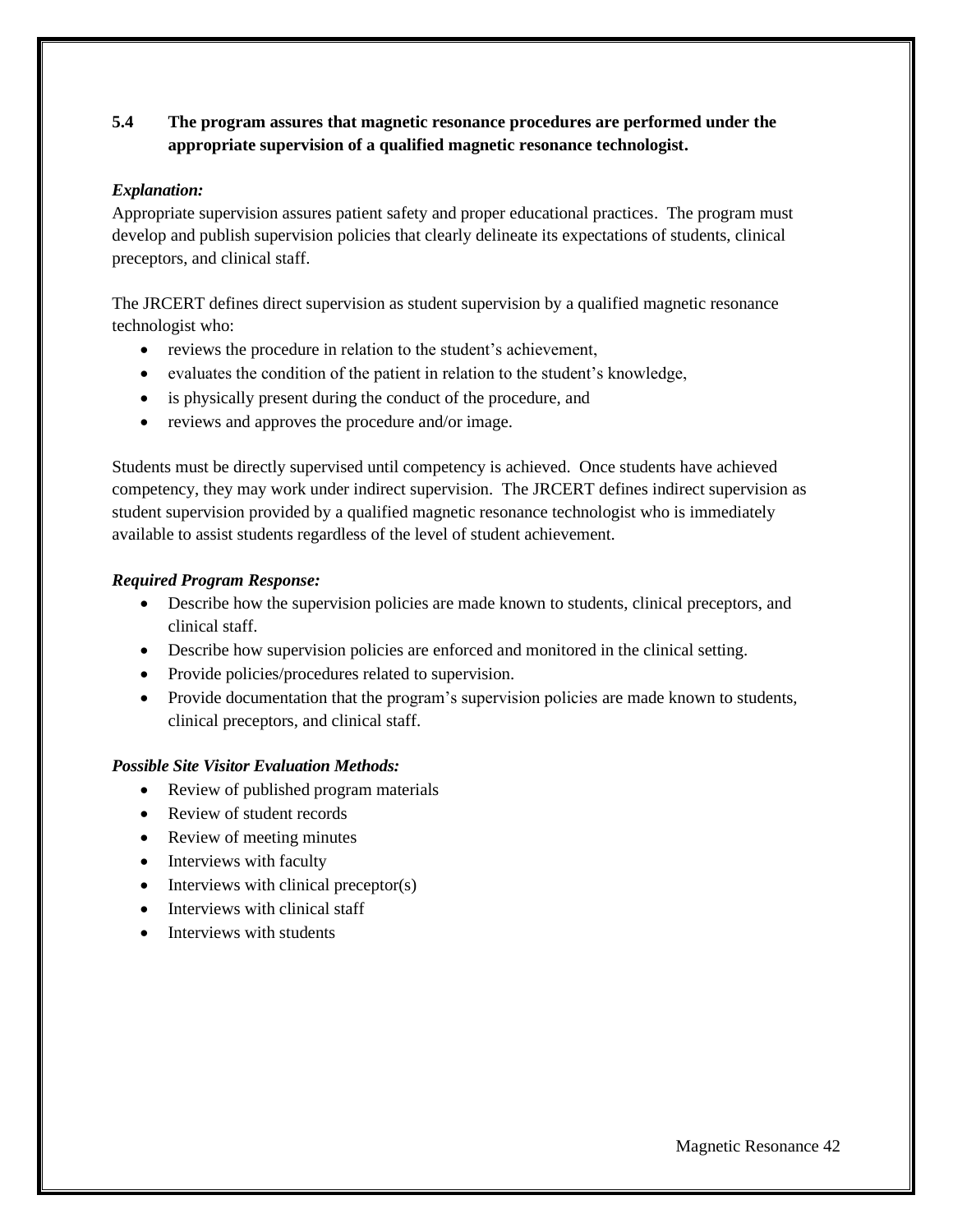# **5.5 The sponsoring institution and/or program have policies and procedures that safeguard the health and safety of students.**

## *Explanation:*

Appropriate health and safety policies and procedures assure that students are part of a safe, protected environment. These policies must, at a minimum, address campus safety, emergency preparedness, harassment, communicable diseases, and substance abuse. Enrolled students must be informed of policies and procedures.

# *Required Program Response:*

- Describe how institutional and/or program policies and procedures are made known to enrolled students.
- Provide institutional and/or program policies and procedures that safeguard the health and safety of students.

- Review of published program materials
- Review of student records
- Interviews with faculty
- Interviews with students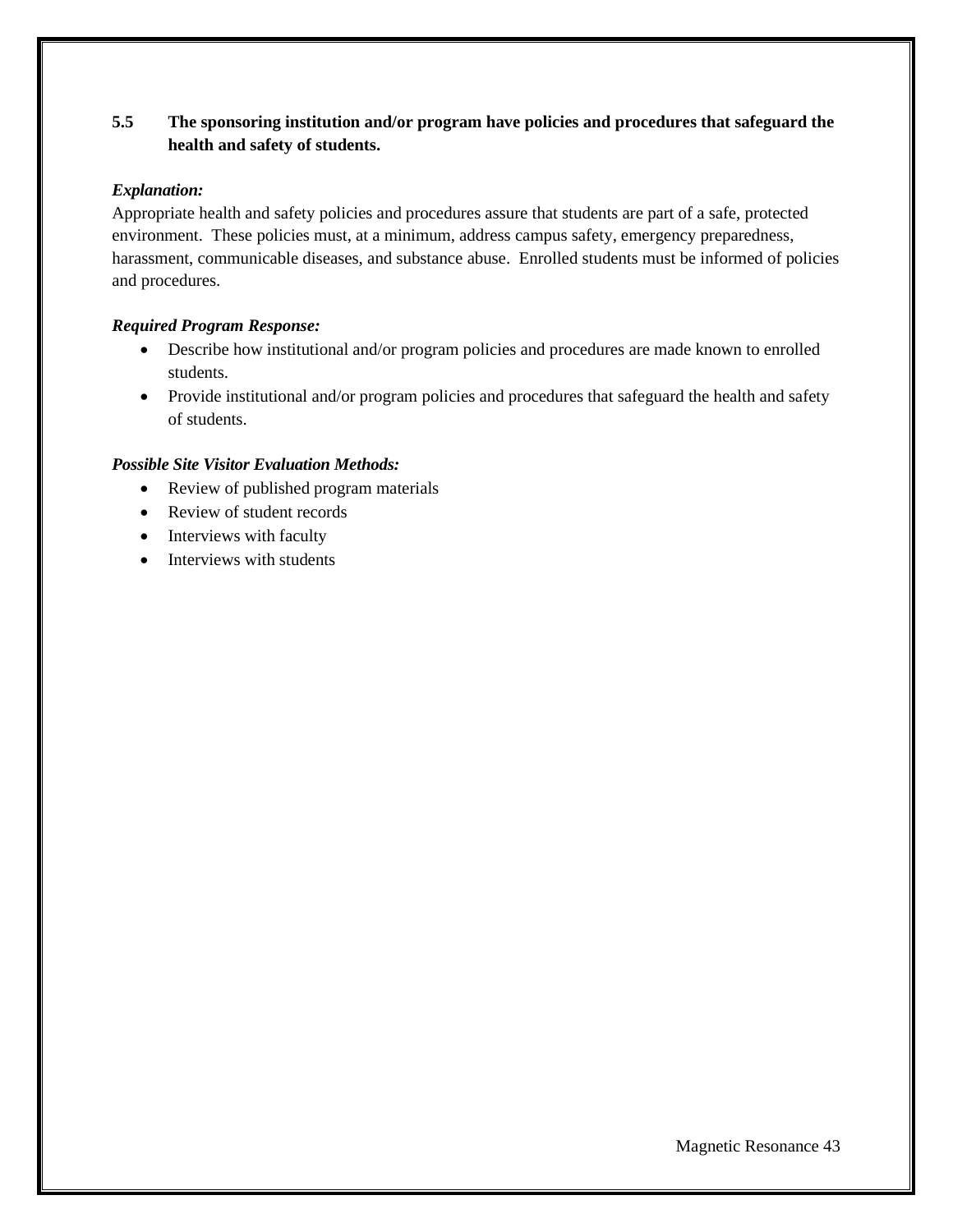# **Standard Six: Programmatic Effectiveness and Assessment: Using Data for Sustained Improvement**

**The extent of a program's effectiveness is linked to the ability to meet its mission, goals, and student learning outcomes. A systematic, ongoing assessment process provides credible evidence that enables analysis and critical discussions to foster ongoing program improvement.** 

#### **Objectives:**

- 6.1 The program maintains the following program effectiveness data:
	- five-year average credentialing examination pass rate of not less than 75 percent at first attempt within six months of graduation,
	- five-year average job placement rate of not less than 75 percent within twelve months of graduation, and
	- annual program completion rate.
- 6.2 The program analyzes and shares its program effectiveness data to facilitate ongoing program improvement.
- 6.3 The program has a systematic assessment plan that facilitates ongoing program improvement.
- 6.4 The program analyzes and shares student learning outcome data to facilitate ongoing program improvement.
- 6.5 The program periodically reevaluates its assessment process to assure continuous program improvement.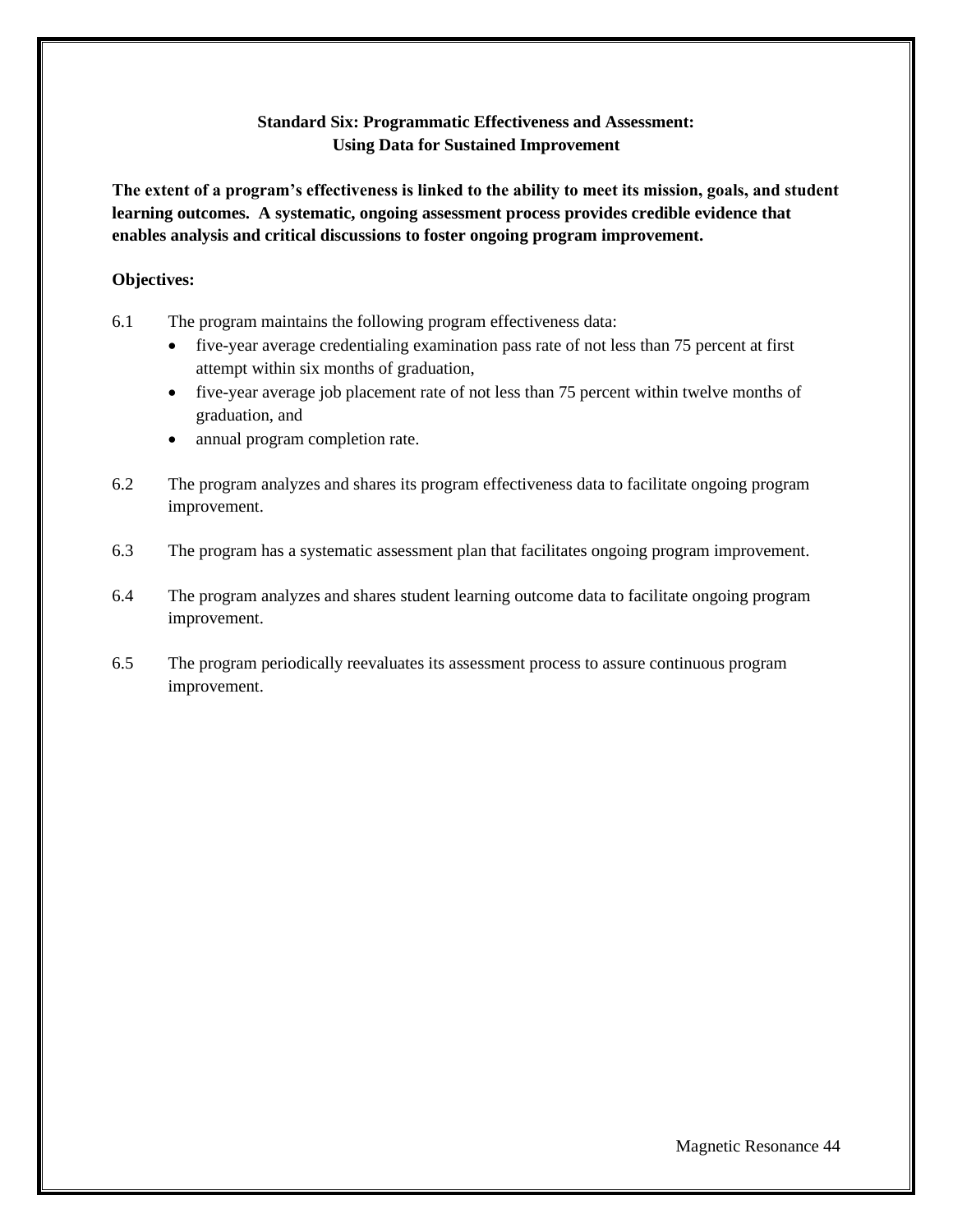**6.1 The program maintains the following program effectiveness data:** 

- **five-year average credentialing examination pass rate of not less than 75 percent at first attempt within six months of graduation,**
- **five-year average job placement rate of not less than 75 percent within twelve months of graduation, and**
- **annual program completion rate.**

#### *Explanation:*

Program effectiveness outcomes focus on issues pertaining to the overall curriculum such as admissions, retention, completion, credentialing examination performance, and job placement.

The JRCERT has developed the following definitions and criteria related to program effectiveness outcomes:

**Credentialing examination pass rate:** The number of graduates who pass, on first attempt, the American Registry of Radiologic Technologists (ARRT) certification examination, or an unrestricted state licensing examination, compared with the number of graduates who take the examination within six months of graduation.

**Job placement rate**: The number of graduates employed in the radiologic sciences compared to the number of graduates actively seeking employment in the radiologic sciences. The JRCERT has defined not actively seeking employment as: 1) graduate fails to communicate with program officials regarding employment status after multiple attempts, 2) graduate is unwilling to seek employment that requires relocation, 3) graduate is unwilling to accept employment, for example, due to salary or hours, 4) graduate is on active military duty, and/or 5) graduate is continuing education.

**Program completion rate:** The number of students who complete the program within the stated program length. The program specifies the entry point  $(e.g., required orientation date, final)$ drop/add date, final date to drop with 100% tuition refund, official class roster date, etc.) used in calculating the program's completion rate. When calculating the total number of students enrolled in the program (denominator), programs need not consider students who attrite due to nonacademic reasons such as: 1) financial, medical/mental health, or family reasons, 2) military deployment, 3) a change in major/course of study, and/or 4) other reasons an institution may classify as a nonacademic withdrawal.

Credentialing examination, job placement, and program completion data must be reported annually via the JRCERT Annual Report.

# *No Required Program Response.*

- Review of program effectiveness data
- Interviews with faculty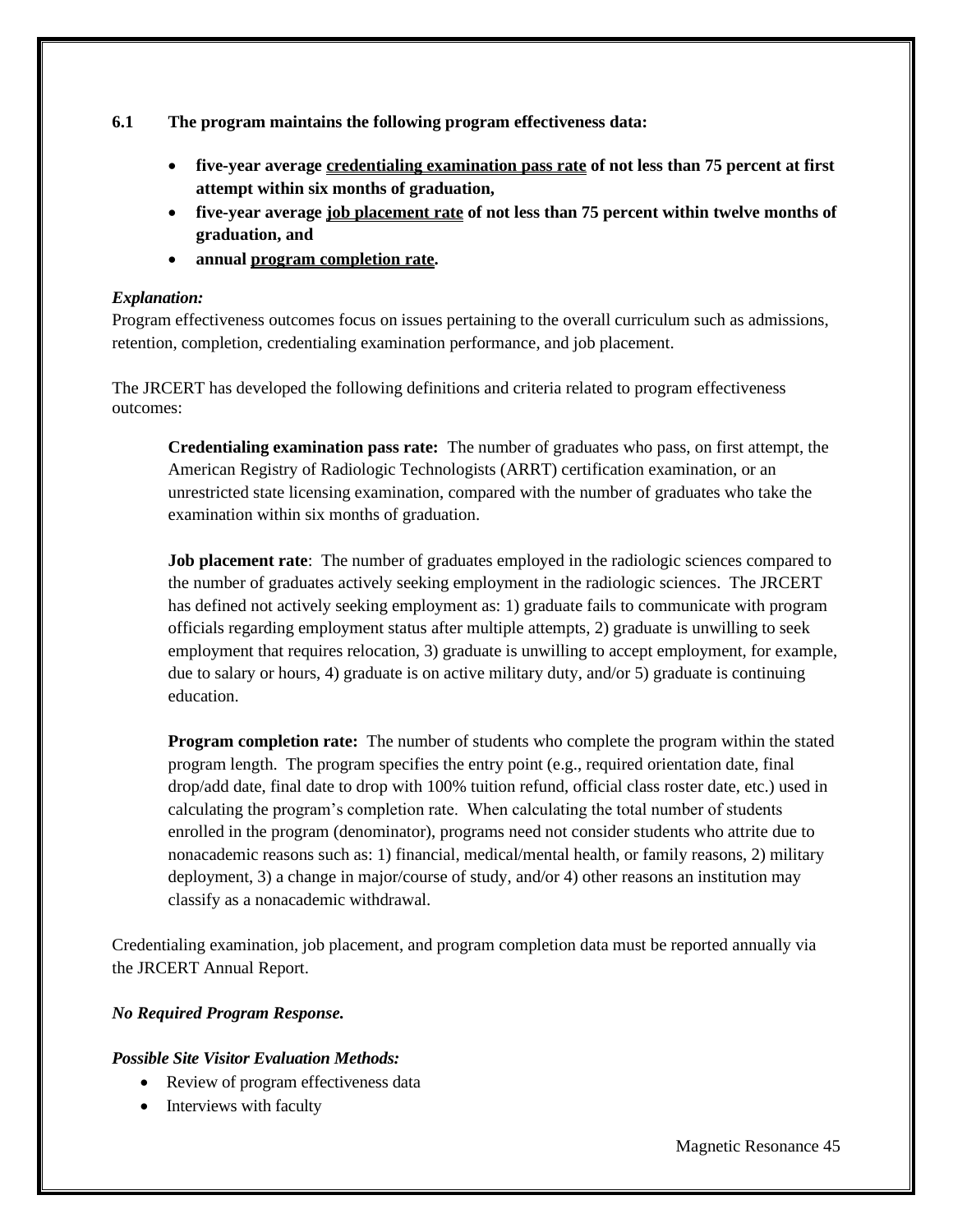# **6.2 The program analyzes and shares its program effectiveness data to facilitate ongoing program improvement.**

#### *Explanation:*

Analysis of program effectiveness data allows the program to determine if it is meeting its mission. This analysis also provides a means of accountability to faculty, students, and other communities of interest. Faculty should assure all data have been analyzed and discussed prior to sharing results with an assessment committee or other communities of interest. Sharing the program effectiveness data results should take place in a timely manner.

Programs must use assessment results to promote student success and maintain and improve program effectiveness outcomes. Analysis of program effectiveness data must occur at least annually, and results of the evidence-based decisions must be documented.

In sum, the data analysis process must, at a minimum, include:

- program effectiveness data that is compared to expected achievement; and
- documentation of discussion(s) of data analysis including trending/comparing of results over time to maintain and improve student learning.
	- o If the program does not meet its benchmark for a specific program effectiveness outcome, the program must implement an action plan that identifies the issue/problem, allows for data trending, and identifies areas for improvement. The action plan must be reassessed annually until the performance concern(s) is/are appropriately addressed.

#### *Required Program Response:*

- Describe examples of evidence-based changes that have resulted from the analysis of program effectiveness data and discuss how these changes have maintained or improved program effectiveness outcomes.
- Provide actual program effectiveness data since the last accreditation award.
- Provide documentation of an action plan for any unmet benchmarks.
- Provide documentation that program effectiveness data is shared in a timely manner.

- Review of aggregated data
- Review of data analysis and actions taken
- Review of documentation that demonstrates the sharing of results with communities of interest
- Review of representative samples of measurement tools used for data collection
- Interviews with faculty
- Interview with institutional assessment coordinator, if applicable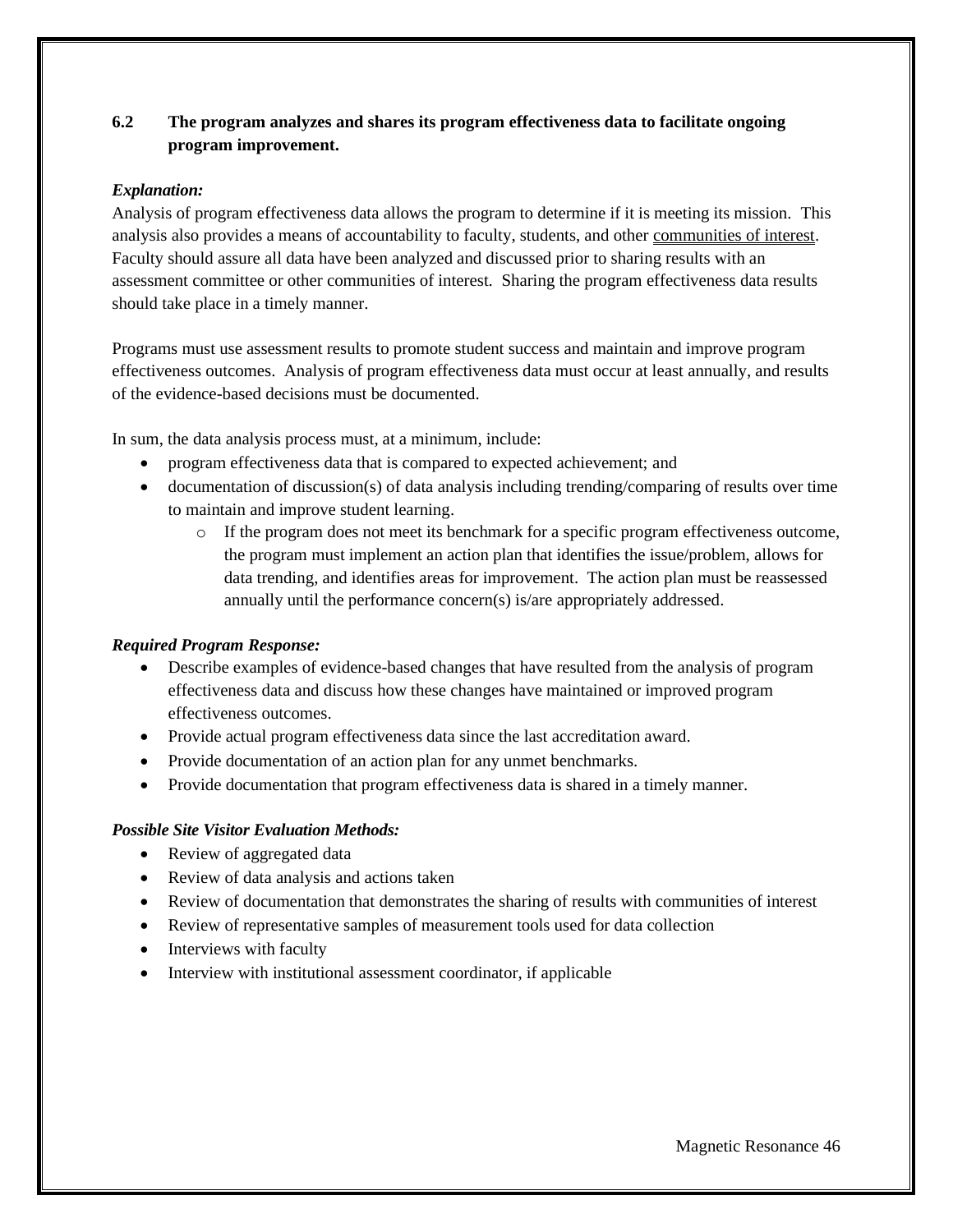## **6.3 The program has a systematic assessment plan that facilitates ongoing program improvement.**

#### *Explanation:*

A formalized written assessment plan allows programs to gather useful data to measure the goals and student learning outcomes to facilitate program improvement. Student learning outcomes must align with the goals and be explicit, measurable, and state the learning expectations. The development of goals and student learning outcomes allows the program to measure the attainment of its mission. It is important for the program to engage faculty and other communities of interest in the development or revision of its goals and student learning outcomes.

The program must have a written systematic assessment plan that, at a minimum, contains:

- goals in relation to clinical competency, communication, and critical thinking;
- two student learning outcomes per goal;
- two assessment tools per student learning outcome;
- benchmarks for each assessment method to determine level of achievement; and
- timeframes for data collection.

Programs may consider including additional goals in relation to ethical principles, interpersonal skills, professionalism, etc.

Programs at the bachelor's and higher degree levels should consider the additional professional content when developing their goals and student learning outcomes.

The program must also assess graduate and employer satisfaction. Graduate and employer satisfaction may be measured through a variety of methods. The methods and timeframes for collection of the graduate and employer satisfaction data are the prerogatives of the program.

# *Required Program Response:*

- Describe how the program determined the goals and student learning outcomes to be included in the systematic assessment plan.
- Describe the program's cycle of assessment.
- Describe how the program uses feedback from communities of interest in the development of its assessment plan.
- Provide a copy of the program's current assessment plan.

- Review of assessment plan
- Review of assessment methods
- Interviews with faculty
- Interview with institutional assessment coordinator, if applicable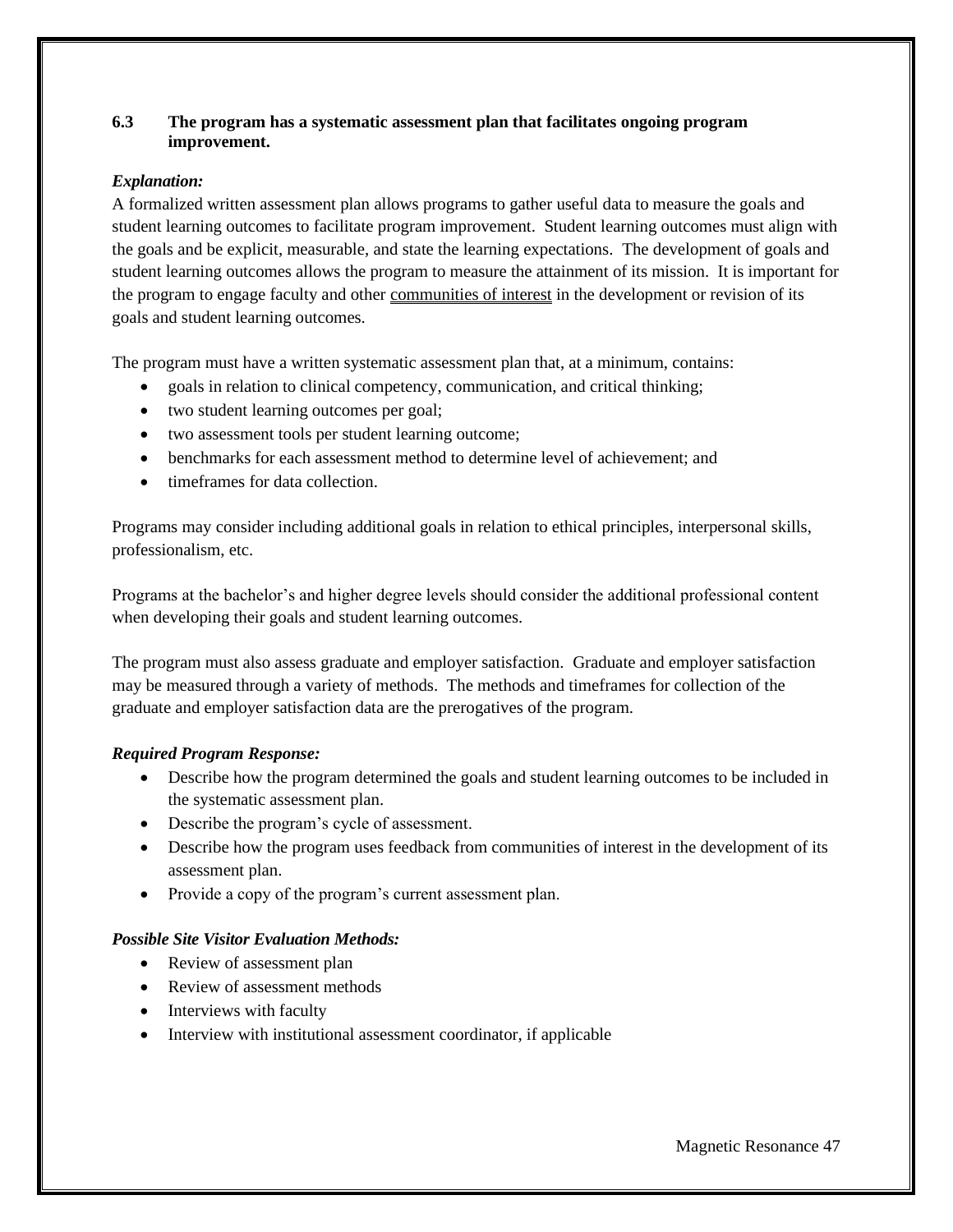# **6.4 The program analyzes and shares student learning outcome data to facilitate ongoing program improvement.**

#### *Explanation:*

Analysis of student learning outcome data allows the program to determine if it is meeting its mission, goals, and student learning outcomes. This analysis also provides a means of accountability to faculty, students, and other internal and external communities of interest. Faculty should assure all data have been analyzed and discussed prior to sharing results with an assessment committee or other communities of interest. Sharing the student learning data results must take place in a timely manner.

Programs must use assessment results to promote student success and maintain and improve student learning outcomes. Analysis of student learning outcome data must occur at least annually, and results of the evidence-based decisions must be documented.

In sum, the data analysis process must, at a minimum, include:

- student learning outcome data that is compared to expected achievement; and
- documentation of discussion(s) of data analysis including trending/comparing of results over time to maintain and improve student learning.
	- $\circ$  If the program does meet its benchmark for a specific student learning outcome, the program should identify how student learning was maintained or improved and describe how students achieved program-level student learning outcomes.
	- o If the program does not meet its benchmark for a specific student learning outcome, the program must implement an action plan that identifies the issue/problem, allows for data trending, and identifies areas for improvement. The action plan must be reassessed annually until the performance concern(s) is/are appropriately addressed.

# *Required Program Response:*

- Describe examples of changes that have resulted from the analysis of student learning outcome data and discuss how these changes have maintained or improved student learning outcomes.
- Describe the process and timeframe for sharing student learning outcome data results with its communities of interest.
- Provide actual student learning outcome data and analysis since the last accreditation award.
- Provide documentation of an action plan for any unmet benchmarks.
- Provide documentation that student learning outcome data and analysis is shared in a timely manner.

- Review of aggregated/disaggregated data
- Review of data analysis and actions taken
- Review of documentation that demonstrates the sharing of results with communities of interest
- Review of representative samples of measurement tools used for data collection
- Interviews with faculty
- Interview with institutional assessment coordinator, if applicable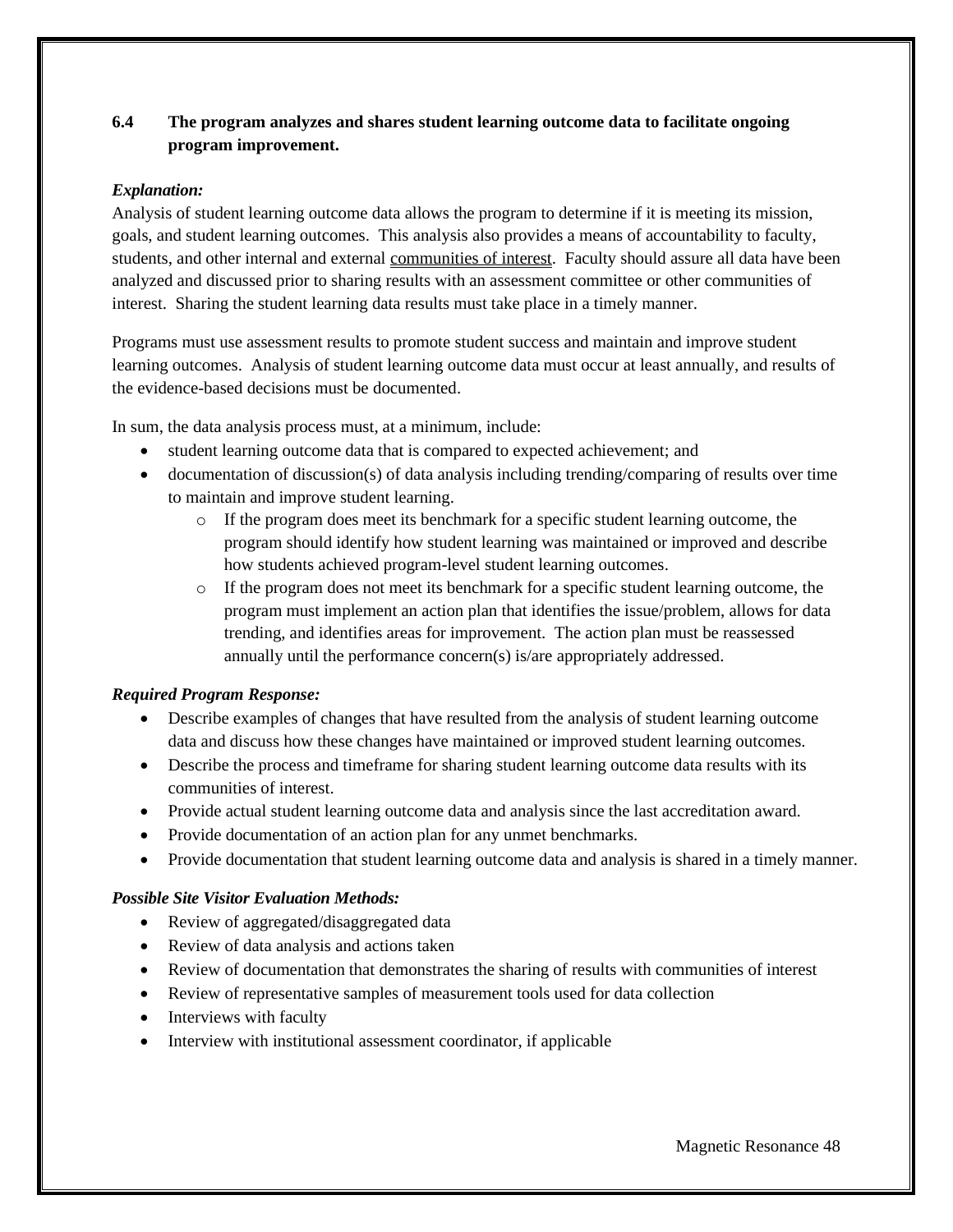# **6.5 The program periodically reevaluates its assessment process to assure continuous program improvement.**

#### *Explanation:*

Identifying and implementing needed improvements in the assessment process leads to program improvement and renewal. As part of the assessment process, the program must review its mission statement, goals, student learning outcomes, and assessment plan to assure that assessment methods are providing credible information to make evidence-based decisions.

The program must assure the assessment process is effective in measuring student learning outcomes. At a minimum, this evaluation must occur at least every three years and be documented. In order to assure that student learning outcomes have been achieved and that curricular content is well-integrated across the curriculum, programs may consider the development and evaluation of a curriculum map. Programs may wish to utilize assessment rubrics to assist in validating the assessment process.

#### *Required Program Response:*

- Describe how assessment process reevaluation has occurred.
- Discuss changes to the assessment process that have occurred since the last accreditation award.
- Provide documentation that the assessment process is evaluated at least once every three years.

- Review of documentation related to the assessment process reevaluation
- Review of curriculum mapping documentation, if applicable
- Interviews with faculty
- Interview with institutional assessment coordinator, if applicable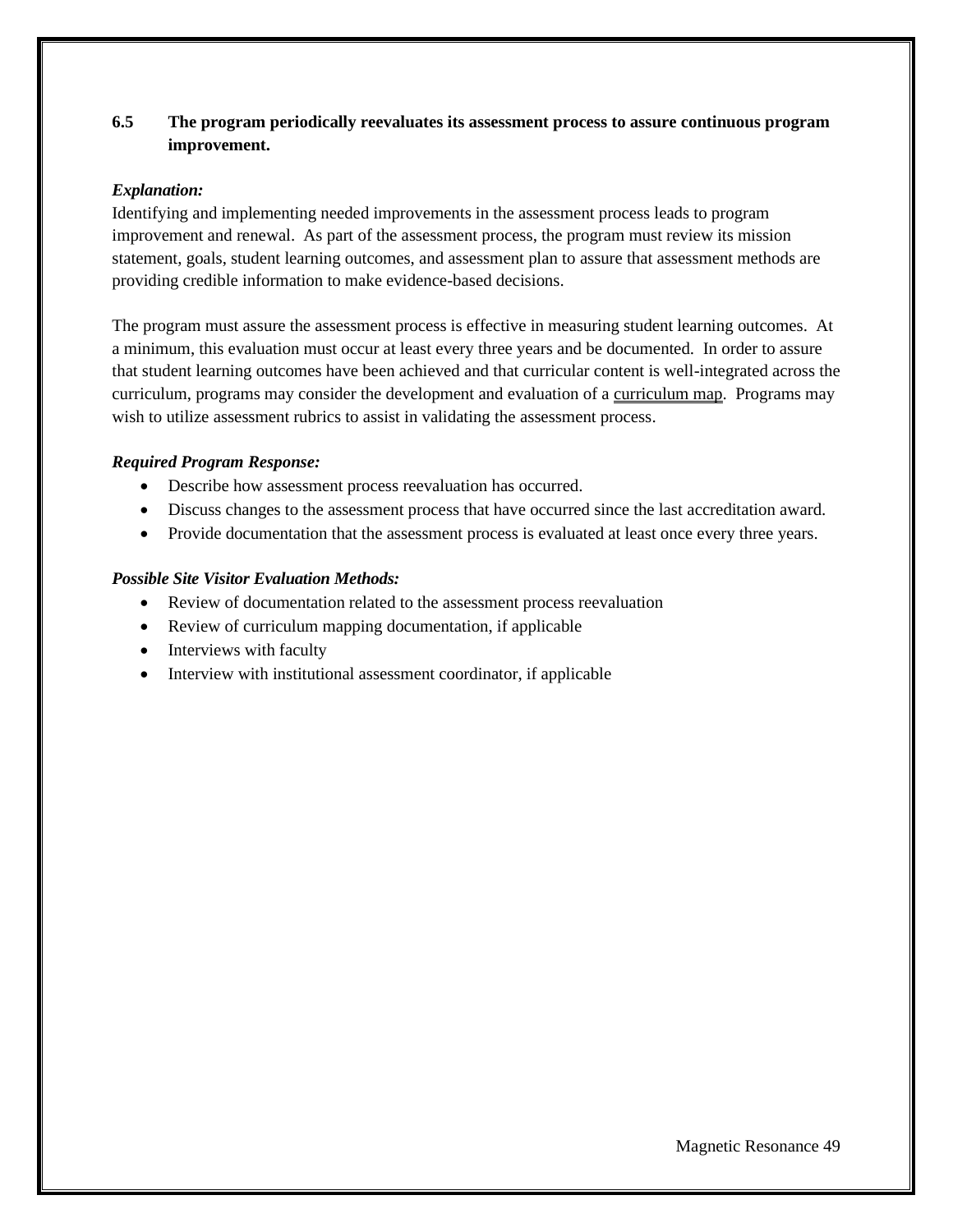#### **Glossary of Terms**

**Academic calendar:** the official institutional/program document that, at a minimum, identifies specific start and end dates for each term, holidays recognized by the sponsoring institution, and breaks.

**Accreditation status:** a statement of the program's current standing with the JRCERT. Per JRCERT Policies [10.000](https://www.jrcert.org/resources/governance/accreditation-policies/10-000/) and [10.700,](https://www.jrcert.org/resources/governance/accreditation-policies/10-700/) accreditation status is categorized as one of the following: Accredited, Probationary Accreditation, and Administrative Probationary Accreditation. The program must also identify its current length of accreditation award (i.e., 8-year, 5-year, 3-year, probation). The JRCERT publishes each program's current accreditation status at [www.jrcert.org.](http://www.jrcert.org/)

**Administrator:** individual(s) that oversee student activities, academic personnel, and programs.

**Articulation agreement:** a formal partnership between two (2) or more institutions of higher education. Typically, this type of agreement is formed between a hospital-based program and a community college or a community college and a four (4) year academic institution with the goal of creating a seamless transfer process for students.

**Campus:** the buildings and grounds of a school, college, university, or hospital. A campus does not include geographically dispersed locations.

**Clinical capacity:** the maximum number of students that can partake in clinical experiences at a clinical setting at any given time. Clinical capacity is determined by the availability of human and/or physical resources. Students assigned to imaging modalities such as positron emission tomography, interoperative-MRI (iMRI), and MR-Linac, are not included in the calculation of the approved clinical capacity unless the clinical setting is recognized exclusively for such imaging modality rotations.

**Clinical obligations:** relevant requirements for completion of a clinical course including, but not limited to, background checks, drug screening, travel to geographically dispersed clinical settings, evening and/or weekend clinical assignments, and documentation of professional liability.

**Communities of interest:** the internal and external stakeholders, as defined by the program, who have a keen interest in the mission, goals, and outcomes of the program and the subsequent program effectiveness. The communities of interest may include current students, faculty, graduates, institutional administration, employers, clinical staff, or other institutions, organizations, regulatory groups, and/or individuals interested in educational activities in medical imaging and radiation oncology.

**Comparable health sciences programs:** health science programs established in the same sponsoring institution that are similar to the magnetic resonance program in curricular structure as well as in the number of faculty, students, and clinical settings.

**Consortium:** two or more academic or clinical institutions that have formally agreed to sponsor the development and continuation of an education program. A consortium must be structured to recognize and perform the responsibilities and functions of a sponsoring institution.

**Curriculum map (-ping):** process**/**matrix used to indicate where student learning outcomes are covered in each course. Level of instructional emphasis or assessment of where the student learning outcome takes place may also be indicated.

**Distance education:** refer to the Higher Education Opportunity Act of 2008, [Pub. L. No. 110-315,](https://www.gpo.gov/fdsys/pkg/PLAW-110publ315/content-detail.html)  [§103\(a\)\(19\)](https://www.gpo.gov/fdsys/pkg/PLAW-110publ315/content-detail.html) and JRCERT [Policy 10.800](https://www.jrcert.org/resources/governance/accreditation-policies/10-800/) - Alternative Learning Options.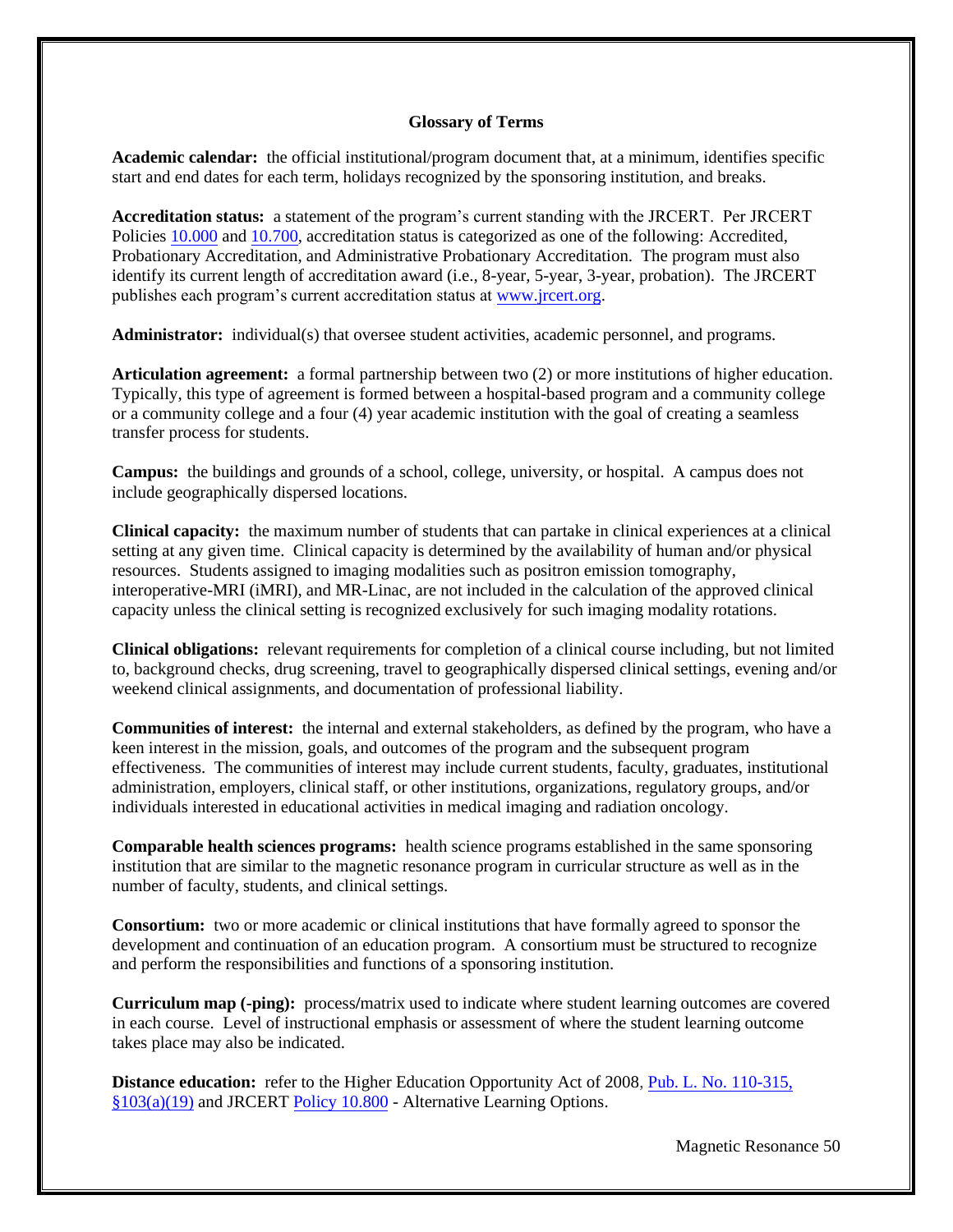**Asynchronous distance learning:** learning and instruction that do not occur in the same place or at the same time.

**Distance education:** an educational process characterized by the separation, in time and/or place, between instructor and student. Distance education supports regular and substantive interaction synchronously or asynchronously between the instructor and student through one or more interactive distance delivery technologies.

**Distance (Delivery) technology:** instructional/delivery methods that may include the use of TV, audio, or computer transmissions (broadcast, closed-circuit, cable, microwave, satellite transmissions); audio, computer, or Internet-based conferencing; and/or methodologies.

**Hybrid magnetic resonance course:** a professional level magnetic resonance course that uses a mix of face-to-face traditional classroom instruction along with synchronous or asynchronous distance education instruction. Regardless of institutional definition, the JRCERT defines a hybrid magnetic resonance course as one that utilizes distance education for more than 50% of instruction and learning.

**Online magnetic resonance course:** a professional level magnetic resonance course that primarily uses asynchronous distance education instruction. Typically, the course instruction and learning is 100% delivered via the Internet. Often used interchangeably with Internet-based learning, web-based learning, or distance learning.

**Synchronous distance learning:** learning and instruction that occur at the same time and in the same place.

[Definitions based on Accrediting Commission of Education in Nursing (ACEN) Accreditation Manual glossary]

**Equivalent:** with regards to certification and registration, an unrestricted state license for the state in which the program and/or clinical setting is located.

**Faculty:** the teaching staff for didactic and clinical instruction. These individuals may also be known as academic personnel.

**Faculty workload**: contact/credit hours or percentages of time that reflect the manner in which the sponsoring institution characterizes, structures, and documents the nature of faculty members' teaching and non-teaching responsibilities. Workload duties include, but are not limited to, teaching, advisement, administration, committee activity, service, clinical practice, research, and other scholarly activities.

**Gatekeeper:** the agency responsible for oversight of the distribution, record keeping, and repayment of Title IV financial aid.

**Grievance policy and/or procedure:** a grievance is defined as a claim by a student that there has been a violation, misinterpretation, or inequitable application of any existing policy, procedure, or regulation. The program must have a policy/procedure to provide individuals an avenue to pursue grievances. If the institutional policy/procedure is to be followed, this must be clearly identified and provided to students. The policy/procedure must outline the steps for formal resolution of any grievance. The final step in the process must not include any individual(s) directly associated with the program (e.g., program director, clinical coordinator, faculty, administrator). The procedure must assure timely resolution. The program must maintain a record of all formal grievances and their resolution. Records must be retained in accordance with the institution's/program's retention policies/procedures. Additionally, the program must have a procedure to address any complaints apart from those that require invoking the grievance procedure (e.g., cleanliness of classroom). The program must determine if a pattern of any grievance or complaint exists that could negatively affect the quality of the educational program.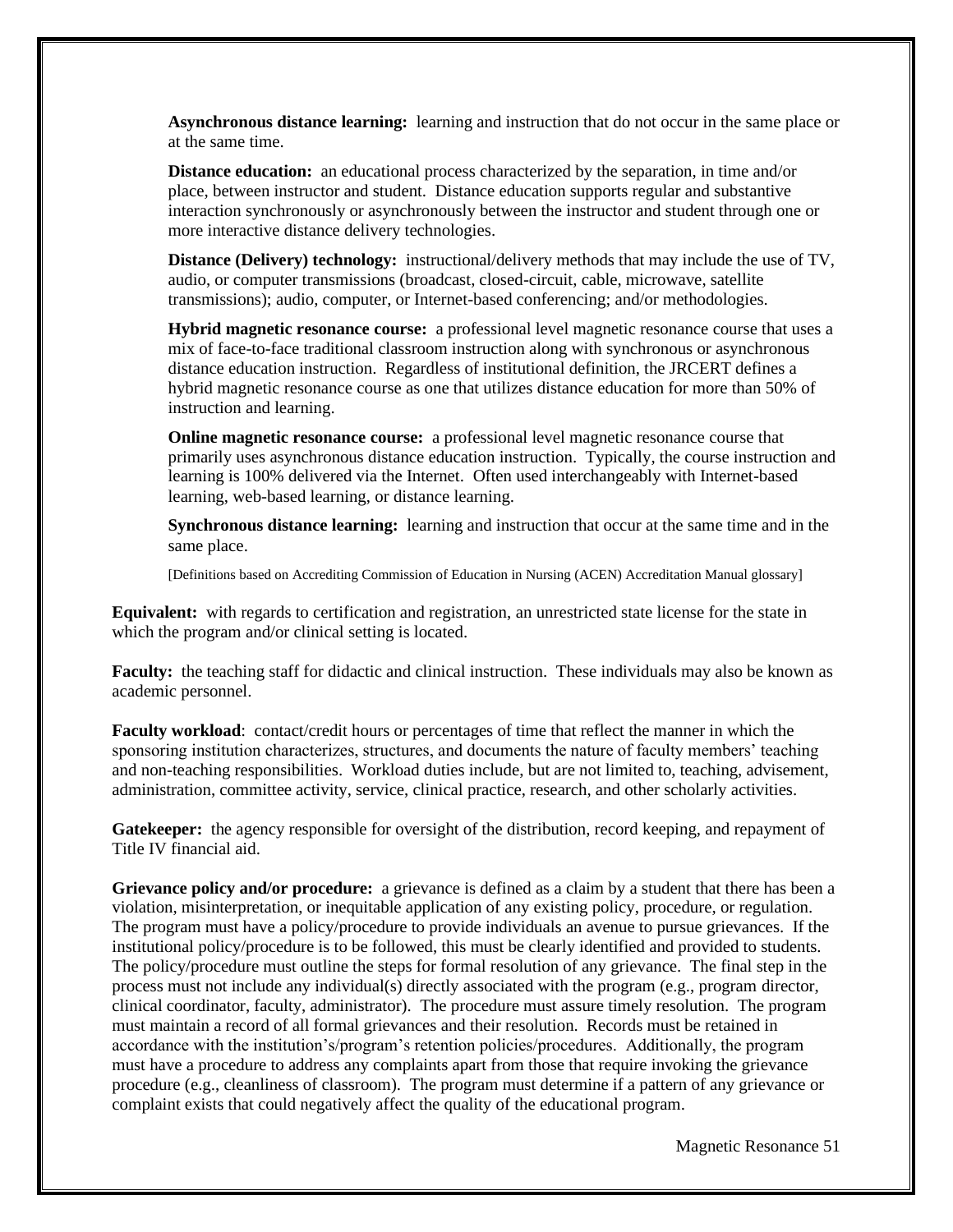**Master plan of education:** an overview of the program and documentation of all aspects of the program. In the event of new faculty and/or leadership to the program, a master plan of education provides the information needed to understand the program and its operations. At a minimum, a master plan of education must include course syllabi (didactic and clinical courses), program policies and procedures, and the curricular sequence calendar. If the program utilizes an electronic format, the components must be accessible by all program faculty.

**Meeting minutes:** a tangible record of a meeting of individuals, groups, and/or boards that serve as a source of attestation of a meeting's outcome(s) and a reference for members who were unable to attend. The minutes should include decisions made, next steps planned, and identification and tracking of action plans.

**Program effectiveness outcomes/data:** the specific program outcomes established by the JRCERT. The JRCERT has developed the following definitions and criteria related to program effectiveness outcomes:

**Credentialing examination pass rate:** the number of graduates who pass, on first attempt, the American Registry of Radiologic Technologists (ARRT) certification examination, or an unrestricted state licensing examination, compared with the number of graduates who take the examination within six months of graduation.

**Job placement rate**: the number of graduates employed in the radiologic sciences compared to the number of graduates actively seeking employment in the radiologic sciences. The JRCERT has defined not actively seeking employment as: 1) graduate fails to communicate with program officials regarding employment status after multiple attempts, 2) graduate is unwilling to seek employment that requires relocation, 3) graduate is unwilling to accept employment due to salary or hours, 4) graduate is on active military duty, and/or 5) graduate is continuing education.

**Program completion rate:** the number of students who complete the program within the stated program length. The program specifies the entry point  $(e.g., required orientation date, final)$ drop/add date, final date to drop with 100% tuition refund, official class roster date, etc.) used in calculating the program's completion rate. When calculating the total number of students enrolled in the program (denominator), programs need not consider graduates who attrite due to nonacademic reasons such as: 1) financial, medical/mental health, or family reasons, 2) military deployment, 3) a change in major/course of study, and/or 4) other reasons an institution may classify as a nonacademic withdrawal.

**Program total capacity:** the maximum number of students that can be enrolled in the educational program at any given time. Program total capacity is dependent on the availability of human and physical resources of the sponsoring institution. It is also dependent on the program's clinical rotation schedule and the clinical capacities of recognized clinical settings.

**Release time (reassigned workload):** a reduction in the teaching workload to allow for the administrative functions associated with the responsibilities of the program director or clinical coordinator or other responsibilities as assigned.

**Sponsoring institution**: the facility or organization that has primary responsibility for the educational program and grants the terminal award. A recognized institutional accreditor must accredit a sponsoring institution. Educational programs may be established in: community and junior colleges; senior colleges and universities; hospitals; medical schools; postsecondary vocational/technical schools and institutions; military/governmental facilities; proprietary schools; and consortia. Consortia must be structured to recognize and perform the responsibilities and functions of a sponsoring institution.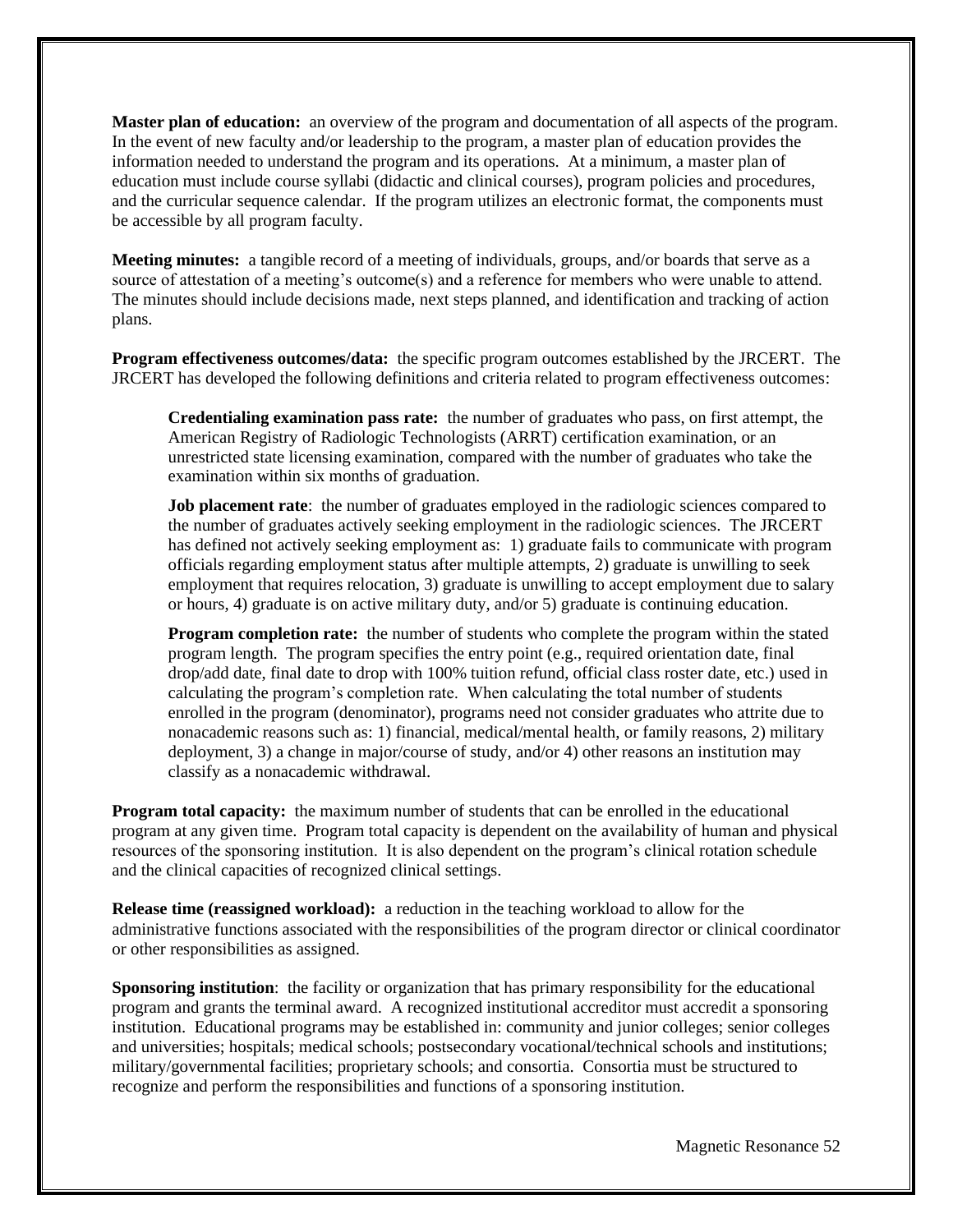# **Awarding, Maintaining, and Administering Accreditation**

#### **A. Program/Sponsoring Institution Responsibilities**

1. Applying for Accreditation

The accreditation review process conducted by the Joint Review Committee on Education in Radiologic Technology (JRCERT) is initiated by a program through the written request for accreditation sent to the JRCERT, on program/institutional letterhead. The request must include the name of the program, the type of program, and the address of the program. The request is to be submitted, with the applicable fee, to:

Joint Review Committee on Education in Radiologic Technology 20 North Wacker Drive, Suite 2850 Chicago, IL 60606-3182

Submission of such information will allow the program access to the JRCERT's Accreditation Management System (AMS). The initial application and self-study report will then be available for completion and submission through the AMS.

- 2. Administrative Requirements for Maintaining Accreditation
	- a. Submitting the self-study report or a required progress report within a reasonable period of time, as determined by the JRCERT.
	- b. Agreeing to a reasonable site visit date before the end of the period for which accreditation was awarded.
	- c. Informing the JRCERT, within a reasonable period of time, of changes in the institutional or program officials, program director, clinical coordinator, full-time didactic faculty, and clinical preceptor(s).
	- d. Paying JRCERT fees within a reasonable period of time. Returning, by the established deadline, a completed Annual Report.
	- e. Returning, by the established deadline, any other information requested by the JRCERT.

Programs are required to comply with these and other administrative requirements for maintaining accreditation. Additional information on policies and procedures is available at [www.jrcert.org.](http://www.jrcert.org/)

Program failure to meet administrative requirements for maintaining accreditation will lead to Administrative Probationary Accreditation and potentially result in Withdrawal of Accreditation.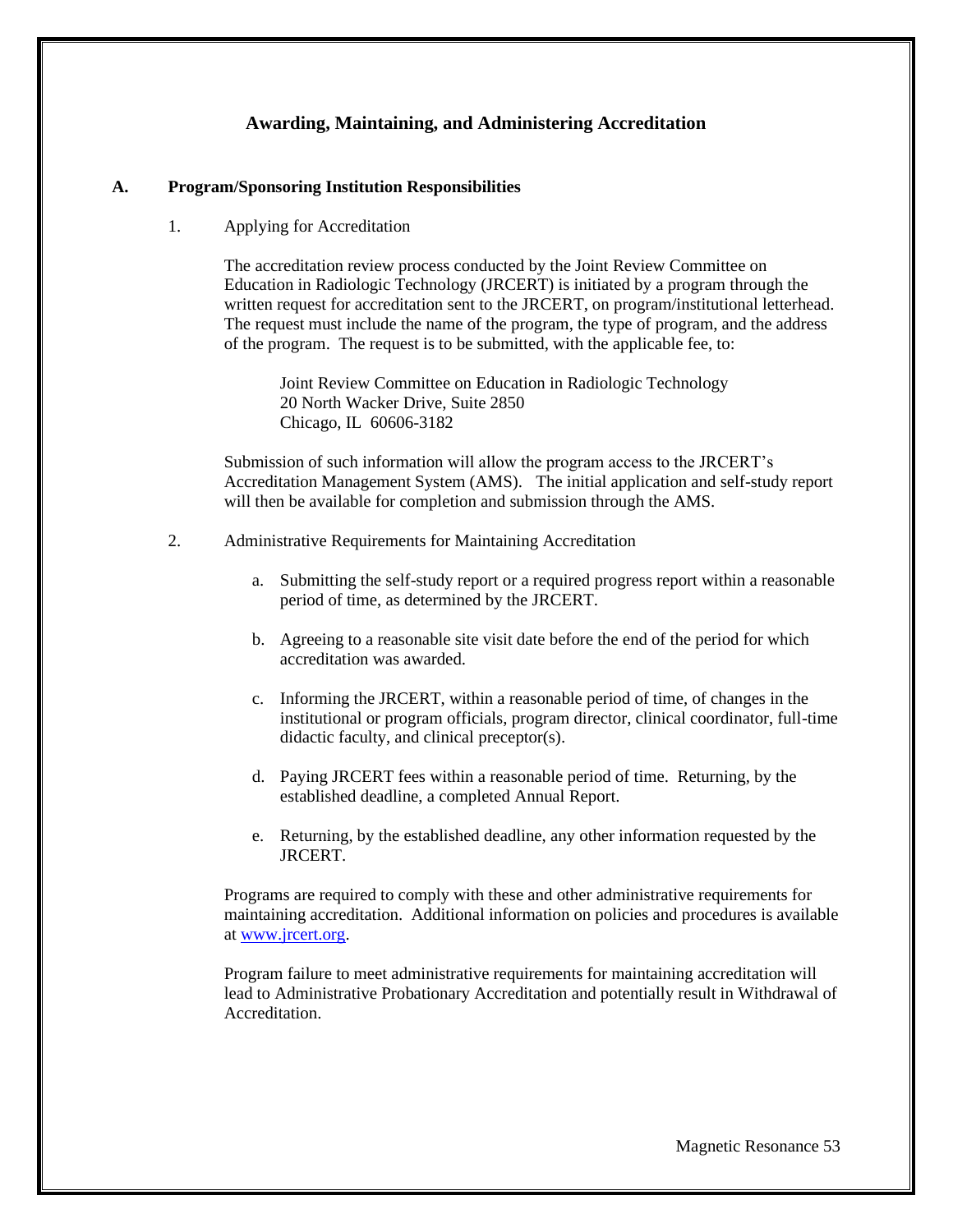# **B. JRCERT Responsibilities**

1. Administering the Accreditation Review Process

The JRCERT reviews educational programs to assess compliance with the **Standards for an Accredited Educational Program in Magnetic Resonance**.

The accreditation process includes a site visit.

Before the JRCERT takes accreditation action, the program being reviewed must respond to the report of findings.

The JRCERT is responsible for recognition of clinical settings.

2. Accreditation Actions

Consistent with JRCERT policy, the JRCERT defines the following as accreditation actions:

Accreditation, Probationary Accreditation, Administrative Probationary Accreditation, Withholding Accreditation, and Withdrawal of Accreditation (Voluntary and Involuntary).

For more information regarding these actions, refer to JRCERT [Policy 10.200.](https://www.jrcert.org/resources/governance/accreditation-policies/10-200/)

A program or sponsoring institution may, at any time prior to the final accreditation action, withdraw its request for initial or continuing accreditation.

Educators may wish to contact the following organizations for additional information and materials:

| Accreditation: | Joint Review Committee on Education in Radiologic Technology<br>20 North Wacker Drive, Suite 2850<br>Chicago, IL 60606-3182<br>$(312)$ 704-5300<br>www.jrcert.org |
|----------------|-------------------------------------------------------------------------------------------------------------------------------------------------------------------|
| Curriculum:    | American Society of Radiologic Technologists<br>15000 Central Avenue, S.E.<br>Albuquerque, NM 87123-3909<br>$(505)$ 298-4500<br>www.asrt.org                      |
| Certification: | American Registry of Radiologic Technologists<br>1255 Northland Drive<br>St. Paul, MN 55120-1155<br>(651) 687-0048                                                |

[www.arrt.org](http://www.arrt.org/)